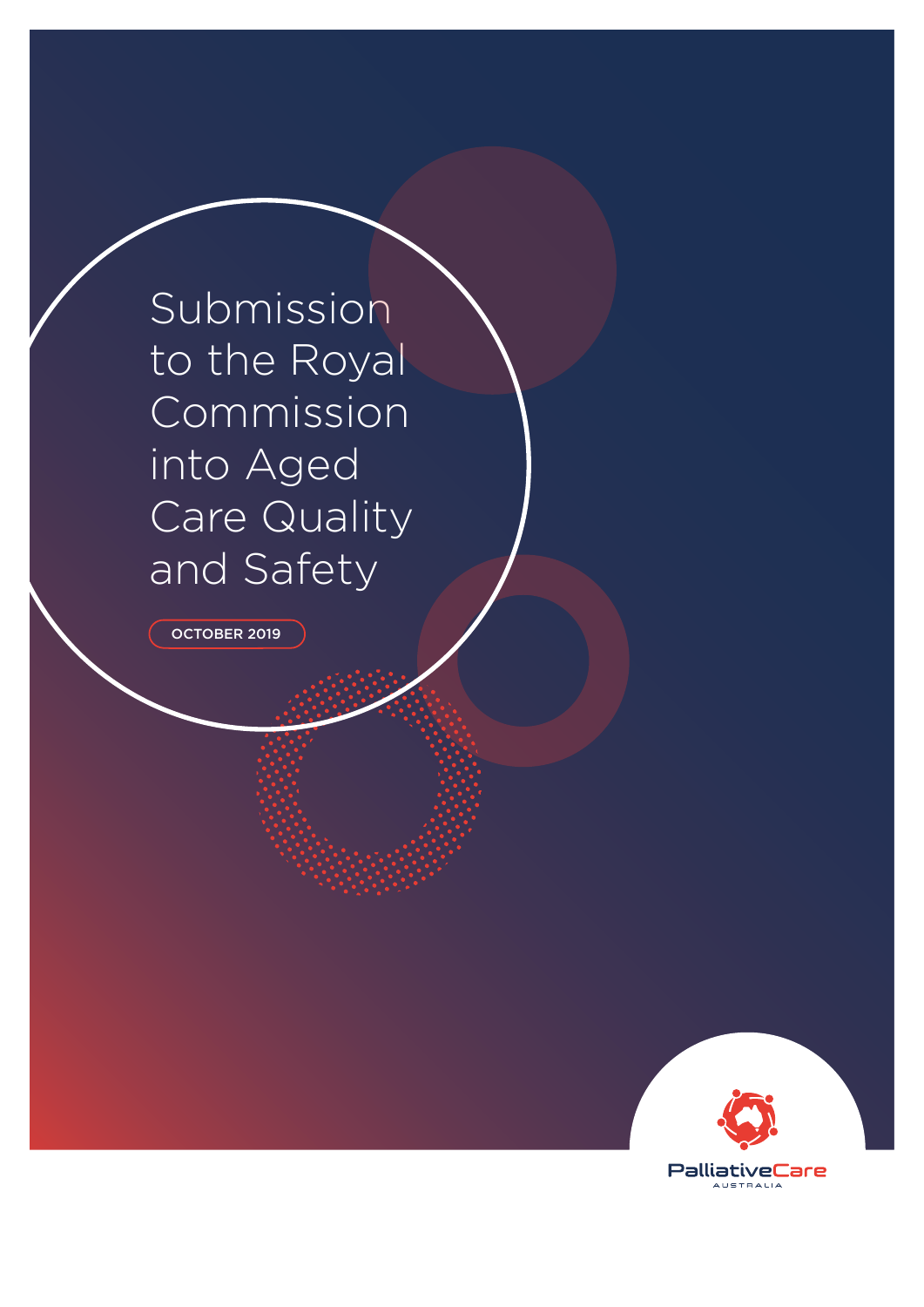## Recommended citation

Palliative Care Australia 2019, Submission to the Royal Commission into Aged Care Quality and Safety, PCA Canberra.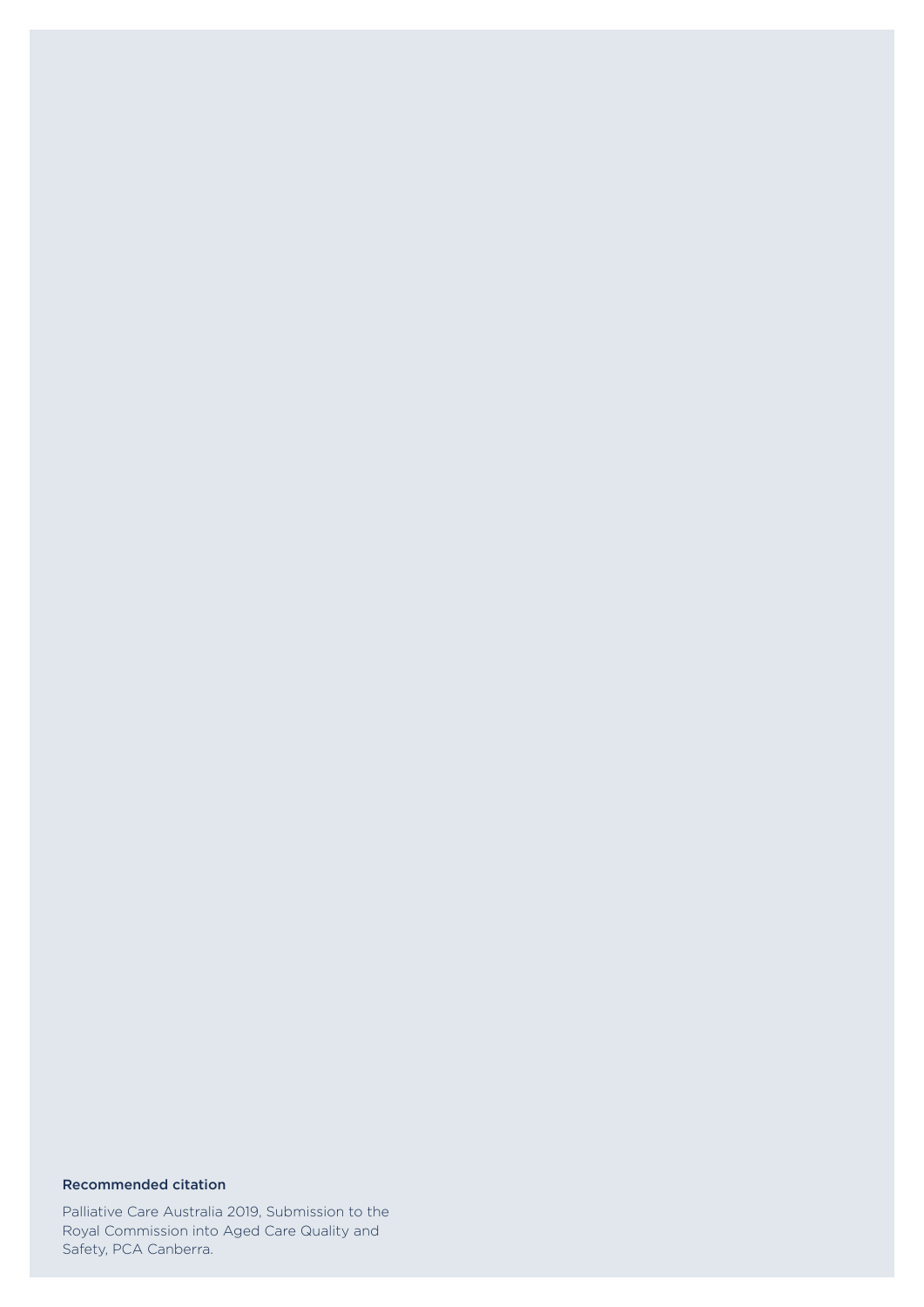# **Contents**

| Key points                                                 | 4              |
|------------------------------------------------------------|----------------|
| Summary of recommendations                                 | $\overline{4}$ |
| Introduction                                               | 6              |
| Acknowledgments                                            | 7              |
| What is palliative care?                                   | 8              |
| Whole of Government                                        | 11             |
| Inter-jurisdictional challenges                            | 11             |
| Aids, Equipment and Assistive Technologies                 | 12             |
| Implementing the National Palliative Care<br>Strategy 2018 | 13             |
| Workforce                                                  | 14             |
| Understanding what palliative care is                      | 14             |
| Education and training                                     | 14             |
| Skills mix and availability                                | 15             |
| Ongoing information and support                            | 16             |
| The Aged Care Workforce Strategy                           | 17             |
| Community awareness and mobilisation                       | 19             |
| Death literacy                                             | 19             |
| Public Health Palliative Care                              | 19             |
| Advance care planning                                      | 20             |
| Mechanisms to support discussions                          | 20             |
|                                                            |                |

| Research, data and advances in technology                                                                                                           | 21 |
|-----------------------------------------------------------------------------------------------------------------------------------------------------|----|
| Inadequate data                                                                                                                                     | 21 |
| A robust evidence and research base                                                                                                                 | 22 |
| Embrace and plan for future technologies                                                                                                            | 22 |
| Best practice and innovative models                                                                                                                 | 24 |
| <b>Aged Care Quality Standards</b>                                                                                                                  | 24 |
| Best practice in advance care planning                                                                                                              | 25 |
| Dignity of risk                                                                                                                                     | 25 |
| Creating an environment for innovation                                                                                                              | 26 |
| <b>Funding models</b>                                                                                                                               | 28 |
| Funding in the community                                                                                                                            | 28 |
| Funding in residential aged care                                                                                                                    | 30 |
| Medicare Benefits Schedule                                                                                                                          | 30 |
| Respite care                                                                                                                                        | 31 |
| Grief and bereavement                                                                                                                               | 32 |
| Access to medicines                                                                                                                                 | 33 |
| Appendix 1: Issues Overview: palliative care<br>within aged care - prepared for the Royal<br><b>Commission into Aged Care Quality</b><br>and Safety | 35 |
|                                                                                                                                                     |    |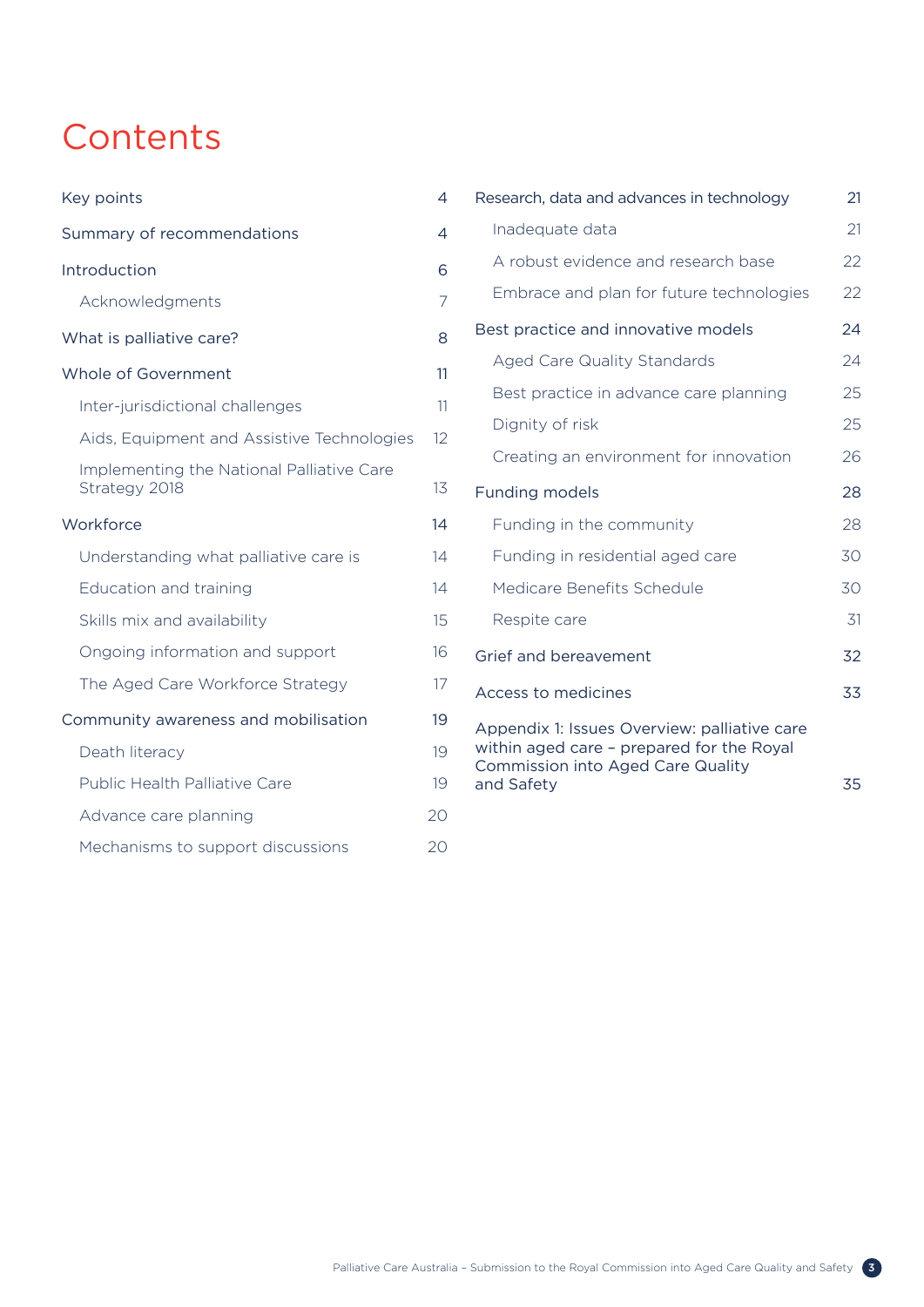# <span id="page-3-0"></span>Key points

This submission highlights a range of systemic factors which underpin the poor recognition of, and structural impediments to, the delivery of quality palliative care in aged care and makes recommendations to address them:

- » Palliative care should be core business for aged care.
- » Aged care policy should align with the World Health Organisation (WHO) definition of palliative care.
- » Palliative care should not be restricted to 'end of life' or last days or weeks of life.

# Summary of recommendations



# Whole of Government

- » Improve communication systems between services and sectors to minimise inappropriate transfers, support discharge planning and ensure necessary information is provided at the time of transfer.
- » Fully implement the National Palliative Care Strategy 2018 ensuring aged care is included.
- » Appoint a National Palliative Care Commissioner.
- » Make palliative care a COAG priority.
- » Ensure clearer funding and program responsibilities across State, Territory and Commonwealth jurisdictions.



# **Workforce**

- » The Australian Government should fund the full implementation of the Aged Care Workforce Strategy.
- » Mandatory palliative care training for all those working in aged care including nursing, allied health, medical and care workers.
- » Appropriate remuneration for GPs attending residents in aged care facilities and conducting home visits which recognises the complexity of the clinical care required by some older people living with life-limiting illness.

## Community awareness and mobilisation

- » Fund a sustained multifaceted community awareness campaign to normalise and support discussions of death, dying and palliative care.
- » Promote the benefits of advance care planning discussions.
- » Promote better understanding of the holistic nature of palliative care so people recognise the benefits of commencing palliative care early after diagnosis with a life-limiting illness.

## Research, data and advances in technology

- » Establish National Minimum Data Sets (NMDS) for palliative care which includes both health and aged care.
- » Introduce a Palliative Care 'Field of Research' with the addition of funding specific to palliative care within aged care research.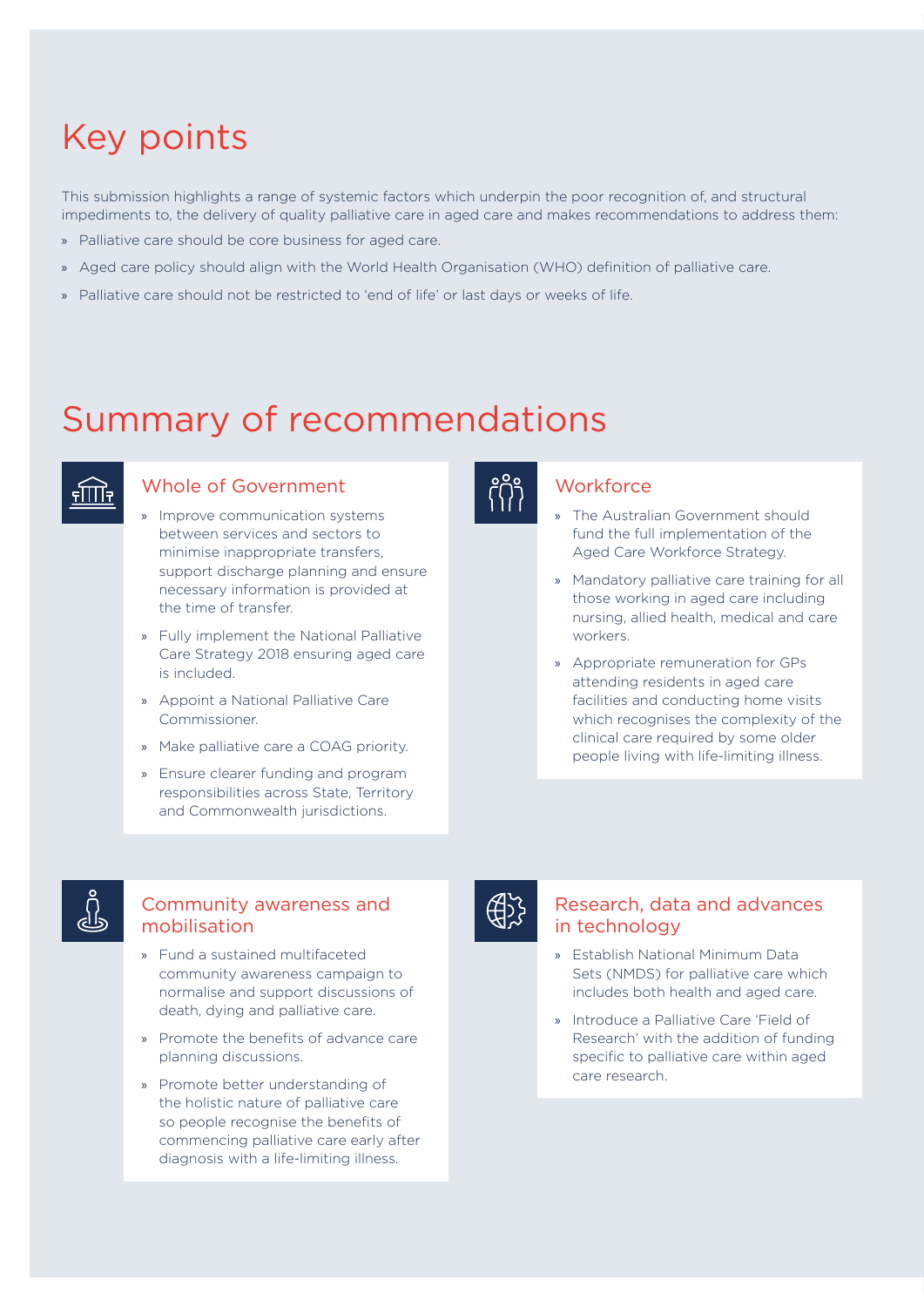# Best practice and innovative models

- » Palliative care must be included and clearly articulated in the Aged Care Quality Standards.
- » Develop and fund innovative models of care to ensure older people have equitable access to palliative care and specialist palliative care.



# Grief and bereavement

» Aged care providers should be supported, resourced and funded to provide grief and bereavement support, including for staff.



# Funding models

- » The operation of the National Prioritisation System for Home Care Packages (HCP) be more transparent.
- » Require greater consistency in how priority for HCPs is assessed.
- » Simplify all communication with consumers about assessment, approval and assignment of their HCP.
- » Additional funding be allocated to reduce the length of time people are waiting for an HCP at the level for which they have been assessed.
- » A palliative care supplement be made available for people in receipt of any level of HCP living with a life-limiting illness whose needs exceed the value of their package.
- » Undertake a micro study to ensure the new residential funding model (Australian National – Aged Care Classification AN-ACC) adequately addresses palliative care needs.
- » The MBS Review Taskforce consider how relevant MBS items can be better aligned with contemporary palliative care clinical evidence and practice, including the roles of general practitioners, nurse practitioners, allied health and community-based specialist palliative care providers.
- » The Australian Government should provide adequate funding to ensure timely access to high quality respite care.



## Access to medicines

- » Anticipatory prescribing for people with palliative care needs should be accommodated by establishing imprest systems in residential aged care.
- » Education and ongoing support in handling, storing, administering and disposing of medicines safely to be available to carers and family of older people living at home with a lifelimiting illness.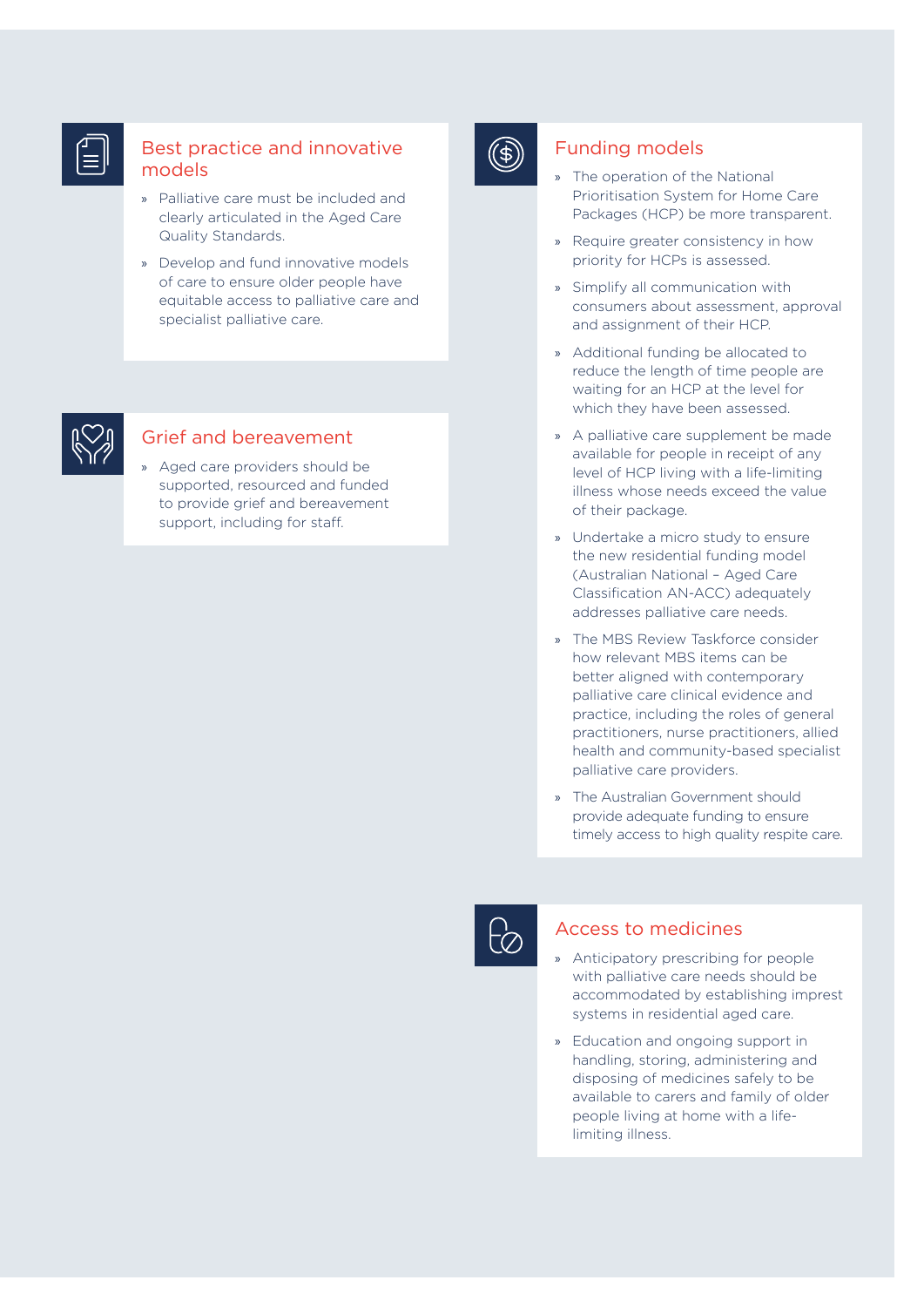# <span id="page-5-0"></span>Introduction

Palliative Care Australia (PCA) is the national peak body for palliative care, representing all those who work towards high quality palliative care for all Australians. Working closely with consumers, Member Organisations and the palliative care and broader health, aged care and disability care workforce, PCA aims to improve access to, and promote the need for, palliative care.

This submission is underpinned by three key points:

- » palliative care should be core business for aged care
- » aged care policy should align with the WHO definition of palliative care
- » palliative care should not be restricted to 'end of life' or last days or weeks of life.

## The Royal Commission into Aged Care Quality and Safety provides a unique opportunity to set the direction for the aged care we want now and into the future. This must include the provision of palliative care in aged care.

With an ageing population and the rise in chronic disease, it is essential that palliative care is recognised as core business for all aged care providers. Aged care staff must be supported by systems, funding and training to provide quality palliative care. At the same time aged care must not been seen in isolation from the health system nor our social constructs. Work must be done to ensure older people do not fall through the cracks created by interjurisdictional and intersectoral policy and funding decisions. Aged care must be a key voice in the implementation of the National Palliative Care Strategy 2018.

PCA notes that 'palliative care' is not included in the terms of reference for the Royal Commission into Aged Care Quality and Safety (Royal Commission), where the Letters Patent included the direction 'for the purposes of your inquiry and recommendations, to have regard to the following matters:…ix. End of life care..'1 However many of the case studies presented at the hearings of the Royal Commission (at September 2019) have raised significant issues concerning the provision of palliative care in aged care2 and the term palliative care has been raised 558 times in 27 of the 46 days of hearings (to the end of  $June$ ) $3$ 

PCA is providing this submission to the Royal Commission, building on previous communications including the *Issues overview: palliative care within aged care – prepared for the Royal Commission into Aged Care Safety and* 

*Quality* (see appendix 1)*, Statement of Dr Jane Fischer*  (Voluntary Board Chair for PCA) and *Dr Jane Fischer's testimony* at the hearing held on 27 June 2019, which focussed on person-centred care. PCA also contributed to the documentation of *Common Ground Propositions* on palliative care prepared for the Perth hearing.4

This submission aims to focus on learnings from people's experiences as shared with PCA<sup>5</sup> to demonstrate the very real impact the systemic issues have on older people living with a life-limiting illness, their families, aged care staff and the community. Older Australians are not an homogenous group and the examples used in this submission reflect the experiences of people from a diversity of backgrounds.

PCA has outlined a vision for the future of palliative care in *Palliative Care 2030 Working towards the future of quality palliative care for all*. 6 PCA has proposed the following guiding principles to assist policy planners to prepare for the future and work towards ensuring Australians have assured access to quality palliative care in the future.

These guiding principles underpin the work needed in Australia, to ensure everyone including older people receiving aged care services, can receive quality palliative care.

- » All Australians have a human right to quality palliative care.
- » Australia will maintain the universal health system, and equity of access remains a priority for all levels of government.
- » Palliative care is highly regarded as person and family centred, where the individual needs of people who are living with a life-limiting illness, their carers and family will determine which services they access at any given time.
- » It is well-accepted that there is benefit in providing palliative care concurrently with disease-modifying therapies in response to changing needs of people living with a life-limiting illness, not only once all treatment aimed at a cure has ceased.

<sup>1.</sup> Royal Commission into Aged Care Quality and Safety Letters Patent 6 December 2018 [viewed online Royal Commission into Aged Care Quality and Safety website]

For example: Alkira Gardens case study Transcript of Proceedings, The Royal Commission into Aged Care Quality and Safety, 27 June 2019; Assisi Aged Care Centre Transcript of Proceedings, The Royal Commission into Aged Care 3. Mr P Rozen SC, Transcript of Proceedings, The Royal Commission into Aged Care Quality and Safety, 24 June 2019, P-2197

Common Ground Propositions for the Perth Hearing: Palliative Care, The Royal Commission into Aged Care Quality and Safety, Exhibit 5 - 7 Perth General Tender Bundle Tab 68 - RCD 9999.0092.0001<br>[viewed online] https://agedc

PCA has de-identified the experiences and feedback used throughout this submission at the request of those involved. PCA held 8 consultation sessions across 5 states and territories and met individually ally and July 2019 attributed to individuals but rather referenced to the series of consultations held.

<sup>6.</sup> Palliative Care Australia 2018, *Palliative Care 2030 – working towards the future of quality palliative care for all*, PCA, Canberra.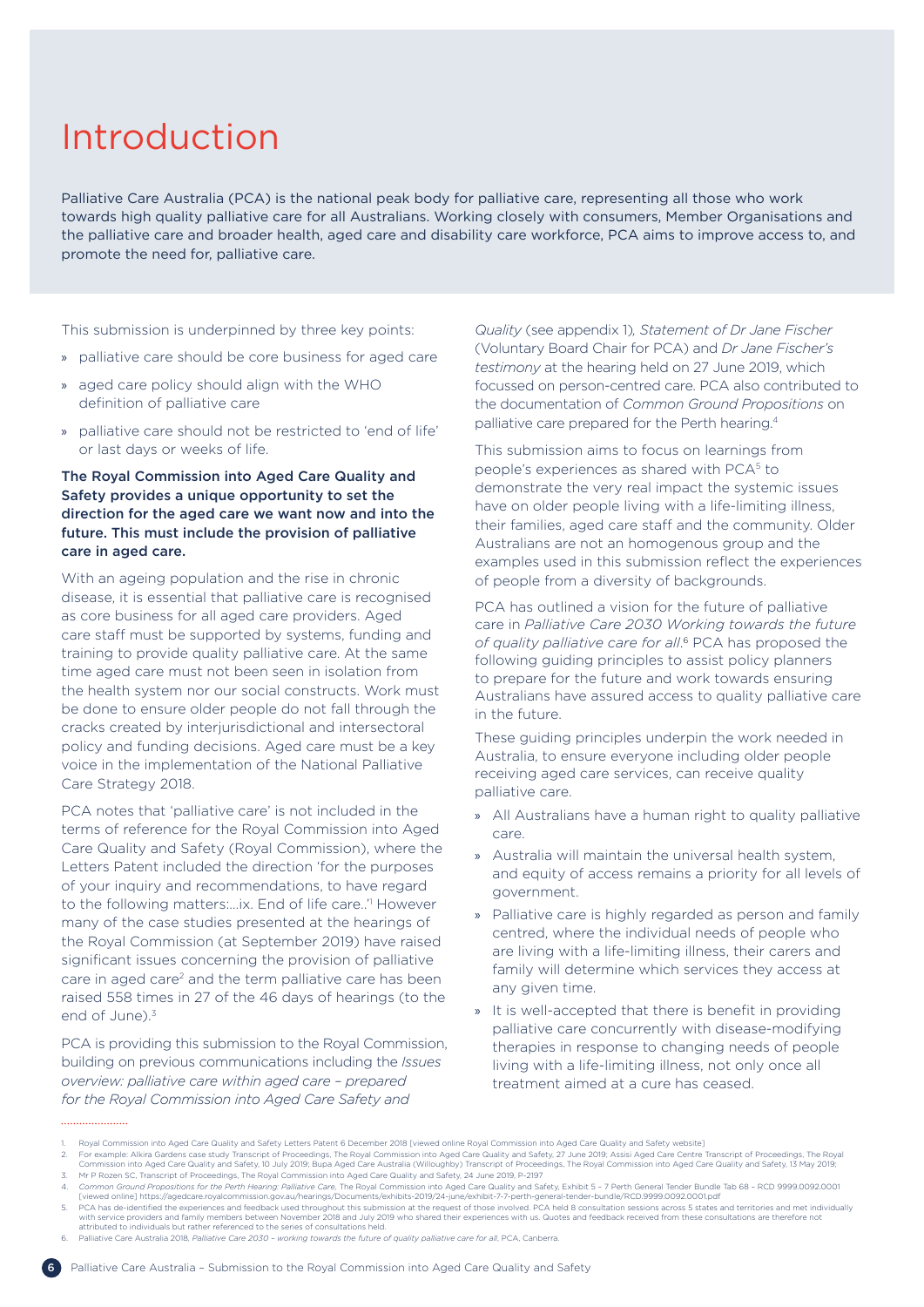- <span id="page-6-0"></span>» Palliative care is available for all ages, encompassing the needs of paediatric populations through to older Australians.
- » Grief and bereavement support is not just an integral component of specialist palliative care, but of all healthcare.
- » Support and resourcing for the planning and development of culturally safe and culturally aware palliative care services is common place to ensure culturally relevant requirements are addressed.
- » When new technologies and advances in health and care are developed, appropriate privacy provisions are in place that are acceptable in the wider community.7

Work is required across the following domains to move toward this vision for the future. The recommendations made in this submission are multifaceted having been framed to align with both the domains from PCA's 2030 vision and the seven goals of the National Palliative Care Strategy 2018 ie. Understanding, Capability, Access and choice, Collaboration, Investment, Data and evidence and Accountability.



PCA would like to thank our Member Organisations, Affiliate Members and the many people and services who have shared their stories and experience with us, for this submission and the broader work of PCA.

This feedback appears throughout the submission attributed to the consultations held, rather than to the individuals involved at their request.

PCA would like to acknowledge and highlight the dedication, work and creativity demonstrated by the many working in aged care who, on a daily basis, strive to improve the lives of people living with a life-limiting illness.

This submission also acknowledges the many case studies presented during the Royal Commission hearings which have raised issues relevant to palliative care in aged care.<sup>8</sup>



8. For example: Alkira Gardens case study Transcript of Proceedings, The Royal Commission into Aged Care Quality and Safety, 27 June 2019; Assisi Aged Care Centre Transcript of Proceedings, The Royal Commission into Aged C

<sup>7.</sup> Palliative Care Australia 2018, *Palliative Care 2030 – working towards the future of quality palliative care for all*, PCA, Canberra.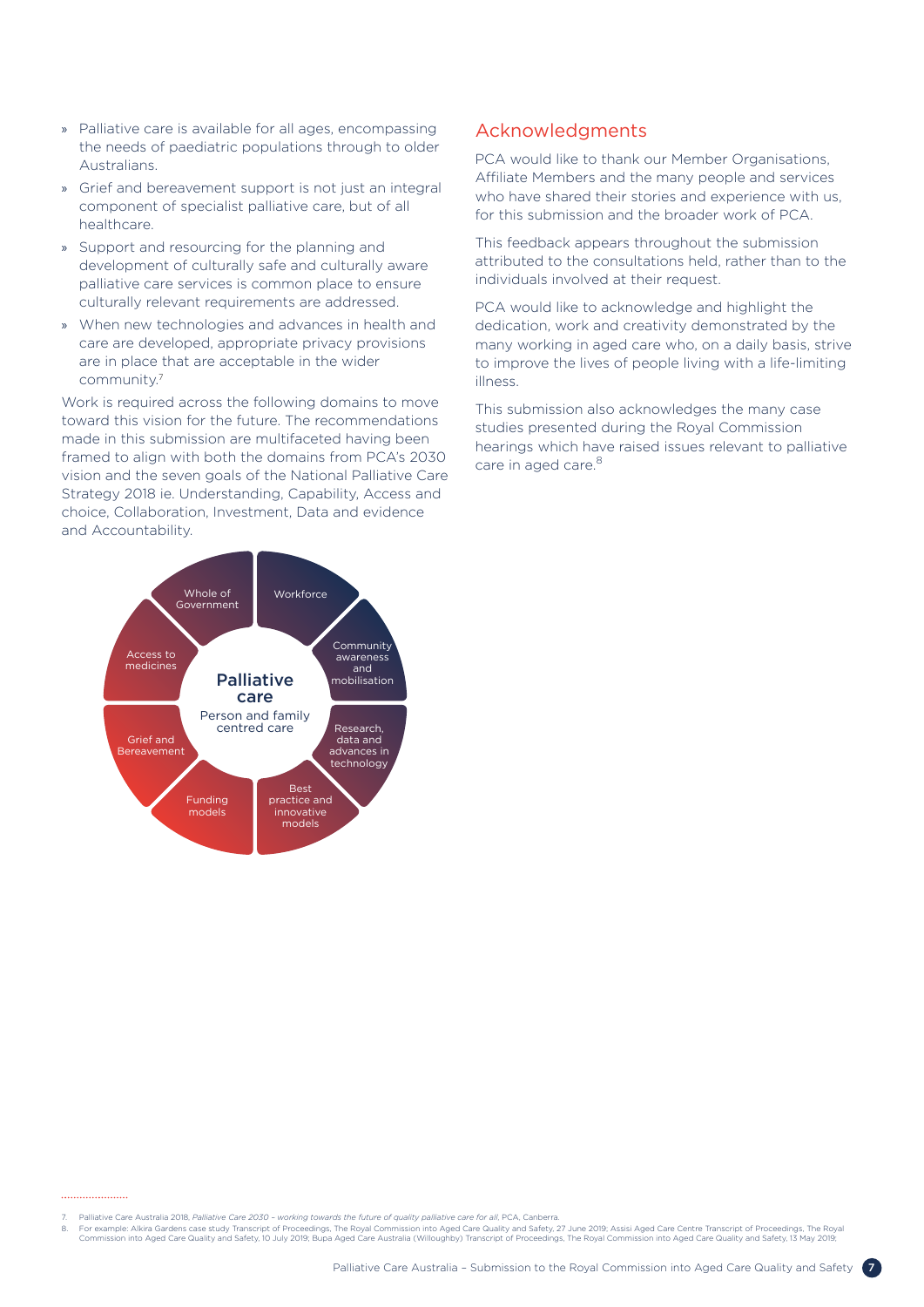# <span id="page-7-0"></span>What is palliative care?

Palliative care is person and family-centred care provided for a person with an active, progressive, advanced disease, who has little or no prospect of cure and who is expected to die, and for whom the primary goal is to optimise the quality of life. Palliative care is care that helps people live their life as fully and as comfortably as possible when living with a life-limiting or terminal illness, ranging from palliative care when their needs are straightforward and predictable, to specialist palliative care when there are complex and persistent needs.<sup>9</sup>

Palliative care, while originally associated primarily with the diagnosis of cancer, is appropriate for anyone with life-limiting illnesses including other chronic conditions, dementia, and non-malignant degenerative diseases.10

The World Health Organisation (WHO) defines palliative care as an approach that improves the quality of life of patients and their families facing the problem associated with life-threatening illness, through the prevention and relief of suffering by means of early identification and impeccable assessment and treatment of pain and other problems, physical, psychosocial and spiritual.<sup>11</sup>

Palliative care is a human right. In 2014 the World Health Assembly (WHA), to which Australia is a Member State, resolved that palliative care is fundamental to improving the quality of life, well-being, comfort and human dignity for individuals, being an effective personcentred health service that values patients' need to receive adequate, personally and culturally sensitive information on their health status, and their central role in making decisions about the treatment received.<sup>12</sup>

A person and family-centred approach to palliative care and end of life care accepts that an illness has an impact on both the individual and their family and carers. The focus of care should be on the individual and the family unit which requires effective communication, supported or shared-decision making and respect for personal autonomy. People must be empowered to direct their own care whenever possible, as the more choice and control a person has over their own health and care, the better the outcomes. This is particularly important for those within aged care services that are living with dementia and other types of cognitive impairment.

Barriers to the use of palliative care and aged care services driven by a lack of engagement with community include, but are not limited to:

- » communication and cultural issues about the approach to dying
- » lack of knowledge and understanding about palliative care and the support this can provide, particularly within Indigenous and CALD communities
- » the costs of transport and accommodation to access services that are off country for people living in rural and remote communities and the disruption this results in for the family and broader community
- » a lack of understanding and/or policies and procedures of aged care services that impact on the ability of people to follow tradition at the end of life after death.

Due to the confluence of an ageing population and the increased acuity of residents and consumers particular focus on palliative care is required in aged care.

As the Australian population ages, the number of people dying with chronic conditions, and in many cases complex needs, will increase. In 2014-15 there were almost one in three (29 per cent) people aged 65 years and over living with three or more chronic diseases.13 Further, eighty percent of people aged over 65 years who die in Australia have used at least one aged care program.<sup>14</sup> Aged care recipients come from many diverse backgrounds. Australians identify with more than 300 ancestries and there are more than 260 different languages spoken in Australia today, including Indigenous languages.15 Aged care providers need to be supported and funded to deliver palliative care equitably to all care recipients, regardless of background.

*'Without significant policy reform, tens of thousands of Australians will die in a way and in a place that does not reflect their values or their choices'.<sup>16</sup>*

– Productivity Commission

*'Palliative care must be seen as core business for aged care no matter the setting'.*

– Dr Jane Fischer, Board Chair for PCA17

11. World Health Organisation and Worldwide Palliative Care Alliance (2014) *Global Atlas of Palliative Care at the End of Life* ISBN: 978-0-9928277-0-0 [accessed online].

- 15. Commonwealth of Australia (Department of Social Services),2015 National Ageing and Aged Care Strategy For people from Culturally and Linguistically Diverse (CALD) backgrounds
- 16. Introducing Competition and Informed User Choice into Human Services: Reforms to Human Services, Productivity Commission Report 2017

<sup>9.</sup> Palliative Care Australia (2018), *Palliative Care 2030 – working towards the future of quality palliative care for all*, PCA, Canberra.

<sup>10.</sup> Department of Health, *National Palliative Care Strategy 2018*

<sup>12.</sup> WHA, Resolution WHA67.19, *Strengthening of palliative care as a component of comprehensive care throughout the life course*, May 24, 2014.

<sup>13.</sup> Australian Institute of Health and Welfare 2016, *Australia's health 2016*, AIHW: Canberra

<sup>14.</sup> Australian Institute of Health and Welfare 2018. *Cause of death patterns and people's use of aged care: A Pathway in Aged Care analysis of 2012–14 death statistics*. Cat. no. AGE 83. Canberra: AIHW

<sup>17.</sup> Statement of Dr Jane Fischer, prepared for Royal Commission into Aged Care Quality and Safety, 29 May 2019.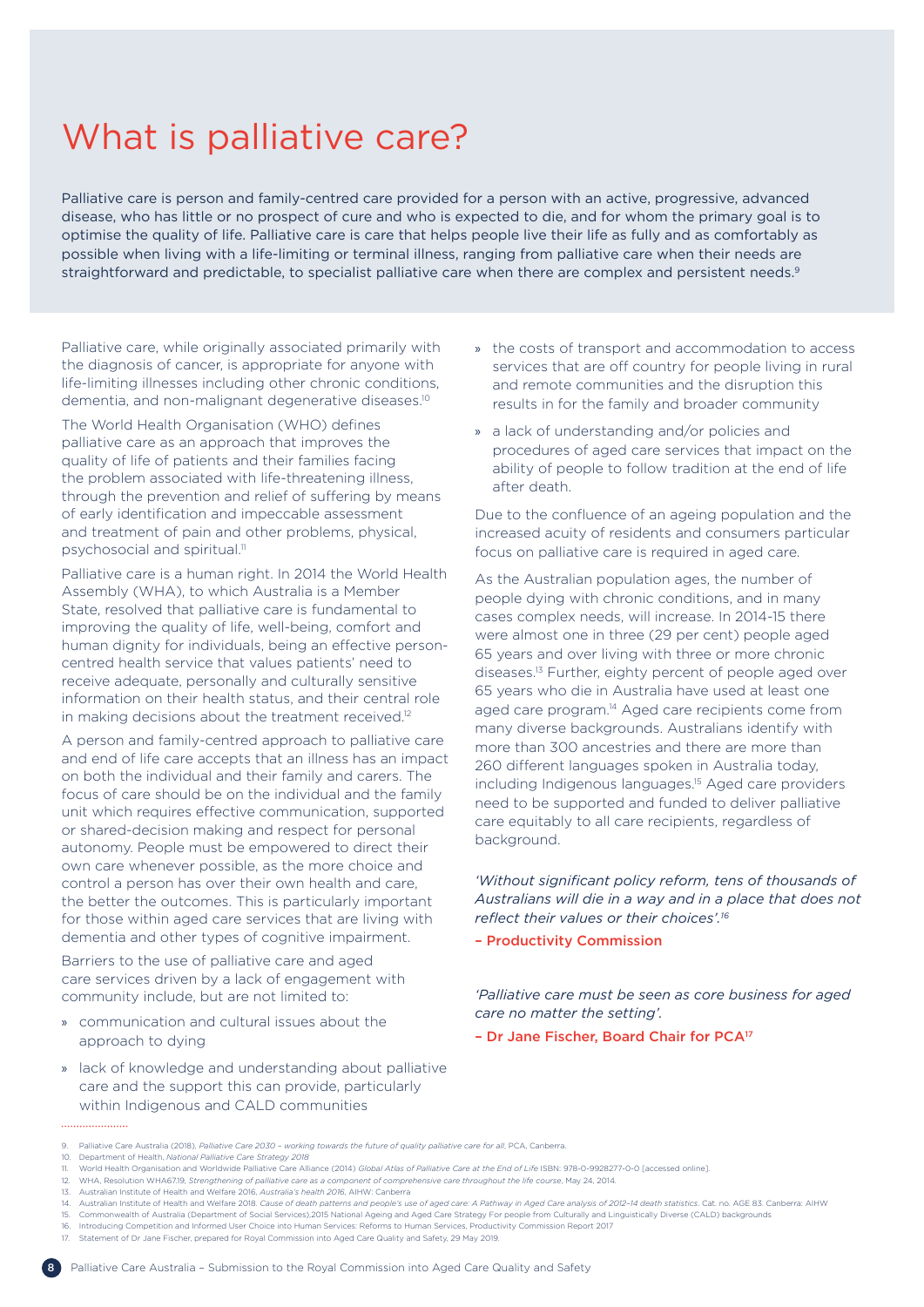Most recipients of government funded aged care services are in the last years of their life and they should be supported to have a high quality of life right to the end of life. Aged care providers are not supported by policy or funding to deliver palliative care, resulting in palliative care not being embedded in aged care services and in many there is neither capacity nor models of care that support it.<sup>18</sup>

*'My attitude …. would be we need to get palliative care into (that) facility….. And it's unfortunate where it gets to the situation where a family member has to say, "I want my mother to die in a hospice because they're not getting good palliative care in their home," which is the aged care facility. I think that's very sad. Obviously, some places do not have services, and then it's, possibly, they may have to die in hospital, they may have to die in a hospice, but if the services can be set up, then that's the best way to provide that care'.* - Associate Prof Peter Gonski<sup>19</sup>

It is important to distinguish 'palliative care' or a 'palliative approach' from 'specialist palliative care'. As highlighted by the WHO definition, palliative care is care that is provided by all health and aged care professionals involved in supporting people living with a life-limiting illness, their families and carers.

Not all people living with a life-limiting illness will require specialist palliative care. Many people living with a lifelimiting illness have needs that may be straightforward and predictable, which can effectively be met through their existing health and aged care professionals.<sup>20</sup> This is still considered palliative care, where aged care services and staff, in conjunction with others including general practitioners, should be able to provide for these needs.

Some people however, may develop more complex and persistent, or intermediate and fluctuating palliative care needs,21 that go beyond the skills of the treating team to cope with.22

Complex palliative care needs may include the presence of multiple co-morbidities that may increase the likelihood of additional symptoms such as pain, nausea, vomiting or breathlessness and may include symptoms related to polypharmacy. However complex care needs often go beyond physical symptoms to include psychosocial or spiritual issues or conflict between family and patient.<sup>23</sup> These complex palliative care needs may require support through the secondary provision of specialist palliative care. Specialist palliative care comprises multidisciplinary teams with specialised skills, competencies, experience and training in palliative care.24

It is important therefore for general practitioners and aged care staff to be able to identify when specialist palliative care is required, as quality palliative care occurs when strong networks exist between a person's health and aged care professionals across all settings *(see Figure 1)*.



#### Figure 1: Alignment of need for palliative care against workforce capability<sup>25</sup>

- 18. Palliative Care Australia, consultations 13/3/19, 19/3/19, 25/3/19, 26/3/19, 27/3/19, 28/3/19.
- 19. Assoc Prof Peter Gonski, Transcript of Proceedings, The Royal Commission into Aged Care Quality and Safety, 11 July 2019, P-3227-8
- 20. Palliative Care Australia 2018, *Palliative Care Service Development Guidelines*  January 2018
- 21. Palliative Care Australia, *Palliative Care Service Development Guidelines* January 2018 22. Dr Elizabeth Reymond in Transcript of Proceedings Royal Commission into Aged Care Quality and Safety, 27 June 2019 page 2764
- 23. Dr Jane Fischer in Transcript of Proceedings Royal Commission into Aged Care Quality and safety 27 June 2019 page 2764
- 24. World Health Organisation (2018) Fact sheet: Palliative Care [accessed online], Palliative Care Australia, 2018 *Palliative Care Service Development Guidelines*
- 25. Palliative Care Australia, *Palliative Care Service Development Guidelines* January 2018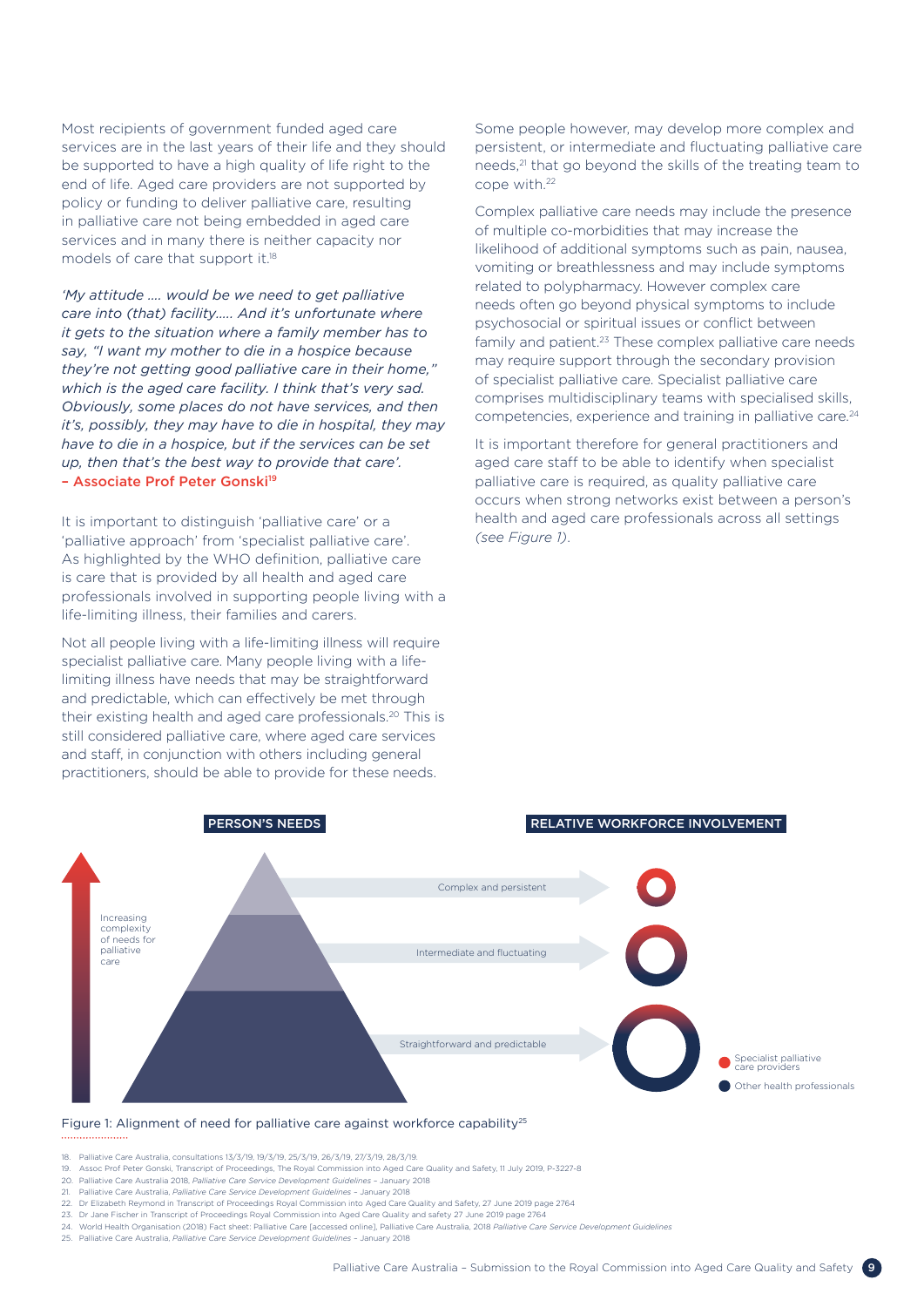Palliative care is often erroneously associated only with dying and the very 'end of life'. This is particularly true within aged care which equates palliative care with the last days or weeks of life. This can be traced in part to policies and systems that take this narrow definition as detailed in *PCA's Issues overview: palliative care within aged care – prepared for the Royal Commission into Aged Care Safety and Quality*. 26 The Letters Patent establishing the Royal Commission take the same narrow view by only referring to 'end of life'.<sup>27</sup> Yet 'the concept that palliative care is relevant only to the last few weeks of life (when no other treatment is beneficial) is outdated'.28 Despite the narrow focus in the Letters Patent, at the hearing of the Royal Commission focussing on person-centred care the Counsel Assisting acknowledged that palliative care as the broader term 'will generally be adopted during this hearing'.<sup>29</sup>

The narrow focus on the dying phase means opportunities for earlier support are often overlooked in aged care *(see Figure 2)* despite there being good evidence that:

- » Integrating palliative care with disease-modifying therapies improves pain and symptom control, quality of life for the dying person and family satisfaction; and
- » Early access to palliative care can reduce aggressive or futile (non-beneficial) therapies at the end of life, prolong life in some patient populations and significantly reduce hospital costs.<sup>30</sup>



Figure 2: Proposed approach to integrating palliative care<sup>31</sup>

- 26. Palliative Care Australia, *Issues overview: palliative care within aged care prepared for the Royal Commission into Aged Care Safety and Quality,* May 2019
- 27. Royal Commission into Aged Care Quality and Safety *Letters Patent* 6 December 2018 [viewed online Royal Commission into Aged Care Quality and Safety website]
- 28. World Health Organisation, Palliative care for older people: better practices (2011) [accessed online]
- 29. Mr P Rozen SC, Transcript of Proceedings, The Royal Commission into Aged Care Quality and Safety, 27 June 2019, P-2208
- 30. Palliative Care Australia 2018, *Background Report to the Palliative Care Service Development Guidelines*, prepared by Aspex Consulting, Melbourne.

<sup>31.</sup> Australian and New Zealand Society of Palliative Medicine 2008, Submission to the National Health and Hospitals Reform Commission, ANZSPM: Canberra. In PCA, Background Report to the Palliative Care<br>Service Development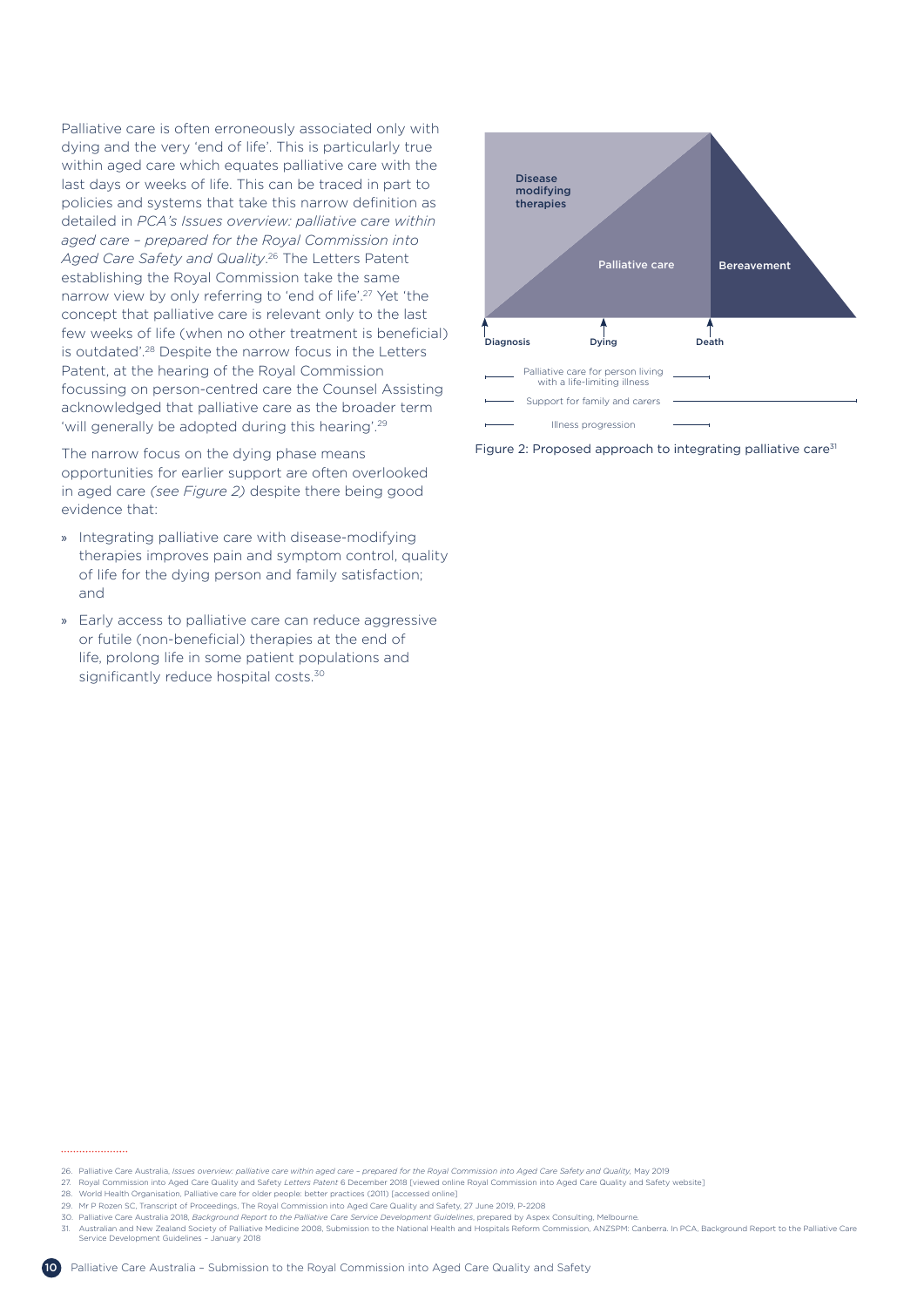# <span id="page-10-0"></span>**fill Whole of Government**

One of the greatest challenges for palliative care in aged care is the varying responsibilities across Commonwealth and state and territory governments. There is a need for silos and system impediments to be minimised if equitable access to quality palliative care is to be realised.

# Inter-jurisdictional challenges

*'Many people are entering residential care for what everybody knows will be a short stay. Palliative care is actually predominantly at the moment a function and responsibility of State Governments, although the Federal Government started looking at improving palliative care in residential care. But residential care providers don't get funded at the level that palliative care gets funded in the rest of the health system…. So there clearly will be part of residential care, that's about the palliation process but that needs to be much more integrated into that process'.*

#### – Ian Yates, Chief Executive, COTA Australia32

*'Older Australians have increasingly complex care needs that frequently require multidisciplinary services drawn from across the aged care and health care systems. However, funding and jurisdictional boundaries and professional silos can impact on access to care and the care experience for the older person and increase costs for older people and governments'.*

### - Aged Care Workforce Strategy Taskforce<sup>33</sup>

*'There is currently overlap in the roles of the different levels of government, which has led to uncertainty and buck passing over how stewardship is shared and service provision is coordinated across different settings…[consumers] may miss out on specialist palliative care because it is unclear whether it is the Australian Government's responsibility as steward of the aged care system, or the role of State and Territory Governments as providers of specialist palliative care'.*

#### – Productivity Commission Inquiry Report into Human Services<sup>34</sup>

Operational silos create a range of problems with communication and coordination that can impact on the care provided to an older person.

'The timing of discharges from health services are often the result of system issues such as bed management and emergency department ramping, rather than based on the individual's needs. This leads to poor discharge planning and limited provision of information to the facility which impacts the care the person receives on transfer'.35 This also results in increased stress for family members who are often pressured to quickly find a residential aged care vacancy with little time to determine suitability of the placement.

#### EXAMPLE  $\rightarrow$

An 88 year old Italian man was diagnosed with mild dementia five years ago. He was recently diagnosed with advanced pancreatic cancer with a 3–6 month prognosis. He is on multiple medications, some of which have increased his confusion. He is not eating, has nausea, vomiting and pain. He is currently in a rehabilitation hospital having been transferred from an acute hospital. His daughter said she felt he was moved to the rehabilitation hospital to free up the bed in the acute hospital, not because he needed rehabilitation. His family has been told he will need to be discharged to an aged care facility as he needs full-time care. His daughter feels the priority is on freeing up the hospital bed, not on what is in the best interests for her father.

His daughter has looked at a number of aged care facilities but is concerned about lack of Registered Nurse and medical support. Aged care facilities she has visited only have one RN available and she is concerned about him receiving medications when necessary and his condition being monitored appropriately.

Her father's current GP does not visit nursing homes, nor does home visits, so he would need to find a new doctor. She is concerned if his condition deteriorated it would take some time for this to be identified and then for a doctor to be called.

His daughter said she feels she is not being given enough information. She said she has spent 'hours and hours' investigating and researching. She said she would prefer to be able to spend quality time with her father rather than spend her time on the internet, phoning people or visiting aged care facilities or having to monitor his care if he goes to an aged care facility.

34. Productivity Commission (2017) *Introducing Competition and Informed User Choice into Human Services: Reforms to Human Services,* Report No. 85, Canberra.

<sup>32.</sup> I Yates, Transcript of Proceedings, The Royal Commission into Aged Care Quality and Safety, 11 February 2019, P-82.

orkforce strategy, 2018, p 2 cited in Royal Commission into Aged Care Quality and Safety Navigating the Maze: An 33. Aged Care Workforce Strategy Taskforce, A matter of care: Australia's aged care wo<br>Overview of Australia's Current Aged Care System - Background Paper 1, 2019 pg 16

<sup>35.</sup> PCA consultations 13/3/19, 19/3/19, 25/3/19, 26/3/19, 27/3/19, 28/3/19.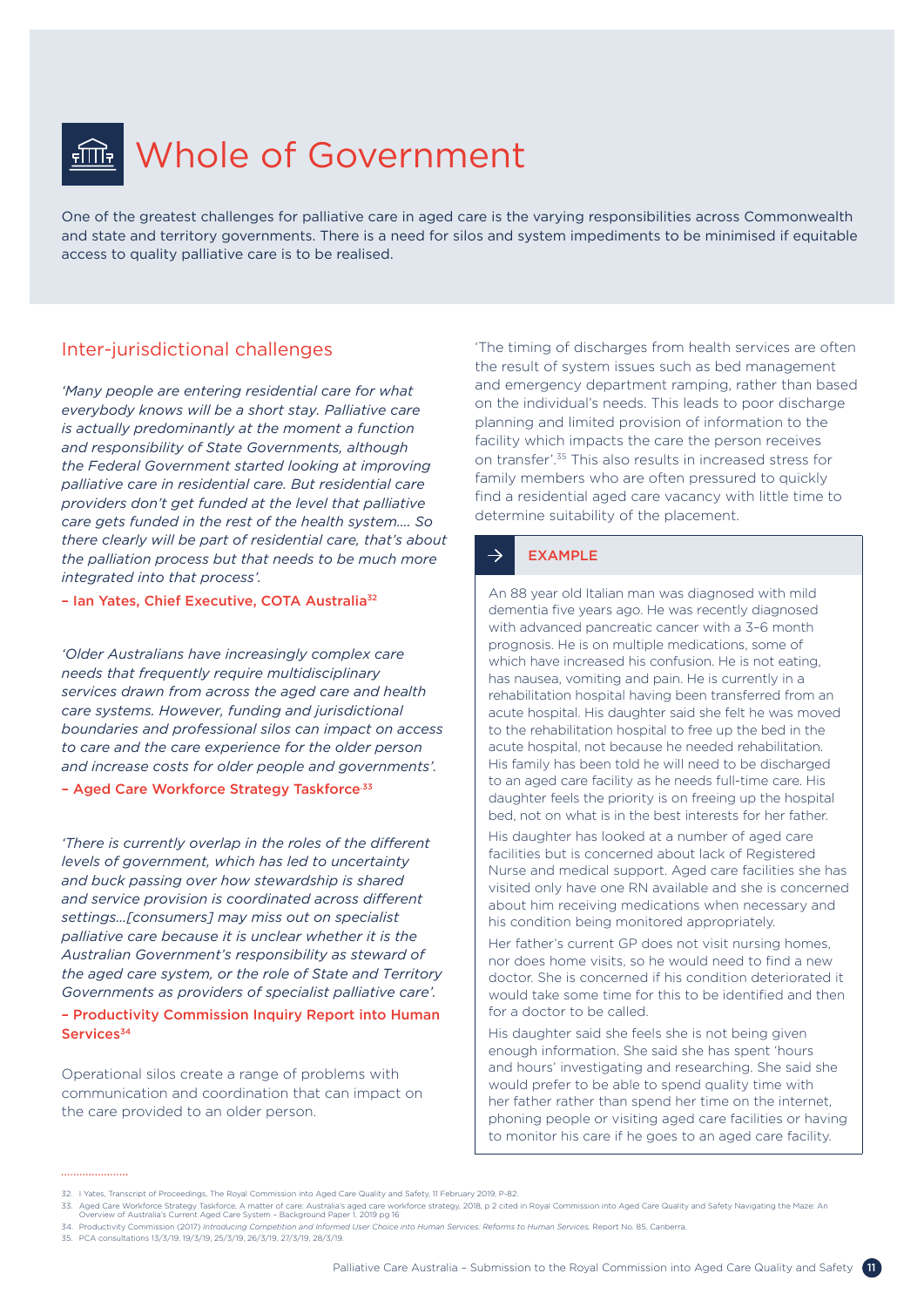#### <span id="page-11-0"></span> $\rightarrow$ EXAMPLE

A resident was transferred to hospital from an aged care facility following a fall. When he was transferred back to the facility from the hospital, a referral was made to specialist palliative care. However, the facility was not provided any information, no updated medication list and no discharge summary therefore there was a delay in the person being provided with appropriate pain relief.

The level of support that state and territory funded specialist palliative care provide to residents of aged care facilities or within the home differs greatly with varying eligibility requirements, between and within jurisdictions, based on the interpretation by specialist palliative care as to who should fund what. For example, in Victoria the eligibility criteria for community specialist palliative care services differs for each Local Government Area.

Eligibility for Commonwealth Home Support Program (CHSP) services when in receipt of state and territory funded palliative care support is unclear. While the CHSP Manual states that 'state and territory governments are responsible for the provision and delivery of palliative care and hospice services as part of state health and community service provision responsibilities', it says 'CHSP clients are able to receive palliative care services from their local health system in addition to their home support services', and 'as with any palliative care arrangement, the palliative care team would coordinate the skills and disciplines of many service providers to ensure appropriate care services. This would include working with the client's CHSP service provider(s)'.36 However, My Aged Care staff undertaking screening, Regional Assessment Service (RAS) and Aged Care Assessment Team (ACAT) assessors often dispute whether a CHSP personal care service should be provided when a specialist palliative care service is involved.<sup>37</sup> Lack of consistency about service provision responsibilities at the state and territory and Commonwealth levels lead to lack of clarity about eligibility, all resulting in delayed or limited services being provided to older people with a lifelimiting illness.

#### $\rightarrow$ EXAMPLE

An older man lived at home with his wife. His care was overseen by the community specialist palliative care team. As his condition deteriorated he was unable to manage his own personal care. His wife was unable to assist him as he was a larger man and she had her own medical issues. He was referred to My Aged Care for assistance with showering. However, when assessed by the Regional Assessment Service he was deemed ineligible for Commonwealth Home Support Program (CHSP) as he was receiving 'palliative care'. The specialist palliative care team while overseeing his medical care, did not provide assistance with showering. The man was admitted to residential aged care because he was unable to receive the assistance with showering and personal care that he needed to remain at home.

#### $\rightarrow$ EXAMPLE

A 79 year old man with end-stage pulmonary hypertension and a past history of scleroderma was referred to the specialist community palliative care service following discharge from hospital. He had been admitted for infective exacerbations and was oxygen dependent.

Short-term flexible in-home respite was arranged by his Case Manager to support family who were not coping with his care. He was receiving a level 2 Home Care Package (HCP) and while assessed as eligible for a higher level package, he had been placed on the waiting list. As the level 2 HCP was unable to provide the additional support he needed and the family were under considerable financial stress, the specialist community palliative care service provided a personal care assistant to provide additional personal care support in the interim. Other respite options were being explored including short-term inpatient palliative care and admission to an aged care facility. However, he deteriorated rapidly and died at home as was his family's wish.

## Aids, Equipment and Assistive **Technologies**

The ability to access suitable equipment and medical supplies can influence whether people can remain at home or need to be cared for elsewhere. The lack of access to equipment, often because of cost, has been identified as one of the barriers to dying at home.<sup>38</sup> Access to equipment for older people with palliative care needs can be hampered by lack of clarity around Commonwealth and state and territory responsibilities.

36. Commonwealth of Australia, Department of Health, *Commonwealth Home Support Programme Program Manua*l 2018 pg 72

- 37. PCA consultations 13/3/19, 19/3/19, 25/3/19, 26/3/19, 27/3/19, 28/3/19
- 38. Palliative Care Australia, *Palliative Care Service Development Guidelines* January 2018 pg 19



....................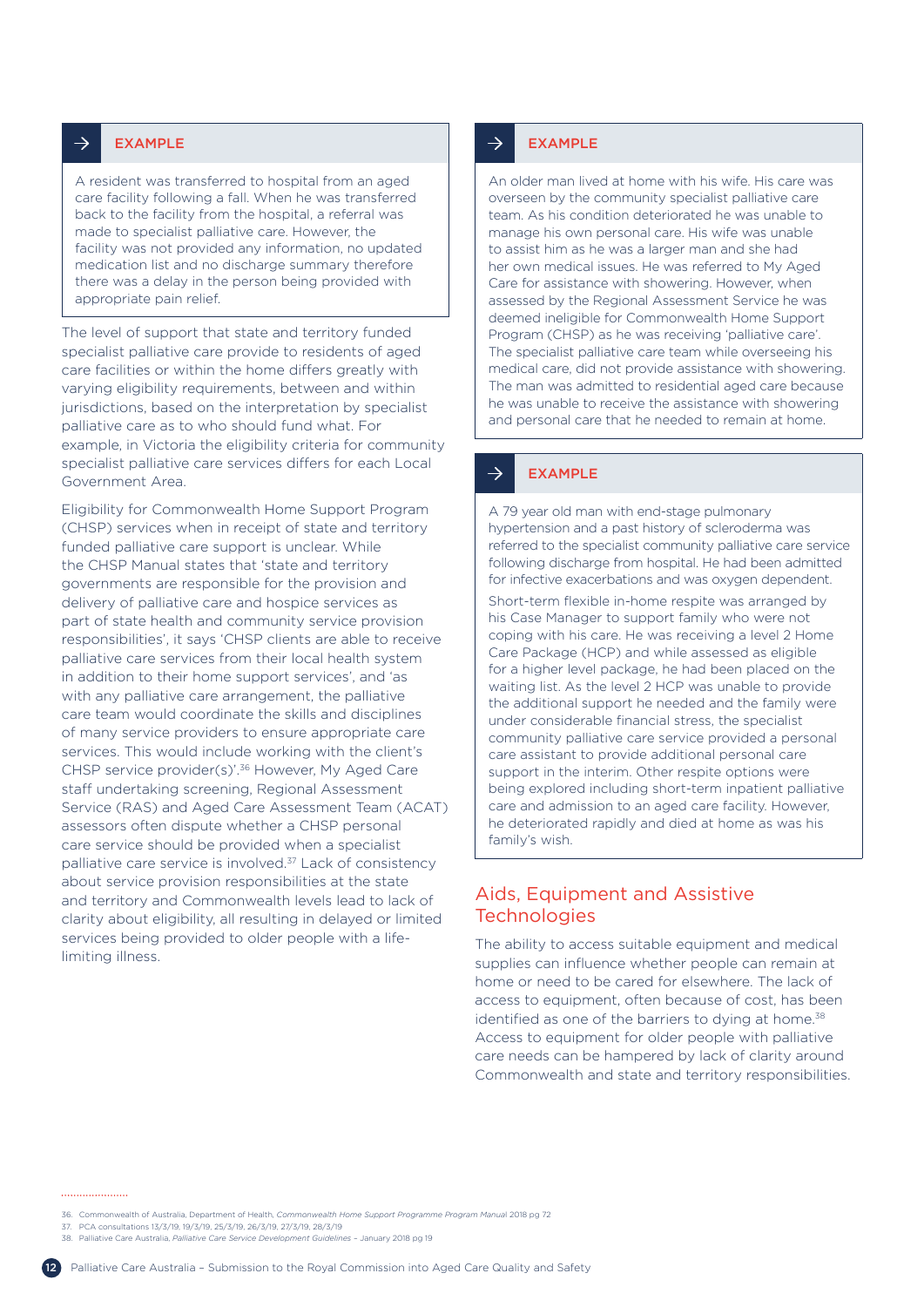<span id="page-12-0"></span>The list of equipment that may be required in homebased palliative care is extensive. In addition to medical equipment such as syringe drivers, oxygen and intravenous fluids, equipment needs can include commodes, continence aids and equipment, hospital beds, over-toilet seats, patient lifting hoists and slings, pressure relieving mattresses, sheepskins and cushions, shower chairs, walking frames and sticks, wheelchairs and wheelie walkers. Equipment may be accessed through a range of different programs that are variously funded in each of the health, aged care and disability sectors, with some equipment also funded by private health insurers and non-government organisations. In most states and territories, public hospitals also provide some equipment and home modification services for at least some people after a hospital admission to support their return home and rehabilitation.<sup>39</sup> However equipment access is not equitable across the country and different eligibility requirements make it difficult to find out what is available and to access necessary equipment when needed. 'Once someone is deemed 'palliative' they cannot access equipment via CHSP service so care is compromised', 'health services are very reluctant to provide equipment to anyone living in a remote area as they will never see it again', 'freight for equipment (in rural and remote areas) can cost more than the cost of the equipment'.40

PCA supports the recommendation of the National Aged Care Alliance (NACA) that 'clearer funding and program responsibilities across state and territory and Commonwealth jurisdictions should be created as a priority to improve consumer understanding regarding eligibility' (for assistive technology).<sup>41</sup>

## Implementing the National Palliative Care Strategy 2018

An international study found that the proportion of residents who received palliative care in long-term care facilities (equivalent to Australian aged care facilities) could be related to the establishment of national palliative care policy and guidelines, initiatives aimed at developing palliative care such as care standards or guidelines regarding palliative care provision in longterm care facilities, and organisation of (palliative) care in long term care facilities.<sup>42</sup>

The National Palliative Care Strategy 2018 represents the commitment of the Commonwealth, state and territory governments to ensuring the highest possible level of palliative care is available. The Strategy is intended to provide direction and accountability so that people affected by life-limiting illnesses are able to receive the care they need and can live their lives as fully as possible.  $43$ 

42 M ten Koppel B.D Onwuteaka-Philipsen et al. *Palliative care provision in long-term care facilities differs across Europe: Results of a cross-sectional study in six European counties in Palliative Medicine 2019 1-13* 43. Department of Health, National Palliative Care Strategy 2018

Due to the importance of fully implementing the Strategy and the need for the aged care sector to be involved in all aspects of implementation, the appointment of a National Palliative Care Commissioner is recommended to:

- » Oversee the Implementation Plan, and the Monitoring and Evaluation Plan which will underpin the Strategy; and
- » To facilitate improved communication across jurisdictions by encouraging consistent approaches to supporting the palliative care sector across all settings, including primary health, community health, tertiary health, aged care and disability.

### PCA RECOMMENDS

- » Improve communication systems between services and sectors to minimise inappropriate transfers, support discharge planning and ensure necessary information is provided at the time of transfer.
- » Fully implement the National Palliative Care Strategy 2018 ensuring aged care is included.
- » Appoint a National Palliative Care Commissioner.
- » Make palliative care a Council of Australian Governments (COAG) priority.
- » Ensure clearer funding and program responsibilities across State, Territory and Commonwealth jurisdictions.

Implementing these recommendations aligns with and advances the following goals of the National Palliative Care Strategy 2018:

- » Understanding
- » Access and choice
- » Collaboration
- » Investment
- » Data and evidence
- » Accountability

<sup>39.</sup> Palliative Care Australia, *Palliative Care Service Development Guidelines* – January 2018 pg 19

<sup>40.</sup> PCA consultations 13/3/19, 19/3/19, 25/3/19, 26/3/19, 27/3/19, 28/3/19

<sup>41.</sup> National Aged Care Alliance, Position Paper, *Assistive Technology for Older Australians* June 2018 pg 14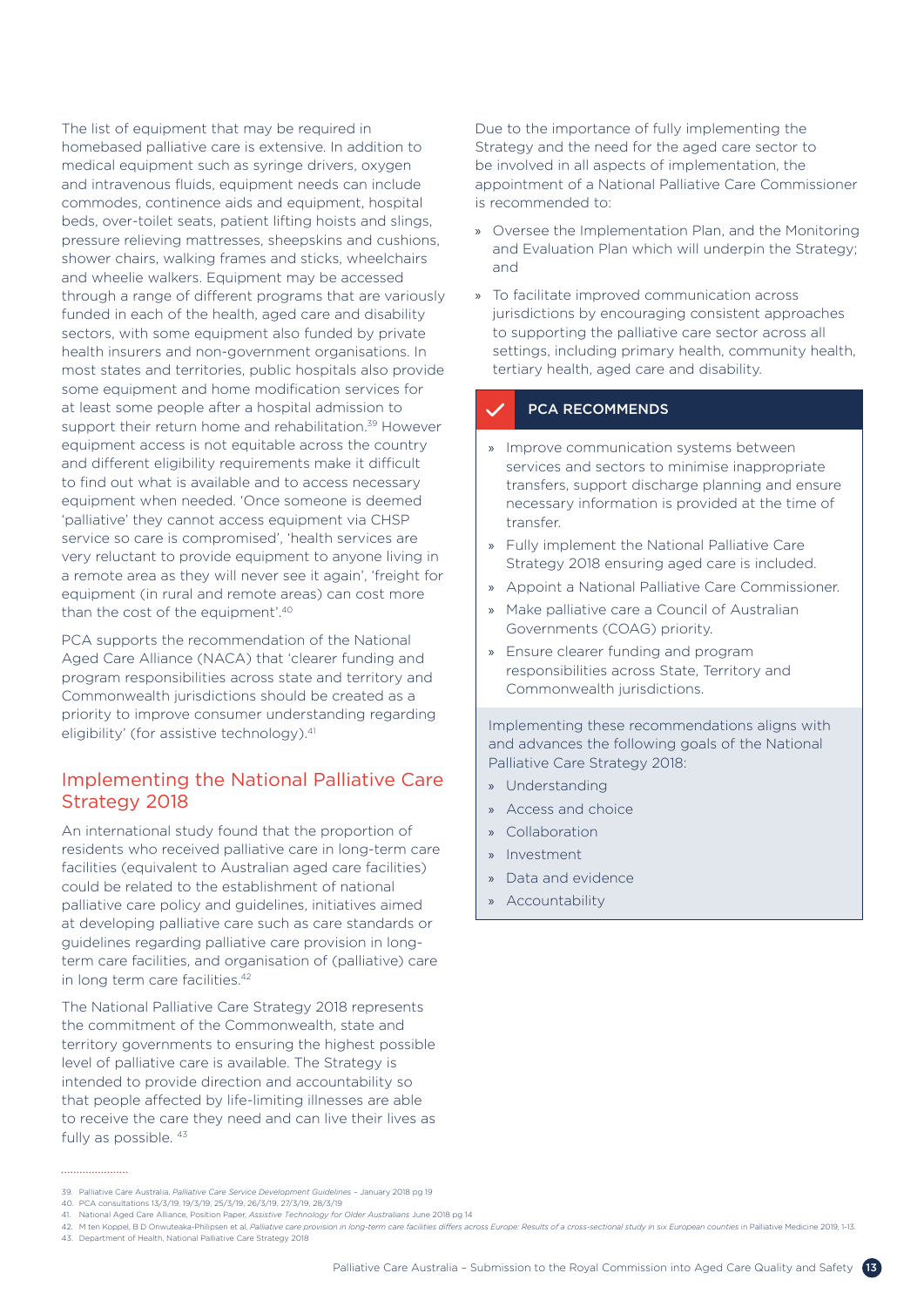<span id="page-13-0"></span>

To inform PCA's submission to the Royal Commission, a number of consultations were held with PCA's member organisations around the country. Workforce issues were consistently identified as requiring attention in order to improve the delivery and quality of palliative care in aged care services.44 The aged care workforce needs support and funding to make palliative care core business.

## Understanding what palliative care is

*'All health professionals including care staff have a vital role to play in palliative care, where providers across all health disciplines will be required to meet the needs of people who are dying across many settings including aged care'*

### - Aged Care Workforce Strategy Taskforce<sup>45</sup>

Factors contributing to lower provision of palliative care in aged care include:

- » lack of knowledge about palliative care among some nurses and other staff
- » limited implementation of effective advance care planning practices, and
- » gaps in the availability of suitably trained and experienced staff.46

35 per cent of all Australians who die do so in residential aged care, equating to approximately 60,000 people each year.47 Staff working in aged care therefore need to be suitably trained and equipped to work with residents and consumers who have palliative care needs, and their families.

Understanding what palliative care is, is essential. 'The level of palliative knowledge within the aged care sector varies considerably between, and within, facilities as well as states'.48 As in the broader community 'there is little understanding in aged care that palliative care is for everyone with a life-limiting illness, not only for people with complex needs who require specialist palliative care',49 however the need for specialist palliative care is not always recognised. Some specialist palliative care services report they receive the bulk of their referrals for people living in residential aged care from hospital admissions, rather than from the aged care facility, as the need and potential benefit for a person is not always recognised.50

*'The referral for (specialist) palliative care services into aged care facilities … we believe that we are not referred to early enough…. because the rules aren't clearly defined. The referral pathways are not clearly defined. The staff in aged care facilities are not always trained. I'm sure that … people are supported, but not with specialist palliative care'.*

- Dale Fisher, Chief Executive Officer, Silver Chain Group<sup>51</sup>

*'In 2018, we had over 200 clients referred to us from residential aged care facilities who died within three days of admission to our service. We believe that if clients were referred earlier, they would realise greater benefits from our services.'*

- Dale Fisher, Chief Executive Officer, Silver Chain Group<sup>52</sup>

## Education and training

PCA has long advocated that palliative care should be recognised as part of the normal scope of practice of residential aged care, and as a core competency for all aged care workers.

*'Aged care nurses need to be – need to have a very diverse skill set. They need to be very proficient in palliative care and complex care and respiratory medicine. They need to be very good at assessing a deteriorating resident. They need to have very good interpersonal skills. They need to have very good conflict de-escalation skills. They need to have very, very advanced leadership skills. You need to be an expert in a number of domains in aged care, and contrary to perceptions within the industry, nurses in aged care have to have a very highly developed skill set to meet the various and many demands that they have within their roles'*

### – Darren Midgley, Chief Executive Officer, Chaffey Aged Care Inc.<sup>53</sup>

44. PCA consultations 13/3/19, 19/3/19, 25/3/19, 26/3/19, 27/3/19, 28/3/19

- 45. Aged Care Workforce Strategy Taskforce, *A Matter of Care Australia's Aged Care Workforce Strategy* June 2018
- 46. Palliative Care Australia, *Palliative Care Service Development Guidelines* January 2018 page 14
- 47. Productivity Commission 2017, *Introducing Competition and Informed User Choice into Human Services: Reforms to Human Services, Report No. 85, Canberra, page 109*
- 48. Urbis, *Evaluation of the National Palliative Care Strategy 2010 Final Report*, September 2016 [Accessed online]
- 49. Palliative Care Australia, consultations 13/3/19, 19/3/19, 25/3/19, 26/3/19, 27/3/19, 28/3/19.
- 50. Palliative Care Australia, consultations 13/3/19, 19/3/19, 25/3/19, 26/3/19, 27/3/19, 28/3/19.
- 51. Ms Dale Fisher, Transcript of Proceedings, The Royal Commission into Aged Care Quality and Safety, 26 June 2019 P-2561
- 52. Statement of Dale Fisher, prepared for The Royal Commission into Aged Care Quality and Safety, 26 June 2019 53. Mr Midgley, Transcript of Proceedings, The Royal Commission into Aged Care Quality and Safety, 31 July 2019 P-4106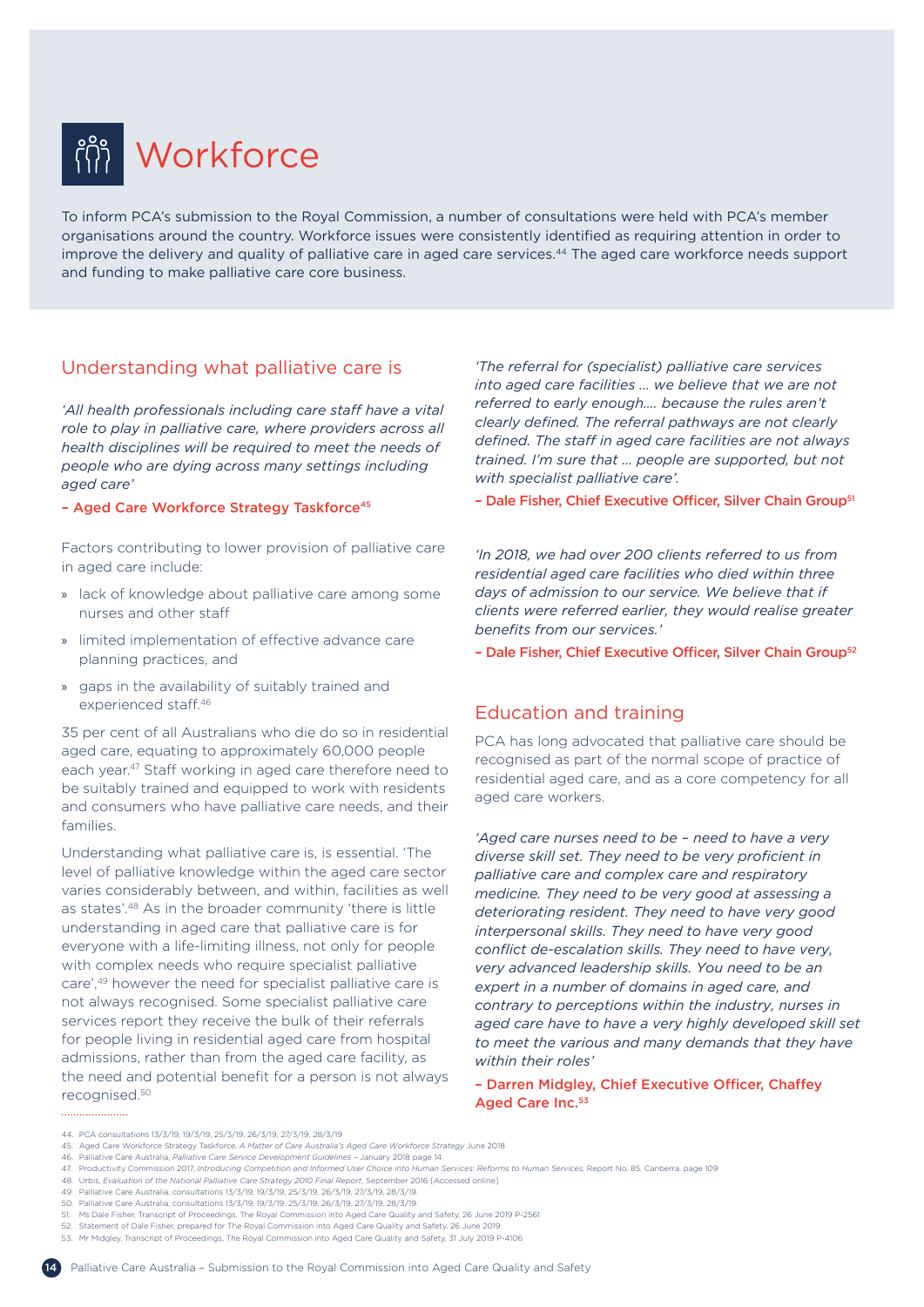<span id="page-14-0"></span>However, a study of nurses and assistants in nursing at high care residential aged care facilities in Sydney identified significant gaps in knowledge of palliative care, highlighting the need for ongoing education in palliative care.<sup>54</sup>

There must also be a clear delineation of the roles and capabilities of staff within aged care to deliver effective palliative care, and all health and care professionals must have minimum levels of core competencies to provide care for people with a life-limiting illness whose needs are relatively straightforward. This includes, at a minimum:

- » understanding difference in illness trajectories;
- » management of physical symptoms;
- » management of depression and anxiety;
- awareness of the importance of cultural and spiritual care needs;
- » recognising deterioration and dying;
- » appropriate goals of care discussions;
- » advance care planning;
- » awareness of legal responsibilities;
- » effective communication with people living with a life-limiting illness and their carers and families;
- » an understanding of grief and bereavement; and
- » self-care.55

Undergraduate and vocational education and training (VET), including nursing, allied health, medicine and Certificate III in Individual Support and Certificate IV in Ageing Support, do not include palliative care as core units and there is no requirement for aged care providers to include palliative care on their internal training calendars. As a result most people working in aged care have received no formal training in palliative care.

Access to this training should be facilitated by palliative care being a core or mandatory unit in all undergraduate nursing, allied health, medicine and VET certificate based training for those working in aged care.

## Skills mix and availability

*People 'who require care in residential aged care facilities (RACF) will continue to have more complex healthcare needs because they have remained within the community until they can no longer be safely cared for in that setting. This will require a more highly skilled RACF workforce including skills in palliative care and end of life care'.*

#### – Royal Australian College of General Practitioners56

Skills required by the aged care workforce include the ability to recognise deterioration, the need for pain and other symptom management, and the signs of impending death,<sup>57</sup> confidence with medications, especially PRN (Pro Re Nata or 'as needed') medications and education to 'enable staff to understand symptom management, including administering pain relief before personal care'.58

PCA believes that aged care requires the right skill mix and number of staff, available 24 hours a day, to be able to respond to the palliative care needs of residents and consumers so they can be supported to have a high quality of life right to the end of life. Staff need time to be able to carry out clinical assessments and monitoring as well as adequate time to spend with residents which is not task-oriented.59

There has been much debate about whether or not staff-to-resident ratios should be mandated for residential aged care, yet there is little consensus on the issue.<sup>60</sup> When discussing staff ratios the focus tends to be on registered nurses, rather than other staff. However, there is no one fixed model that suits all circumstances. The outcome PCA seeks when discussing staff numbers, skill and mix, is to ensure that a predictable standard of care is provided and that staffing ensures the ability for timely identification and management of symptoms whenever they occur.<sup>61</sup>

A key concern of PCA is the quality and availability of after-hours care including weekend care for residents. Residents and their families need assurance that appropriate care will be provided in any 24-hour period including on weekends. PCA calls for appropriate staff mix at all hours with the staffing sufficient to ensure residents are able to receive palliative pain medication and symptom management at any time of the day or night. 'Pain relief options are not always what we would want. Registered Nurses (RN) have many residents and other staff responsibilities'.62 'There is just insufficient staff to turn people at night and administer pain

62. Palliative Care Australia, consultations 13/3/19, 19/3/19, 25/3/19, 26/3/19, 27/3/19, 28/3/19.

<sup>54.</sup> Palliative Care Australia 2018, *Background Report to the Palliative Care Service Development Guidelines*, prepared by Aspex Consulting, Melbourne

<sup>55.</sup> Statement of Dr Jane Fischer, prepared for Royal Commission into Aged Care Quality and Safety, 29 May 2019.

<sup>56.</sup> RACGP submission to the Senate Community Affairs References Committee: Inquiry into the future of Australia's aged care sector workforce, 2016, page 8

<sup>57.</sup> PCA Media Release, "Budget Shows Palliative Care Should be Core Business in Aged Care," 8 May 2018.

<sup>58.</sup> Johnston N, Lovell C, Liu W-M, et al. BMJ Supportive and Palliative Care*, Normalising and planning for death in residential care : findings from a qualitative focus group study of specialist palliative care intervention* downloaded from<http://spcare.bmj.com/> on August 13, 2017

<sup>59.</sup> Palliative Care Victoria, Palliative Care Consortia Aged Care Projects Survey results, 2018

<sup>60.</sup> Royal Commission into Aged Care Quality and Safety, Navigating the Maze: An Overview of Australia's Current Aged Care System – Background Paper 1, 2019 pg 40

<sup>61.</sup> Palliative Care Australia, *Submission to the Senate Standing Committees on Community Affairs Inquiry on the Future of Australia's Aged Care Sector Workforce*, page 5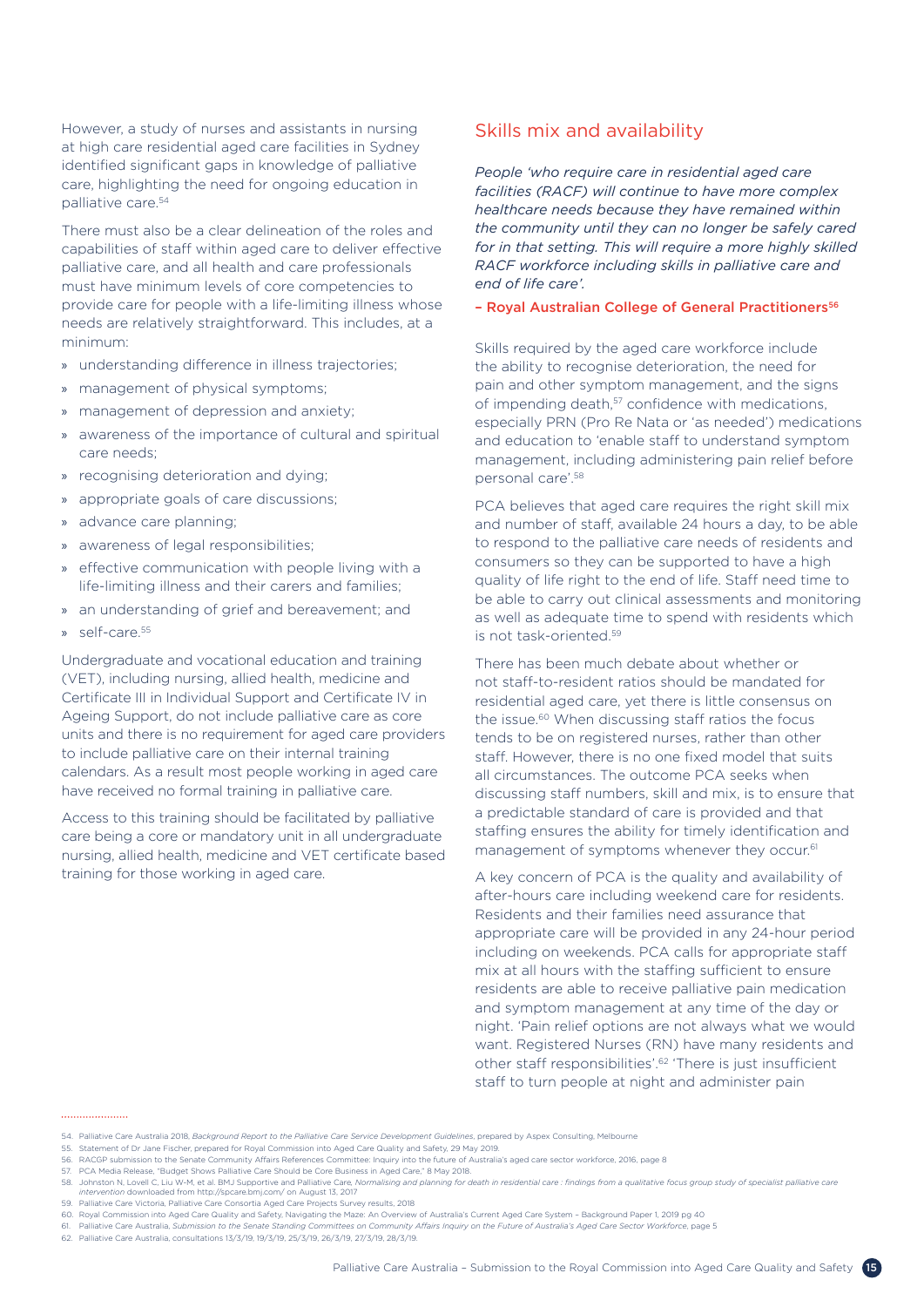<span id="page-15-0"></span>medication at night'.<sup>63</sup> There should also be capacity within the staff to respond in emergency situations even if they occur after-hours.

#### EXAMPLE  $\rightarrow$

A woman receiving specialist palliative care was admitted to a small 40 bed aged care service in a rural area. The woman's daughter was concerned that there was no RN available at times and staff on duty gave this as the reason why her mother could not be given certain 'as required' medication 24 hours a day including Mylanta for indigestion. The woman ended up requiring a morphine infusion which caused great concern for the daughter knowing there was no RN available at times to manage this.

The daughter was subsequently advised of her mother's death after several hours delay as the staff of the facility waited for a doctor to certify her mother's death before notifying her.

*'About 12 months ago, (we) had a resident who was …end stage palliative care. She was very fearful of hospitals. She made us – you know, wanted us to promise her she would never go to the hospital. Staff went above and beyond to ensure that she was comfortable in her home, she called it, and up until the last 48 hours, we managed to keep her there. That was a lot of volunteer time, people just being with her, sitting with her, and then she had a fall. Thankfully, by that stage, she probably wasn't quite aware that she had been transferred. But that was a major effort and everyone felt so proud that they were pretty well able to keep her wish'*

### - Gave Whitford<sup>64</sup>

With the high numbers of people receiving aged care who have a dementia, mandatory training including caring for someone with advanced dementia is also required. 'Residents (can be) labelled as having behaviour changes when in fact they are dying'.<sup>65</sup> 'People are seen as sick rather than recognising they are dying, so end up being sent to hospital – there is a need to upskill staff about what the end of life looks like'.<sup>66</sup>

Without adequate training and skilled staff, there can be a 'fear of giving the last dose' resulting in PRN medications not being given for symptom management for fear that the person will die and the staff will somehow be blamed, even if clinically indicated.<sup>67</sup>

# Ongoing information and support

Multipronged approaches to empower residential aged care facilities to better deliver palliative care are needed including free education, clinical assessments and onsite mentoring.68 An example of a successful program is palliAGED (Palliative Care Aged Care Evidence) which provides palliative care evidence and practice resources for aged care.<sup>69</sup>

Many education programs and projects only get funded for short periods with one-off funding, and when they end there is no follow up. While there are many good education resources available, time, ability to translate the resources into practice and staff turnover make it difficult to sustain change. Without ongoing support, management commitment and service based champions, staff turnover and time constraints erode progress made.

#### EXAMPLE  $\rightarrow$

A new manager took over an aged care facility. All staff were provided with self-directed palliative care learning modules. This provided a good baseline of knowledge among staff and resulted in improved management of dying over the next few years.<sup>70</sup>

Organisational culture in facilities, including teamwork, communication and leadership, is reflected in the care delivered to residents.<sup>71</sup>

A greater focus on communication skills is important as well as increased comfort holding discussions about dying to ensure better planning for end of life occurs. Staff need to be confident in talking to families about what to expect toward the end of life; to understand the person's wishes for end of life; where they want to die and what is important to them. Confidence in chairing family meetings and case conferences are essential skills for delivering palliative care in aged care. Training alone, however, is not sufficient for embedding skills in these areas. Providing ongoing mentoring and modelling helps to reinforce these skills and builds confidence through provision of feedback.

Successful programs such as Program of Experience in the Palliative Approach (PEPA) and End of Life Directions for Aged Care (ELDAC) have recognised the importance of making available additional support to enable learning to be translated into practice. The PEPA program provides education, clinical placements and Reverse PEPA Placements where a specialist palliative care staff member travels to the applicant's place of employment to facilitate learning.<sup>72</sup> ELDAC includes

68. Palliative Care Australia, consultations 13/3/19, 19/3/19, 25/3/19, 26/3/19, 27/3/19, 28/3/19. 69. palliAGED Palliative Care Aged Care Evidence website www.https://www.palliaged.com.au

- 71 M ten Konnel B.D. Onwuteaka-Philipsen et al *Palliative care provision in long-term care facilities differs across Europe: Results of a cross-sectional study in six European counties in Palliative Medicine 2019 1-13*
- 72. PEPA Program of experience in the Palliative Approach, website <https://pepaeducation.com/>



<sup>63.</sup> Palliative Care Australia, consultations 13/3/19, 19/3/19, 25/3/19, 26/3/19, 27/3/19, 28/3/19.

<sup>64.</sup> Ms Gaye Whitford, Transcript of Proceedings, The Royal Commission into Aged Care Quality and Safety, 26 June 2019, P-2534

<sup>65.</sup> Palliative Care Victoria, Palliative Care Consortia Aged Care Projects Survey results, 2018

<sup>66.</sup> Palliative Care Australia, consultations 13/3/19, 19/3/19, 25/3/19, 26/3/19, 27/3/19, 28/3/19.

<sup>67.</sup> Palliative Care Australia, consultations 13/3/19, 19/3/19, 25/3/19, 26/3/19, 27/3/19, 28/3/19.

<sup>70.</sup> Palliative Care Australia, consultations 13/3/19, 19/3/19, 25/3/19, 26/3/19, 27/3/19, 28/3/19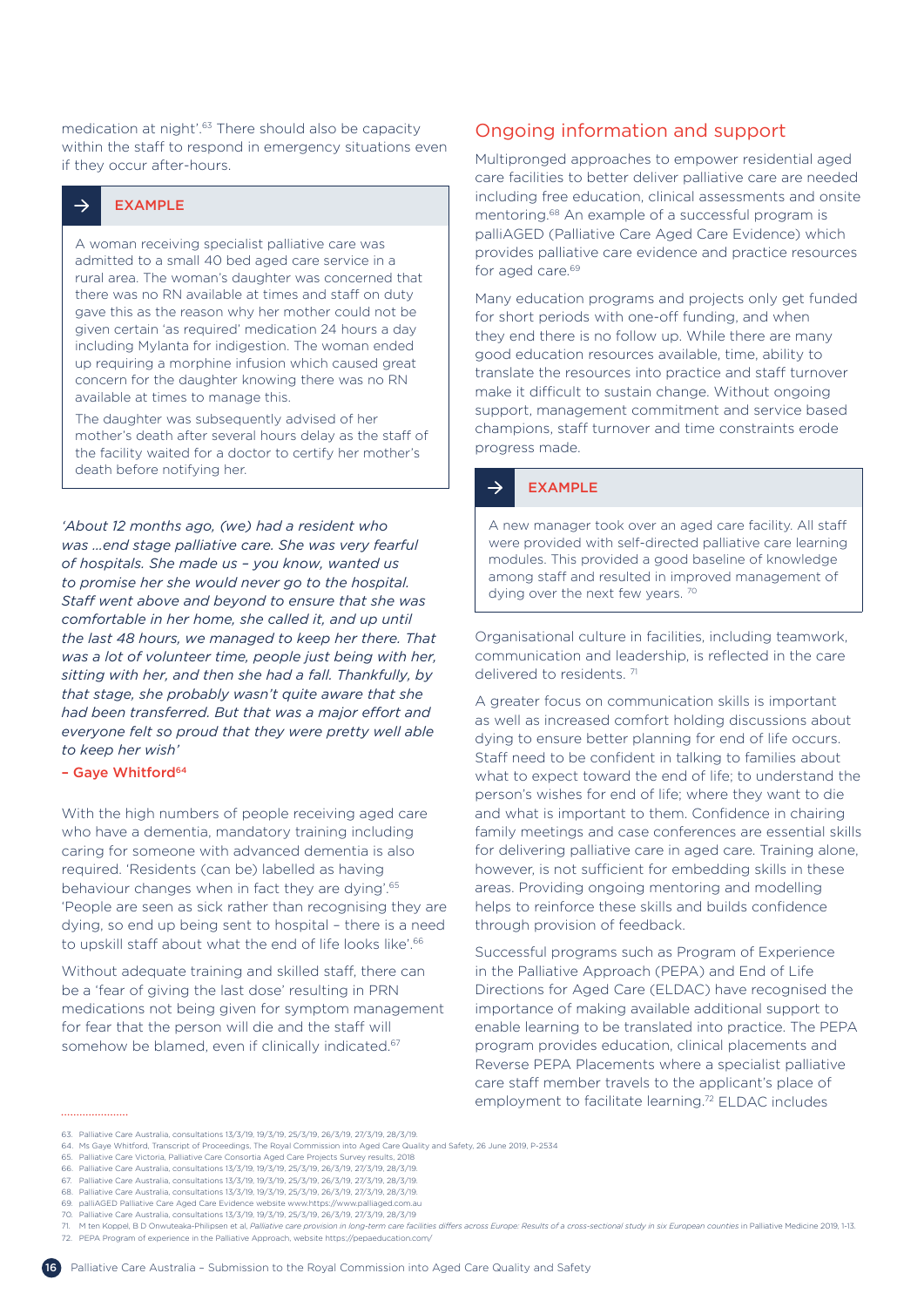<span id="page-16-0"></span>the option of ELDAC facilitators to support providers who wish to develop palliative care and advance care planning activities within their organisation.73

Workforce issues that impact on the provision of palliative care in aged care go beyond staff employed by aged care services. Increasingly, aged care providers report difficulty in arranging GP visits to aged care facilities and similarly not all GPs will do home visits to older people living in the community.74 In some regions this is due to a shortage of GPs. However, more broadly this reflects a view that current remuneration levels can act as a barrier.<sup>75</sup> <sup>76</sup> This is particularly true for urgent after-hours visits. Feedback to PCA is that these items are not viewed as cost effective for GPs or their practice and it is thus the business model to not provide afterhours visits even for patients who are receiving palliative care.

Lack of timely access to GPs can result in transfer of the person to emergency or hospital care because there is no suitable access to required health professionals or treatment both in the community and within residential care. It may also result in a reliance on locum or delegated GP services meaning treatment and care is decided by practitioners with limited knowledge of the person. Poor continuity of care or a lack of knowledge and/or confidence about the management aspects of palliative medicines, such as legal obligations and opioid prescribing, can result in lack of anticipatory prescribing and ineffective complex pain and symptom management. Risk averse locum GPs may also facilitate unnecessary hospital transfers.

## The Aged Care Workforce Strategy

Aged care workforce issues are well known, having been canvassed most recently by the Aged Care Workforce Strategy Taskforce.77 As the Aged Care Workforce Strategy Taskforce notes, the impediments to those accessing 'aged care' services to also access 'health care' services creates confusion over who has responsibility for managing care needs. This contributes to ineffective management of complex care needs and poor coordination, placing tremendous stress on the aged care workforce to manage complex medical care needs beyond their scope of practice, without adequate support from medical specialists.<sup>78</sup>

Employment conditions and job security impact on staff retention. This leads to staff turnover and lack of consistency in staffing which impact aged care services being able to deliver quality palliative care. Undervaluing the work of caring for people in aged care also influences staff retention. Pay parity for registered nurses and the need for personal care workers to be paid appropriately for the 'mission critical' 79 work they do, is key. Aged care needs 'the right staff, the right amount, paid appropriately', 'people can be paid more stacking shelves at Aldi'.<sup>80</sup>

#### $\rightarrow$ EXAMPLE

A local Care Manager was inducting new care workers to her RACFs. One staff member commented that she had originally tried to get work at McDonald's as the pay rates were similar, but because her English language was not good enough she decided on aged care instead.<sup>81</sup>

#### $\rightarrow$ EXAMPLE

A 58 year old Indigenous lady couldn't receive the care she needed and had to leave country and move to a nursing home in town. Staff in the nursing home were mostly from overseas and there was a huge staff turnover. In that nursing home no staff member had been working longer than six months and not all of them spoke English well. Many were recent arrivals in Australia and did not have a good understanding of Australian and Aboriginal culture. Care was not culturally adapted, nor person centred.

PCA supports the implementation of the recommendations of the Aged Care Workforce Strategy Taskforce. However, there currently seems to be little urgency in doing so. Aged care workforce issues should not be considered in isolation, but rather considered in the broader health workforce context. The primary health sector, including general practitioners, need to be supported by a robust specialist palliative care workforce, information sharing, appropriate remuneration, referral pathways and education and training options underpinned by clear competency and capability frameworks.82

- 81. Palliative Care Australia, *Submission to the Senate Standing Committees on Community Affairs Inquiry on the Future of Australia's Aged Care Sector Workforce*, (February 2016) page 6
- 82. Palliative Care Australia 2018, *Palliative Care 2030 working towards the future of quality palliative care for all*, PCA, Canberra.

<sup>73.</sup> End of Life Directions for Aged Care, website<https://www.eldac.com.au/tabid/4887/Default.aspx>

<sup>74.</sup> Palliative Care Victoria, Palliative Care Consortia Aged Care Projects Survey results, 2018

<sup>75.</sup> Palliative Care Australia, consultations 13/3/19, 19/3/19, 25/3/19, 26/3/19, 27/3/19, 28/3/19.

<sup>76.</sup> RACGP – News GP, Residential aged care visits not financially viable for GPs, expert says<https://www1.racgp.org.au/newsgp/professional/residential-aged-care-visits-not-financially-viabl>

<sup>77.</sup> Aged Care Workforce Strategy Taskforce, *A Matter of Care Australia's Aged Care Workforce Strategy* June 2018

<sup>78.</sup> Aged Care Workforce Strategy Taskforce, *A Matter of Care Australia's Aged Care Workforce Strategy* June 2018

<sup>79.</sup> A Matter of Care Australia's Aged Care Workforce Strategy, Aged Care Workforce Strategy Taskforce, June 2018 page 28

<sup>80.</sup> Palliative Care Australia, consultations 13/3/19, 19/3/19, 25/3/19, 26/3/19, 27/3/19, 28/3/19.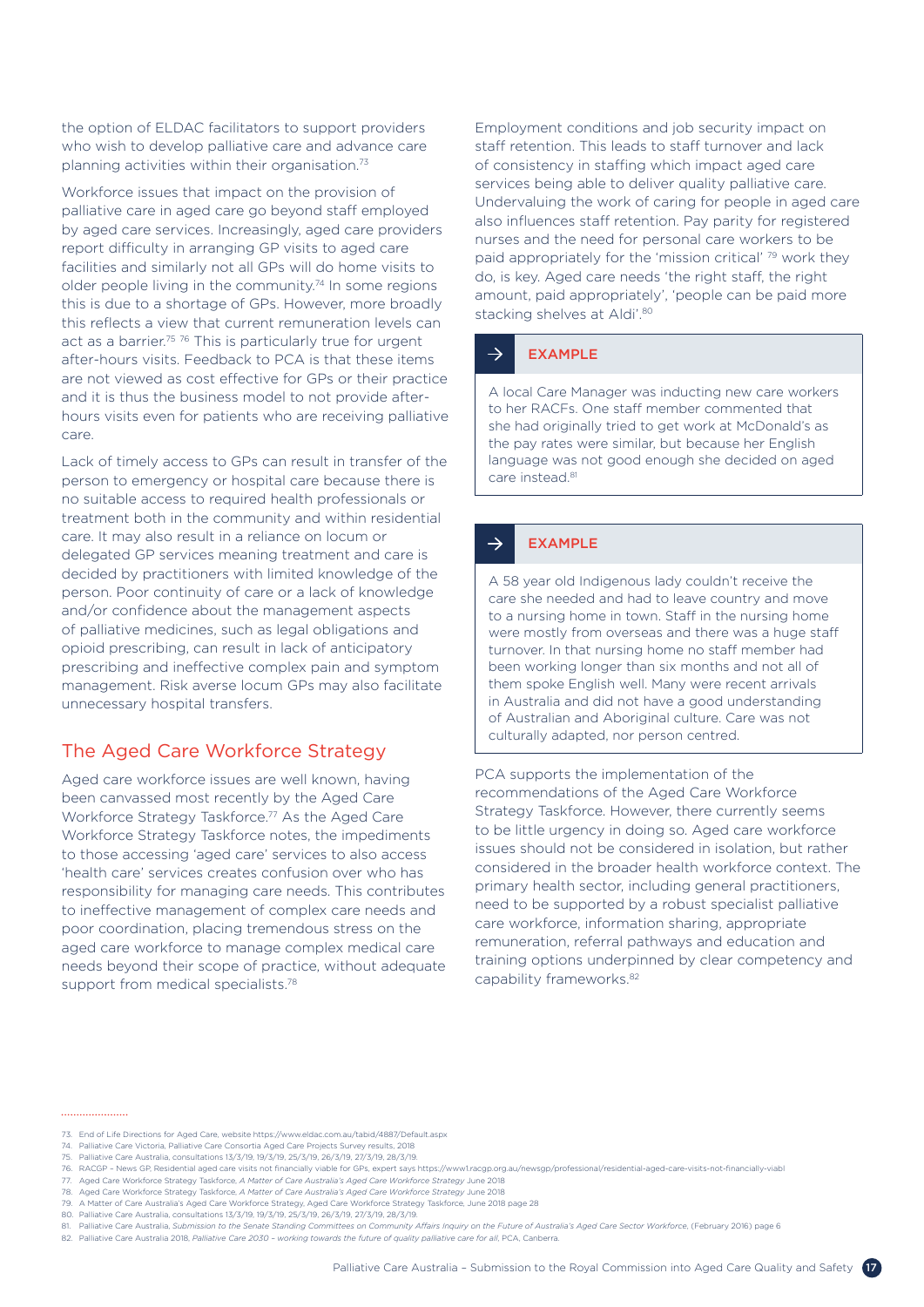A National Medical Workforce Strategy is currently being developed and a national workforce development framework for palliative care is proposed as a priority in the National Palliative Care Strategy 2018. It is important that there are strong linkages forged between these and the Aged Care Workforce Strategy and careful consideration is given as to how they will work together.

#### EXAMPLE  $\rightarrow$

70 year old man with a cancer diagnosis agreed to move to an aged care facility as he lived alone and a home care package was not available. On admission he was clear that he did not want to go back to hospital and when the time came he wanted to remain at the nursing home to die. He had falls almost every day and as a result was found with a decreased level of consciousness. He was transferred to the Emergency Department without the family, GP or 24 hour on-call specialist palliative care service being contacted. The specialist palliative care service saw the man in hospital the next day and contacted the family to tell them he had been admitted. The man had multiple bruises and skin tears from his falls. The specialist palliative care team arranged for him to be admitted to the hospice for the last few weeks of his life. They were concerned about the inadequacy of care, the lack of willingness of the staff to step up and put in place strategies to better manage his care. With only one GP in the community and no locum, it was likely the GP would have arranged for the ED transfer if he had been called even though it was against the man's preference.

#### $\rightarrow$ EXAMPLE

An 89 year old female with cardiac disease and dementia was living in a residential aged care facility. Staff at the facility had recognised deterioration with declining function, increased confusion and reduced appetite.

Staff had spoken to the family (three adult children) regarding her changing health status and requesting a review of her goals of care and advance care plan which was for full active treatment. The family were of a CALD background and did not speak English.

The family were in denial regarding her changing health. They had complained that the facility was not caring for her adequately. A family meeting was requested to have a conversation to address the current issues and to communicate clearly the realistic expected outcomes in view of her current decline. The GP was not able to attend.

The meeting was held with the three adult children and the community specialist palliative care RN supported by an interpreter. The family were helped to understand that their mother's current condition was no longer reversible due to the progression of her heart condition. They agreed that she would not benefit from efforts to resuscitate and were accepting of palliative care once they fully understood how it could support her care.

The following day the resident became unwell with a urinary tract infection. The GP was not available so a locum was called who prescribed anti-biotics. The medication was not delivered for 24 hours by which time the resident was delirious. The GP was not able to visit so the family requested transfer to hospital. She died the following day. The palliative care service was not contacted throughout.

### PCA RECOMMENDS

- » The Australian Government should fund the full implementation of the Aged Care Workforce Strategy.
- » Mandatory palliative care training for all those working in aged care including nursing, allied health, medical and care workers.
- » Appropriate remuneration for GPs attending residents in aged care facilities and conducting home visits which recognises the complexity of the clinical care required by some older people living with life-limiting illness.

Implementing these recommendations aligns with and advances the following goals of the National Palliative Care Strategy 2018:

- » Understanding
- » Capability
- » Access and choice
- » Investment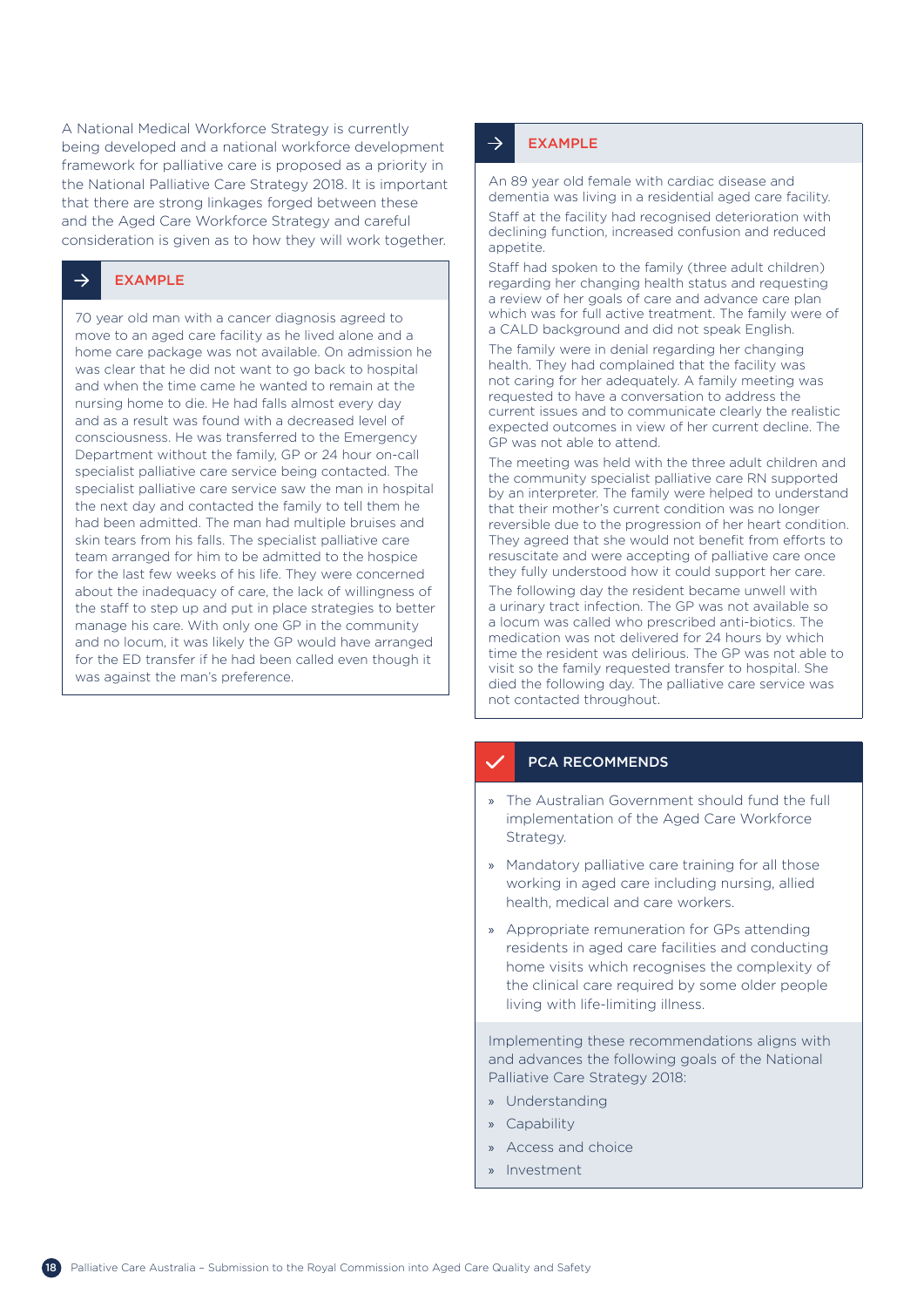# <span id="page-18-0"></span> $\int_{\tilde{c}} \tilde{\Gamma}_{\tilde{b}}$ Community awareness and mobilisation

Within our community, there is a lack of awareness and understanding of palliative care that is reflected in our aged care services.<sup>83</sup> People are not comfortable talking about death and dying. Death was once seen as part of everyday life, with people primarily dying at home. However, over the past century death has been removed from the community, becoming more institutionalised and is seen as something to be hidden away.

*'Seventy per cent of Australians want to die at home yet only 14 per cent do so. Despite their wishes, about half of people die in hospital and a third in residential care'.84*

– Grattan Institute

# Death literacy

Dying should be seen as a normal part of life, with grief and bereavement supported in the community and within workplaces. Death literacy across the community needs to be improved significantly so people are more comfortable talking openly about death and dying just like they do about organ donation and having a will.<sup>85</sup>

Work done across the community to normalise discussion of death and dying and grief and bereavement will make care planning discussions more common and more accepted which, in turn, will support the aged care workforce to better be able to facilitate advance care planning within aged care services.<sup>86</sup>

Achieving this requires significant cultural change, requiring sustained community education and awareness to normalise death and dying. This will, in turn, provide a solid basis for improved understanding of palliative care and how palliative care contributes to health and healthy dying.

PCA believes the community needs to be more engaged with palliative care, dying, grief and bereavement and to this end undertakes community awareness activities including the *Dying to Talk* initiative and National Palliative Care Week.

Our health services are often so focussed on keeping people alive, that they can forget that everyone dies and this is not a failure on their part. Unrealistic expectations of modern medicine can also result in delayed referrals to palliative care services and militate against a healthy approach to death and dying.<sup>87</sup> Dying should be given as much focus, care, attention and planning as given to birth.

Aged care policy is currently focussed on wellness and enablement. While this is very important, it is crucial that this focus does not shut down conversations and planning for a person's inevitable death. Both palliative care and wellness and enablement share the common goal of maximising quality of life and both should be able to exist equally within aged care.

There needs to be an enormous public and clinical cultural shift to accept death as a universal health outcome so that end of life issues can be more openly discussed and proactively managed.<sup>88</sup>

# Public Health Palliative Care

There is a growing recognition of the importance of public health approaches to palliative care, end of life care and bereavement in Australia, drawing from WHO's Ottawa Charter for Health Promotion to focus on and respond to the medicalisation of palliative care, address the social determinants that influence people's health and wellbeing at end of life and ensure equity of access to palliative care and other supports.<sup>89</sup> PCA encourages the Royal Commission to consider how elements of public health palliative care, particularly models that are led and driven by formal health or aged care services, are demonstrating the development of a person, family and community-centred approach, maintaining strong engagement with GPs, specialist palliative care units and other health care services and building community capacity.

*'We know historically that the community had a greater role in caring for people with a life-limiting illness and at end of life. While the growth of palliative care as a medical field has made improvements in care and quality of life, there has been an unintended reduction in community skills and 'wrap-around' informal support provided for families and carers by sectors and local communities, leading to increased isolation, and fear through low awareness of palliative care, death and dying.'* 

- Grindrod A, Rumbold B, Healthy End of Life Project<sup>90</sup>

<sup>83.</sup> Palliative Care Australia, consultations 13/3/19, 19/3/19, 25/3/19, 26/3/19, 27/3/19, 28/3/19.

<sup>84.</sup> Swerissen, H and Duckett, S., 2014, *Dying Well*. Grattan Institute ISBN: 978-1-925015-61-4 [accessed online]

<sup>85.</sup> Palliative Care Australia 2018, *Palliative Care 2030 – working towards the future of quality palliative care for all*, PCA, Canberra.

<sup>86.</sup> Statement of Dr Jane Fischer, prepared for Royal Commission into Aged Care Quality and Safety, 29 May 2019.

<sup>87.</sup> NSW Agency for Clinical Innovation 2014, Diagnostic report to inform the model for palliative and end-of-life care service provision, ACI: Sydney in Palliative Care Australia 2018, Background Report to the<br>Palliative C

<sup>88.</sup> Statement of Elizabeth Reymond, prepared for Royal Commission into Aged Care Quality and Safety 30 May 2019. 89. Department of Health, Final Report: *Compassionate Communities Feasibility Study,* 6 July 2018, Nous Group.

<sup>90.</sup> Healthy End of Life Project (HELP): a progress report on implementing community guidance on public health palliative care initiatives in Australia. Ann Palliat Med 2018;7(Suppl 2):S73-S83. doi: 10.21037/ apm.2018.04.01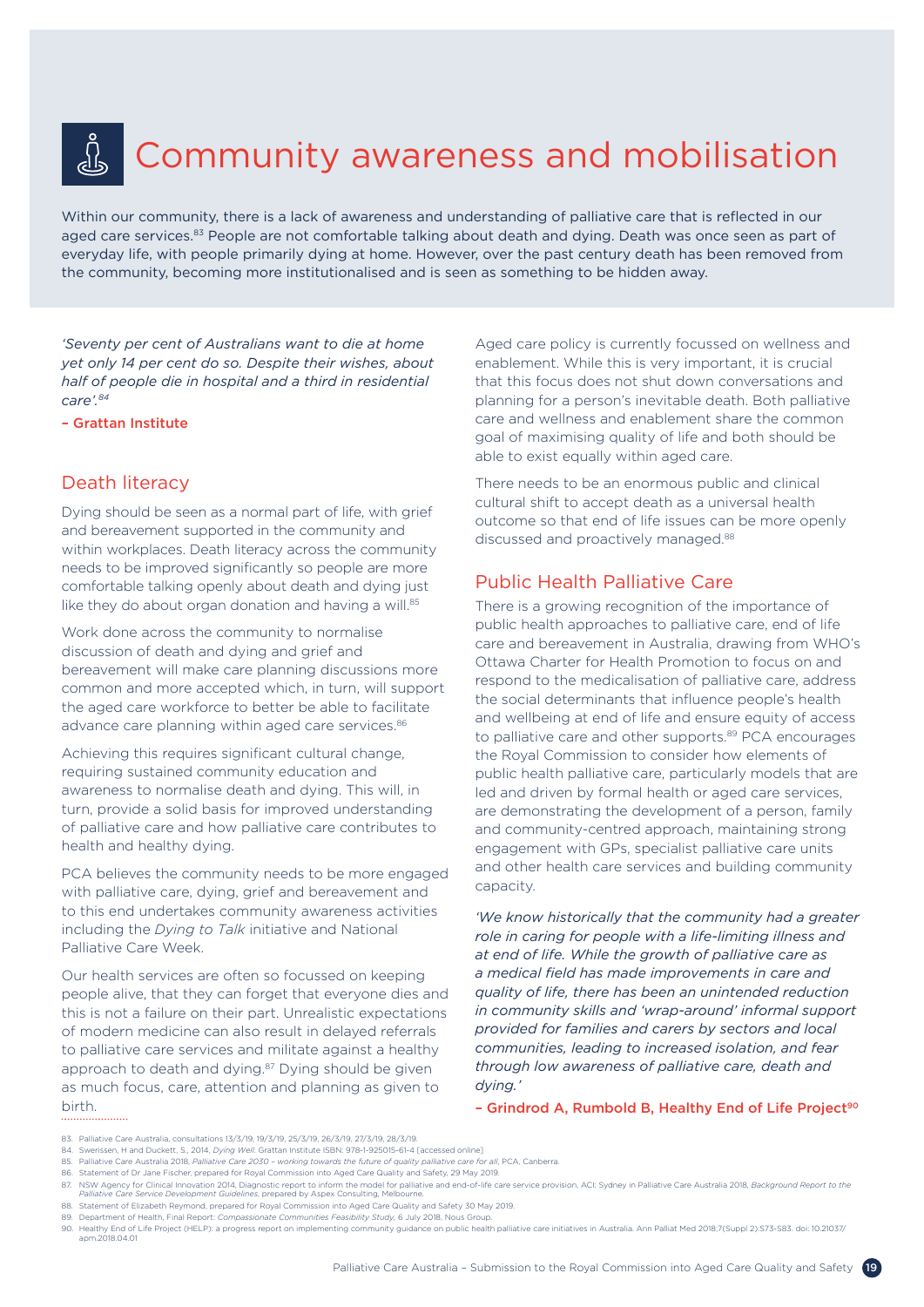<span id="page-19-0"></span>The aim is to complement the health, disability and aged care systems through collaborative, community focused care and formal and in-formal partnerships between community members and health, aged and social care providers. This can provide an alternative source of appropriate and sustainable care and support, and reallocate resources of health and aged care professionals to 'formal' palliative care and end of life care. It is also important to draw attention to volunteers in palliative care who offer support and practical help that improves the quality of life of older Australians living with a life-limiting illness and their families, and can often make it more possible for a person to receive care and support in their place of choice for as long as possible. It is estimated that 6,000 people already volunteer in palliative care across Australia, largely through the establishment of not-for-profit groups, to supplement a lack of local services or to enhance the capacity of local community and aged care services. PCA's member organisations have played a significant role in supporting and promoting volunteering in palliative care. In NSW, the number of volunteers engaged in palliative care has increased by 33 per cent over four years.91 With research showing that the number of hours palliative care volunteers provide is equivalent to 30 per cent of paid full-time employees<sup>92</sup>, there is a need to invest in building a strong community to mobilise and support each other.

# Advance care planning

There is general confusion in the community about the differences between advance care planning, advance care plans and advance directives and the legality or otherwise of each. Advance care planning is important for everyone but especially for people receiving aged care services.

Advance care planning is a process of planning for future health and personal care whereby the person's values, beliefs and preferences are made known so they can guide decision-making at a future time when that person cannot make or communicate his or her decisions. An advance care planning discussion will often result in an advance care plan that states preferences about health and personal care and preferred health outcomes and can be made on a person's behalf but guided by their perspective. Advance care directives are one way of formally recording an advance care plan, recognised by common law or authorised by legislation, that is completed and signed by a competent adult. 93

*'There tends be to be more of a global movement now towards the conversation, towards moving away from legal set-in-stone documents to having a conversational approach about what you want for your care and advance care planning fits very well with that, whether they're a values-based document or not.'*

#### – Dr Elizabeth Reymond94

Advance care planning documents should not replace discussions about the person's values and their preferences for health care. Advance care planning conversations should be undertaken early, not left to be done in a 'crisis' situation or at the 'end of life'.

# Mechanisms to support discussions

An important step to achieving community awareness and mobilisation is to work with the community to normalise discussion of death, dying, grief and bereavement. If this occurs it will make care planning discussions more common and more accepted. PCA acknowledges the funding already committed in this area, however cautions without sustained funding and ongoing promotion, early gains will not be sustained.

## PCA RECOMMENDS

- » The Australian Government to fund a sustained multifaceted community awareness campaign to normalise and support discussions of death, dying and palliative care.
- » Promote the benefits of advance care planning discussions.
- » Promote better understanding of the holistic nature of palliative care so people recognise the benefits of commencing palliative care early after diagnosis with a life-limiting illness.

Implementing these recommendations aligns with and advances the following goals of the National Palliative Care Strategy 2018:

- » Understanding
- » Access and choice



<sup>91.</sup> Bowman, K & Huntir A 2018, Snapshot 2018: a review of palliative care volunteering in NSW. Palliative Care NSW, Sydney.

<sup>92.</sup> Salau S, 2013, Victorian Palliative Care Volunteering Strategy 2013-16. Palliative Care Victoria, Melbourne

<sup>93.</sup> Australian Government Department of Health and Ageing, *A National Framework for Advance Care Directives,* Canberra 2011.

<sup>94.</sup> Dr Reymond, Transcript of Proceedings, The Royal Commission into Aged Care Quality and Safety, 27 June 2019 page 2774.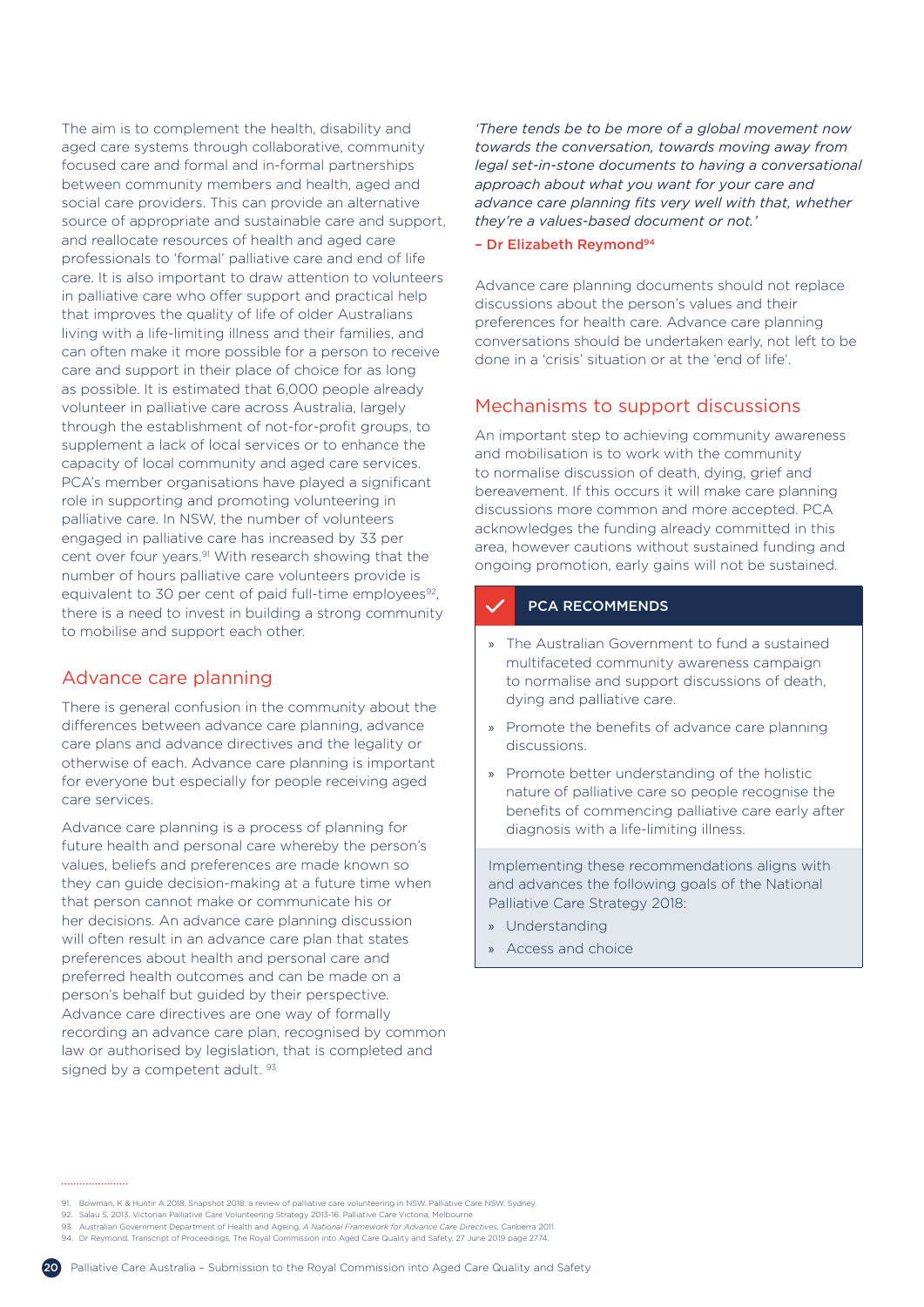# <span id="page-20-0"></span>رداني Research, data and advances in technology

There is a significant need for research and a commitment to data collection which focuses on palliative care in aged care. The fragmented and incomplete nature of palliative care data is well recognised across health and social care settings.95

## Inadequate data

Planning for the future, identifying unmet need and creating innovative services to address current and emerging palliative care needs will require data relating to local demographics, existing service reach and identifying local systems of care as well as the realisation of linked big data. Yet there is currently inadequate data about palliative care to understand current need, to plan for future demand and to understand workforce requirements particularly as it relates to those also accessing aged care services. Australia does not have a palliative care National Minimum Data Set (NMDS) of data elements agreed for mandatory collection and reporting at a national level. An NMDS would allow for the collection of uniform data as part of a national collection.<sup>96</sup> Aged care should be included in planning for a palliative care NMDS.

Eighty percent of people aged over 65 years who die in Australia have used at least one aged care program.<sup>97</sup> However, the current narrow view of palliative care in aged care means that what data is available does not consider palliative care beyond definitions of 'end of life'. Even with this caveat, the available data in residential aged care is further restricted to funding claims for palliative care made under the Aged Care Funding Instrument (ACFI) which does not reflect either the number of people who needed palliative care nor how many received palliative care. In HCPs and CHSP there is no data available about the input of specialist palliative care, nor if these community aged care programs are providing funding for general palliative care such as provision of nursing services or allied health services relating to palliative care needs.

Data sources do not identify which services provided care leading up to death, whether people dying in hospital were also recipients of aged care services, how long before death older people may be transferred to a hospital, or transfers that specified the admission was for palliative care.<sup>98</sup>

....................

Reports suggest people aged 75 and over represent 53.1 per cent of palliative care-related hospitalisation.<sup>99</sup> however the way palliative care-related hospitalisations are defined and recorded within hospitals, including discharge information,<sup>100</sup> is not an accurate reflection, as evidenced by the 'Fact of Death Analysis' by the Agency for Clinical Innovation.<sup>101</sup> This analysis examined use of hospital services in the last year of life in NSW and identified that 60 per cent of patients who might benefit from palliative and end of life care had emergency (unplanned) admissions, while only 7 per cent of all hospital admissions were coded as palliative care admissions.

*"The effectiveness of ...reforms will depend on governments implementing broader improvements to their stewardship of end of life care. This should involve the Australian, State and Territory Governments, through the COAG Health Council... developing and implementing an end of life care data strategy that establishes a national minimum data set for end of life care."*

#### - Productivity Commission<sup>102</sup>

Without targeted data collection, and better data linkage across data sets there is an inability to accurately analyse how older Australians access services, how many Australians receive palliative care and in what setting, what their preferences are for place of care and place of death and where they die. This data is essential if we want to understand and plan for palliative care needs for older Australians into the future.103

A National Palliative Care Commissioner could play a significant role in encouraging the development of a palliative care data collection framework that includes aged care.

101. NSW Ministry of Health Agency for Clinical Innovation 2015. *Fact of Death Analysis 2011/12 Use of NSW public hospital services in the last year of life by NSW residents* [accessed online]

103. Statement of Dr Jane Fischer, prepared for Royal Commission into Aged Care Quality and Safety, 29 May 2019.

<sup>95.</sup> Australian Institute of Health and Welfare 2018. *Australia's health 2018*. Australia's health series no. 16. AUS 221. Canberra: AIHW.

<sup>96.</sup> Australian Institute of Health and Welfare, National minimum data sets and data set specifications - on METeOR Metadata Online Registry website [viewed online 18 July 2019]

<sup>97.</sup> Australian Institute of Health and Welfare 2018. *Cause of death patterns and people's use of aged care: A Pathway in Aged Care analysis of 2012–14 death statistics.* Cat. no. AGE 83. Canberra: AIHW 98. Australian Institute of Health and Welfare 2016. Australia's Health 2016: 6.18 End-of-life care Australia's health series no. 15. Cat. no. AUS 199. Canberra: AIHW

<sup>99.</sup> Australian Institute of Health and Welfare 2019 Palliative care services in Australia [web report: last updated 22 May 2019]

<sup>100.</sup> Australian Institute of Health and Welfare 2019 *Admitted patient care 2017–18: Australian hospital statistics* Health services series no. 90. Cat. no. HSE 225. Canberra: AIHW.

<sup>102.</sup> Productivity Commission, Introducing Competition and Informed User Choice into Human Services: Reforms to Human Services, Canberra: October 2017, page 129.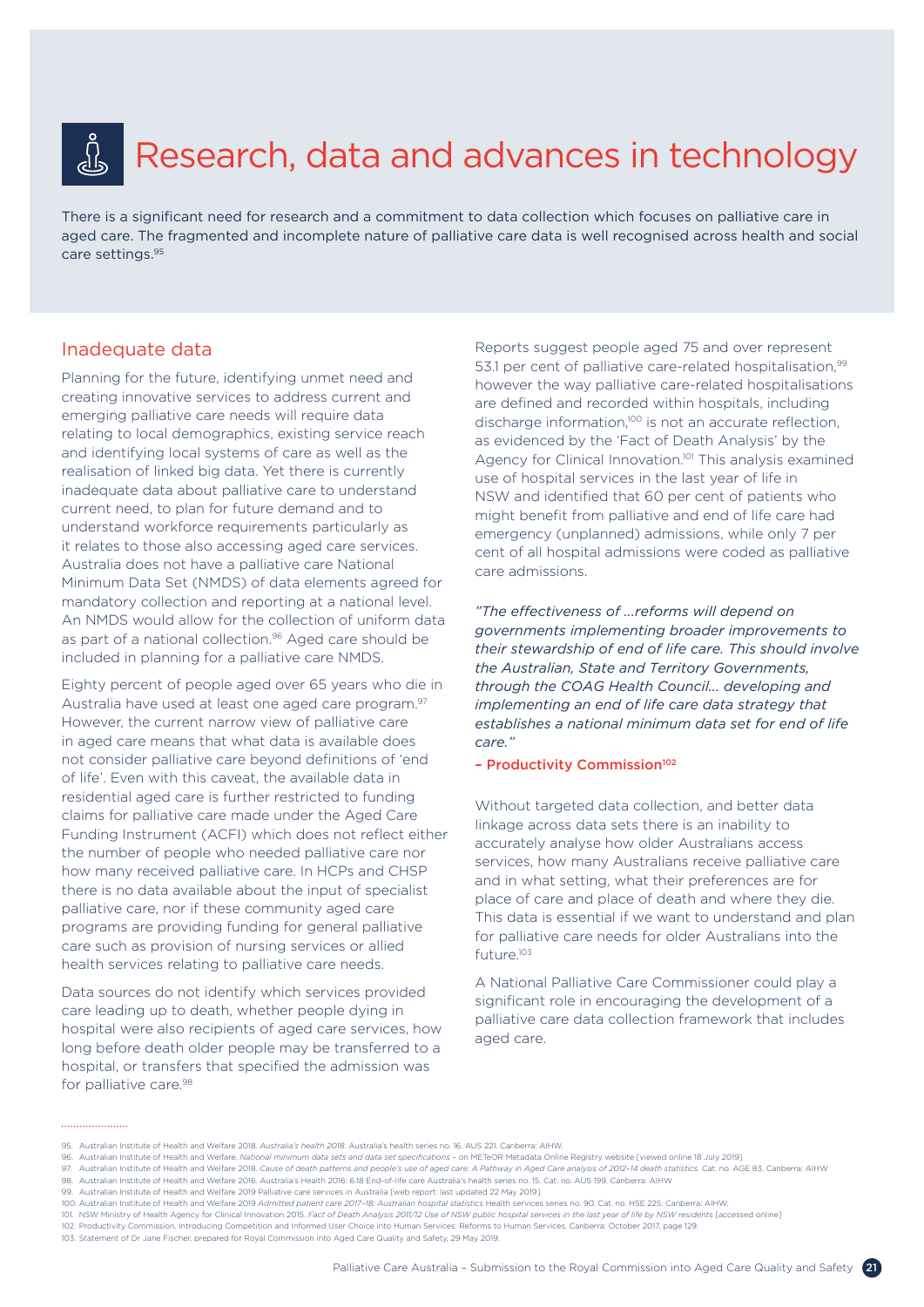# <span id="page-21-0"></span>A robust evidence and research base

The investment in research relating to palliative care for older people living with a life-limiting illness is an issue of high importance to PCA where a robust evidence and research base is required to promote best-practice and innovative models. The recommendations within the submission are either based on current evidence and the need to translate this into practice and systems, or highlight the need for investment and prioritisation of research and the lack of an evidence-base, either internationally or within the Australian context.

Examples of needed research include:

- » the benefits of early referral to specialist palliative care for non-malignant life-limiting illnesses;
- » the off-label use of medicines;
- » systems to monitor and record improvements or changes in quality of life;
- » avoidance of clinically non-beneficial treatments and ICU presentations;
- » life expectancy and experiences of the person and their carers working within different models of care and at different points in the illness trajectory; and
- » use of emerging technologies.

Australia has benefited for many years from a focussed national research agenda, which has created a large network of clinicians, academics, researchers and policy makers, such as the Palliative Care Outcomes Collaboration, where the outcomes of this research have contributed significantly to the quality of palliative care provided in Australia.104 However research specific to the context of palliative care within the aged care services setting, as well as more broadly for the care of older Australians must be a specific priority. The investment into such research is hampered as palliative care is not currently acknowledged as a stand-alone field for the review of applications for National Health and Medical Research Council (NHMRC) or Medical Research Futures Fund (MRFF) grants.

# Embrace and plan for future technologies

There are a range of new and emerging technologies and digital infrastructure that will impact the delivery of palliative care within aged care in the future. This technology may be used to better monitor people living with a life-limiting illness and frailer, older Australians with multiple conditions, facilitate assessment and referral pathways, streamline transfers and information exchange, assist in directing resources to where they are most beneficial and reduce social isolation and support care givers. Examples of beneficial technologies include:

- » smartphone apps;
- » wearable devices;
- » real-time technology for remote monitoring;
- » facial recognition software;
- » virtual reality and holograms;
- » accessible online programs, resources and education;
- » telehealth including videoconferencing and telemedicine.

Further, investment in improved information and communications technologies (ICT) with interoperability to link all aspects of a person's 'journey' no matter what system, who pays or where they access it, including acute, community, aged care, primary care and specialist care is essential. This should underpin robust data collection, analysis and availability, including quality related information, patient reported outcome and experience measures and population needs assessment.

*"In creating increased opportunities to age in place without loss of independence—technology supports positive ageing. It even challenges the traditional concept of 'aged care'."* 

### – A Technology Roadmap for the Australian Aged Care Sector<sup>105</sup>

To ensure all Australians benefit from these emerging technologies, equity of access must be a guiding principle. A person's geographic location nor requirement to pay a contribution to access these technologies, should result in inequities and discrimination in access.

104. National Palliative Care Strategy 2018 105. A Technology Roadmap for the Australian Aged Care Sector, June 2017, AGED CARE INDUSTRY IT COUNCIL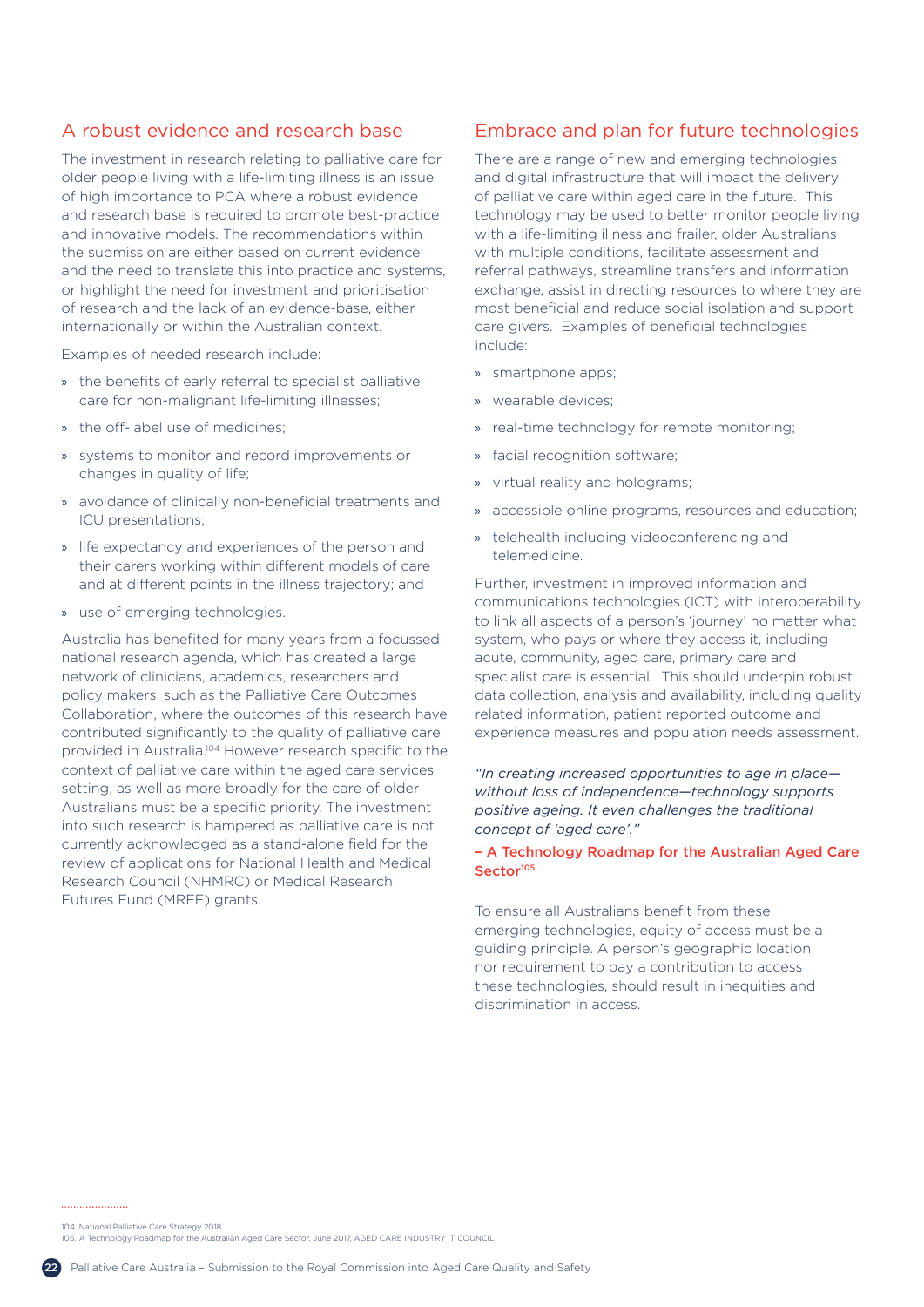*"The benefits of the digital economy cannot be shared equally when some members of the community are still facing real barriers to online participation. Digital inclusion is based on the premise that everyone should be able to make full use of digital technologies – to manage their health and wellbeing, access education and services, organise their finances, and connect with friends, family and the world beyond."* 

## – Measuring Australia's Digital Divide: The Australian Digital Inclusion Index 2018

## PCA RECOMMENDS

- » Establish National Minimum Data Sets (NMDS) for palliative care which includes both health and aged care.
- » Introduce a Palliative Care 'Field of Research' with the addition of funding specific to palliative care within aged care research.

Implementing these recommendations aligns with and advances the following goals of the National Palliative Care Strategy 2018:

- » Understanding
- » Capability
- » Collaboration
- » Data and evidence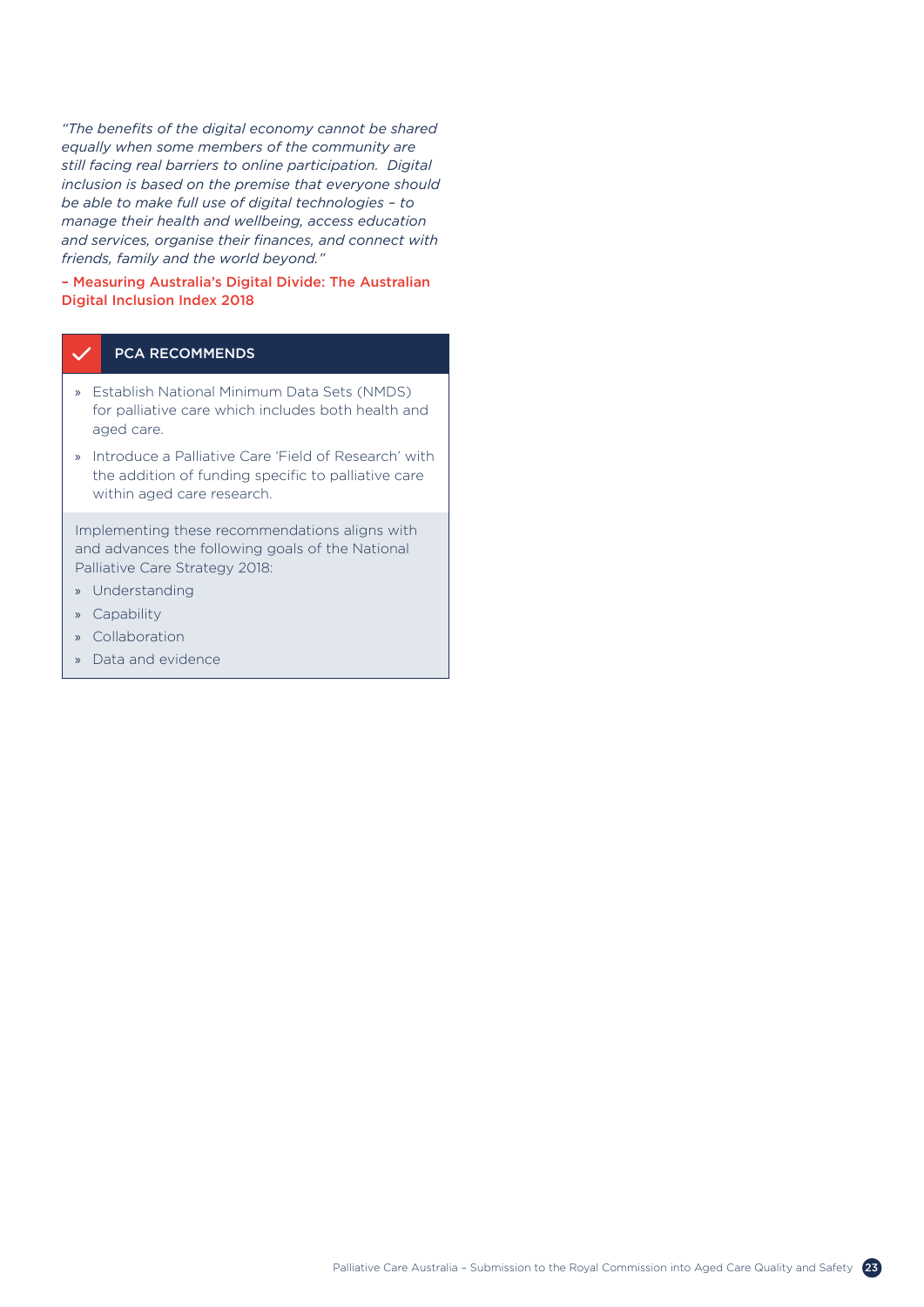# <span id="page-23-0"></span>Best practice and innovative models

Australia needs to create an environment that fosters the development of best practice models of palliative care in aged care underpinned by evidence, population-based planning, consistent data collection and supported by a strong specialist palliative care workforce.<sup>106</sup>

# Aged Care Quality Standards

The Aged Care Quality Standards, implemented on 1 July 2019, provide a legislative base for minimum requirements in aged care.

*'...Standards are intended to provide a structured approach to the management of quality and represent clear statements of expected performance'.*

– Quality of Care Principles 2014107

Organisations providing Commonwealth subsidised aged care services are required to comply with the Aged Care Quality Standards and will have their performance assessed against the Standards. These Standards focus on outcomes for consumers and reflect the level of care and services the community can expect from organisations that provide Commonwealth subsidised aged care services. They define what good care should look like, and what the consumer can expect.<sup>108</sup>

The *Quality of Care Principles 2014* also document the services and supports residential aged care providers are required to provide to care recipients who need them. This includes 'nursing services' described in part as 'services may include, but are not limited to, the following: (a) establishment and supervision of a complex pain management or palliative care program, including monitoring and managing any side effects'.<sup>109</sup> There is no reference to palliative care in the *Quality of Care Principles 2014* for home care services.

Nearly 245,000 older people died in the financial years 2012–13 and 2013–14. The majority of those (80 per cent) had used at least one aged care program.110 These numbers clearly indicate that more needs to be done to support residents, consumers, families and aged care providers by ensuring palliative care is a core service offered in facilities and in community care.

Yet the new Aged Care Quality Standards do not include reference to the provision of palliative care as an outcome for consumers nor requirement for providers.

Nor does palliative care appear in the glossary of the *Guidance and Resources for Providers to support the Aged Care Quality Standards*. 111 This is a missed opportunity and a backward step as palliative care was an expected outcome in the previous residential aged care accreditation standards.<sup>112</sup>

In order to drive improvement in the provision of palliative care in aged care, it is imperative that palliative care be recognised as core business for aged care. Palliative care therefore must be included within the organisational requirements within the Aged Care Quality Standards. The fact that palliative care has not been included in the Standards puts them out of step with the Government's own *National Palliative Care Strategy 2018,* which includes 'Goal 7 – Accountability' with 'Priority 7.5 indicators for quality palliative care are reflected in the accreditation processes of all care settings'.<sup>113</sup>

Requirements under standards 2 and 3 of the Aged Care Quality Standards make reference to 'end of life'.114 However, as outlined above, there is a major difference between the provision of palliative care and just care at the 'end of life'.

As the Standards only refer to 'end of life', this severely restricts the care consumers may receive as this focuses providers on a period of time rather than the longer term benefits consumers may receive from palliative care. The *Guidance and Resources for Providers to support the Aged Care Quality Standards* refers to palliative care in such a way as to imply it is something delivered by 'others' rather than something that should be part of the care delivered by the aged care provider. In the 'examples of actions and evidence' section in Standard 2 under 'workforce and others' it says 'members of the workforce know how to access people with the relevant knowledge or qualifications to provide information to consumers on end of life planning or palliative care if the consumer wishes to include these in their care and services plan', and in the 'reflective questions' section of Standard 3 says 'how does the organisation work with others outside the service (such as palliative care specialists) to improve the consumer's end of life care?'115

109. Quality of Care Principles 2014, Part 3, 3, item 3.8 - Compilation No. 5 Compilation date: 15 March 2019

113. Department of Health, *National Palliative Care Strategy 2018*

<sup>106.</sup> Palliative Care Australia 2018, *Palliative Care 2030 – working towards the future of quality palliative care for all*, PCA, Canberra.

<sup>107.</sup> Quality of Care Principles 2014 11 (1) - Compilation No. 5 Compilation date: 15 March 2019

<sup>108.</sup> Aged Care Quality and Safety Commission, *Guidance and Resources for Providers to support the Aged Care Quality Standards*, May 2019

<sup>110.</sup> Australian Institute of Health and Welfare 2018. *Cause of death patterns and people's use of aged care: A Pathway in Aged Care analysis of 2012–14 death statistics*. Cat. no. AGE 83. Canberra: AIHW

<sup>111.</sup> Aged Care Quality and Safety Commission, *Guidance and Resources for Providers to support the Aged Care Quality Standards*, May 2019

<sup>112.</sup> Accreditation Standards Fact Sheet on Aged Care Quality and Safety Commission website [https://www.agedcarequality.gov.au/sites/default/files/media/accreditation\\_standards\\_fact\\_sheet\\_updated.pdf](https://www.agedcarequality.gov.au/sites/default/files/media/accreditation_standards_fact_sheet_updated.pdf)<br>and Quality of Care Pri

<sup>114.</sup> Aged Care Quality and Safety Commission, *Guidance and Resources for Providers to support the Aged Care Quality Standards,* May 2019 115. Aged Care Quality and Safety Commission, *Guidance and Resources for Providers to support the Aged Care Quality Standards*, May 2019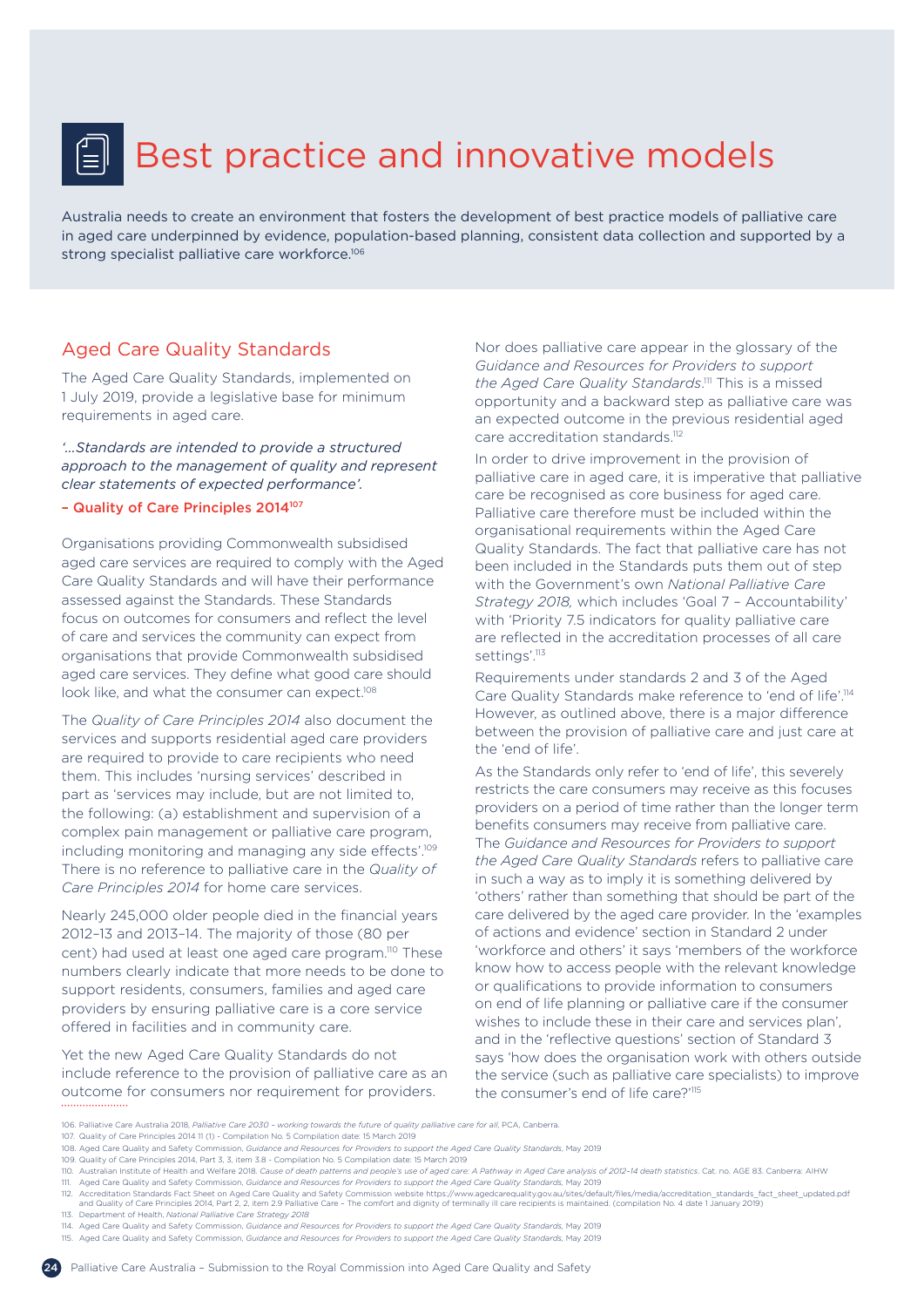<span id="page-24-0"></span>While ever the Aged Care Quality Standards fail to include palliative care as a requirement, it will never become embedded in practice and could be viewed as an optional extra allowing providers to overlook it to the detriment of consumers living with a life-limiting illness. The Standards provide an opportunity to support providers and drive improvements in the quality of care for people living with a life-limiting illness receiving aged care services.

## Best practice in advance care planning

Aged care staff have a fundamental role to play in preparing for and facilitating advance care planning discussions, and in ensuring residents and consumers are provided with opportunities to consider and express their preferences, values and beliefs. Aged care staff need to be supported with the skills needed to undertake these conversations.

Research has shown that advance care planning is related to an earlier start of palliative care, with a significantly earlier initiation of palliative care when staff had spoken with the resident about their care preference.116 Advance care planning has also been found to increase compliance with patient's wishes for care and a reduction in unwanted interventions, increased use of palliative care and prevention of hospitalisation.<sup>117</sup> Advance care planning should therefore be considered integral to aged care and palliative care.

Mechanisms are thereby needed to support general discussion and/or advance care planning including policies, standards and remuneration to health professionals. Advance care planning documents need to be embedded within interoperable systems such as My Health Record, eHealth solutions and patient and aged care resident and consumer records so that all relevant healthcare professionals and other nominated people are able to access them as needed, especially in emergency situations.<sup>118</sup> However, advance care planning is an individual choice and while it should be encouraged, must not be made mandatory.

In some states, medical treatment orders are developed in the form of a Goals of Care document. This uses shared decision making to bring together a discussion about the person's own preferences and values (either expressed in a written Advance Care Planning document, or verbally) within the boundaries of what is medically possible.<sup>119</sup>

# Dignity of risk

While duty of care and having systems in place to limit risks is vitally important, balancing this with a person's human right to decision-making and having their choices enacted is essential, especially for older Australians in their last years of life. PCA has previously suggested that the language used in the aged care context should be reviewed, where terms such as 'quality' should not be used as a substitute for 'safety' and 'accreditation'. The interchangeable use of these words further complicates an already complex area and increases the potential for misunderstanding of the objectives of accreditation.

Consumers, families and carers should be supported to change advance care plans, care plans or treatment decisions if circumstances change. They should be provided with the resources and time to understand their right to request or decline treatment or care, even if it is life-prolonging, where unless required by law, doctors are not obliged to initiate or continue treatments that will not offer a reasonable hope or benefit or improve the person's quality of life.

Where appropriate, substitute decision makers should be identified and actively involved in discussing the consumer's needs and wishes, and all consumers, in particular those without family advocates, must be able to access independent advocacy support to ensure that any aspect of their care is upheld.

*'…I think that residential aged care should have the goal that it's a place where people can at least enjoy their last few months or years before they die. They know they're going to die. We know they're going to die. And what currently happens is most of us sit around waiting for them to die, and if they die quickly then it's a good job done. Everyone sort of thinks that's a good thing, and it's clearly not, and it wouldn't be acceptable in a paediatric palliative care-type service and it's not acceptable anywhere else.'* 

– Professor Joseph Ibrahim120

(2019) Journal of the American Medical Directors Association.

<sup>116.</sup> M ten Koppel, B D Onwuteaka-Philipsen et al, Palliative care provision in long-term care facilities differs across Europe: Results of a cross-sectional study in six European counties in Palliative Medicine 2019, 1-13. 117. Palliative Care Australia 2018, *Background Report to the Palliative Care Service Development Guidelines*, prepared by Aspex Consulting, Melbourne.

<sup>118.</sup> Palliative Care Australia 2018, *Palliative Care 2030 – working towards the future of quality palliative care for all*, PCA, Canberra.

<sup>119.</sup> Introducing Goals of Patient Care in Residential Aged Care Facilities to Decrease Hospitalization: A Cluster Randomized Controlled Trial Martin R.S., Hayes B.J., Hutchinson A., Tacey M., Yates P., Lim W.K.

<sup>120.</sup> Professor Joseph Ibrahim Witness Testimony Royal Commission into Quality and Safety (Sydney, 16 MAY 2019, DAY 21)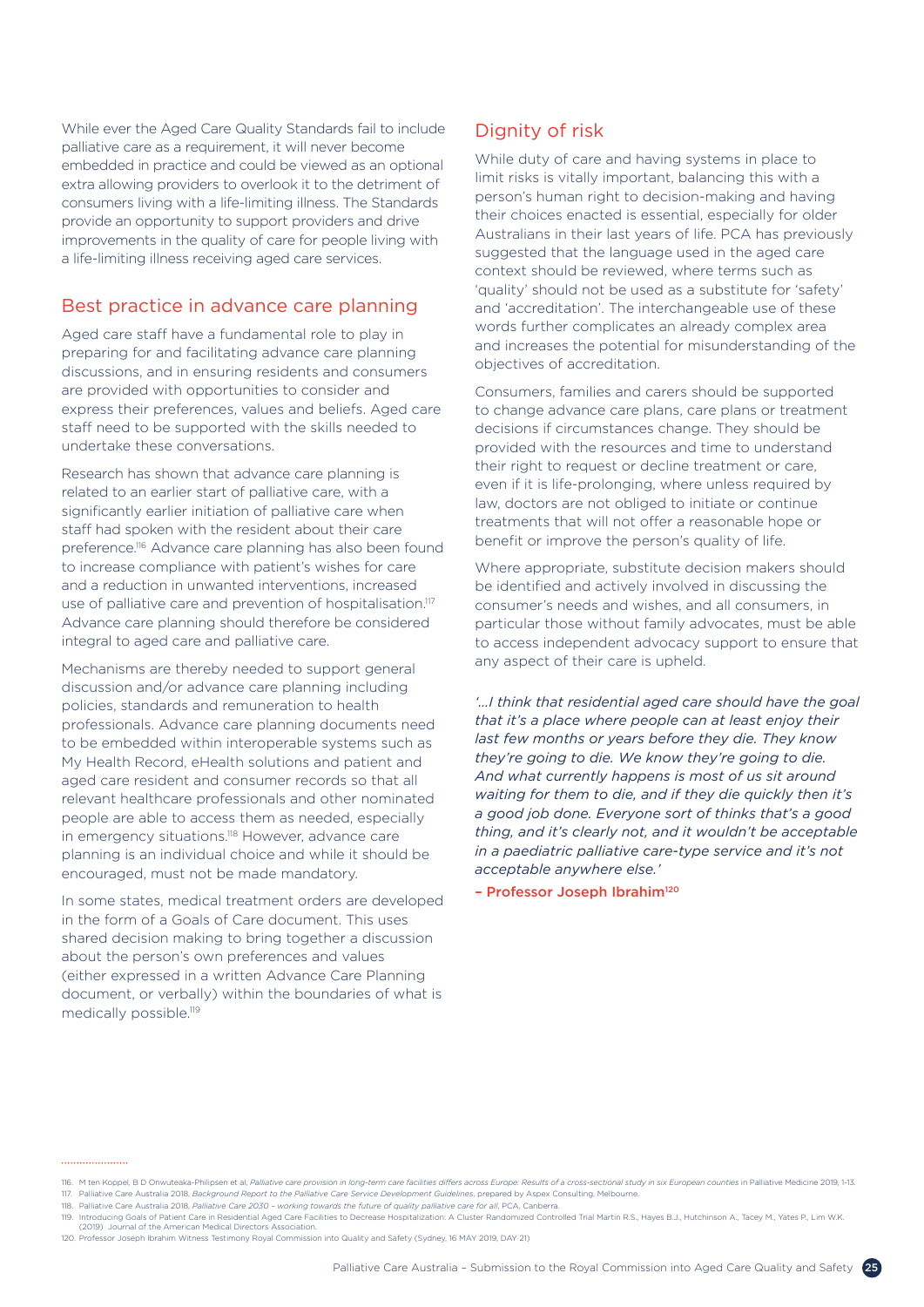# <span id="page-25-0"></span>Creating an environment for innovation

Specialist palliative care services have a significant role to play providing leadership and capacity building for primary care and aged care.

This requires the commitment of Commonwealth and state and territory governments as well as creative use of new technologies. Specialist palliative care doesn't always need to deliver the care but help to ensure others are equipped to deliver palliative care and be able to recognise and refer appropriately when specialist expertise is required.

For too long the provision of palliative care in aged care has often relied on the commitment of wellintentioned individuals working together, often across sectors, to find creative solutions to meet the needs of their residents and consumers. Whilst this is to be commended, and is a demonstration of the good work that happens in aged care, such 'work arounds' rely too much on individual personalities and can mean solutions can fall apart if personnel change. In other situations new services receive only short term, one off funding meaning innovative programs are often unable to be sustained.

It is important that creative new service models that are established are not reliant on individuals and local good will, but rather are sustainably built into existing systems to ensure gains made are not lost. Whilst there are a number of new service models being trialled, the diversity of the Australian population and geography means that no single model will work universally. It is important therefore that work is done to ensure the new models are able to be adapted to provide equitable access across Australia given the limited specialist palliative care workforce.<sup>121</sup>

#### EXAMPLE  $\rightarrow$

58 year old man with renal failure had lived in town for several years so he could access dialysis. He was also under the care of the Corrections service. He developed multiple co-morbidities and could no longer sustain haemodialysis. His health was declining and the specialist palliative care team discussed his options with him, his family and the corrections service. He was aware of his prognosis and trajectory. It was significant for him to die on country over 500 kilometres away. He was fortunate as his local community had a small aged care facility with 2 palliative care beds. The corrections service supported his return to country. He was flown to the community by the RDFS and admitted to the facility. The usual prognosis after ceasing dialysis is 7 – 14 days. He beat these milestones living for 3 weeks in community which was a great outcome for him and his family allowing them quality time together.

The impact on bereavement of being able to return someone to country to be together with family and for family to be able to carry out their cultural duty is significant.

#### $\rightarrow$ EXAMPLE

An older lady with a life-limiting illness was a long term nursing home resident. Staff advocated very well for her. She had poor symptom control and her GP wasn't managing her symptoms very well. The lady didn't want to go to hospital, but the staff encouraged her to agree to transfer to hospital to see if her symptoms could be better managed. She was in hospital for a week then transferred back to the facility. Whilst slightly better, her symptoms were still not very well managed on return. Staff referred to the local comprehensive (specialist) palliative care service who provided phone advice to the staff and GP. The lady's care and symptom control improved as a result. The lady died in the aged care facility where she wanted to be.

This was an example where the nursing home staff did a great job of advocating on behalf of the resident:

- » identified the need for transfer to hospital to find a way to better manage symptoms
- » worked with resident to encourage and support her to get improved symptom management by agreeing to go to hospital
- » identified need for and arranged specialist palliative care involvement
- enabled lady to die in location of her choice.

121. AIHW (2018) Palliative care services in Australia - palliative care workforce [web only report - last updated 17/10/18]. Data from 2016 - 226 specialist palliative care physicians (0.7% of medical specialists and<br>0.7

....................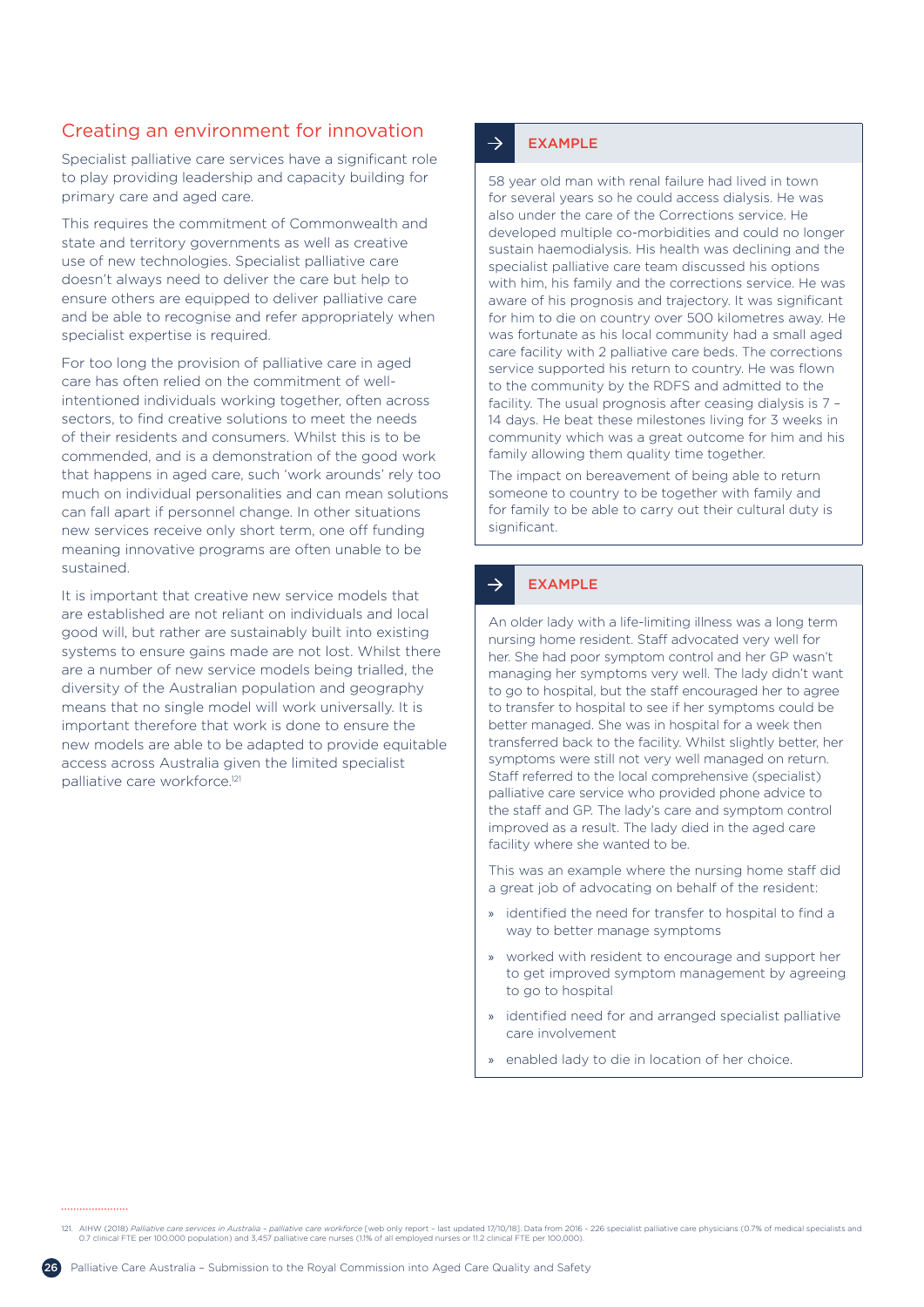#### $\rightarrow$ EXAMPLE

A 65 year old man with Parkinson's disease, wanted to be on country but his symptoms were difficult to manage in remote community. Working together, family and local services managed to get him back home for several days. The community aged care worker visited a couple of times each day. After a few days at home it was arranged for him to stay at the local community aged care service building with staff and family working together to care for him for the 48 hours before he died. This allowed him to die on country and ensured his family would not need to vacate their home (in Indigenous communities if someone dies in the home it will sometimes be permanently vacated).

This is an example where services worked creatively to meet the needs of the individual and allowed him to die on country. However in this instance the creative work around resulted in significant overtime for staff who supported him in the last 48 hours which did drain local resources available for others.

#### $\rightarrow$ EXAMPLE

A Yugoslavian gentleman, living in a small aged care facility was divorced with no contact with his children. He remained in contact with relatives in Yugoslavia. The only thing we wanted was to return to Yugoslavia to die. Staff from the facility undertook fundraising to raise the funds for him to return to Yugoslavia with a nurse escort. He died two months after returning to his home town - happy to be home.

### PCA RECOMMENDS

- » Palliative care must be included and clearly articulated in the Aged Care Quality Standards.
- » Develop and fund innovative models of care to ensure older people have equitable access to palliative care and specialist palliative care.

Implementing these recommendations aligns with and advances the following goals of the National Palliative Care Strategy 2018:

- » Understanding
- » Capability
- » Data and evidence
- » Accountability

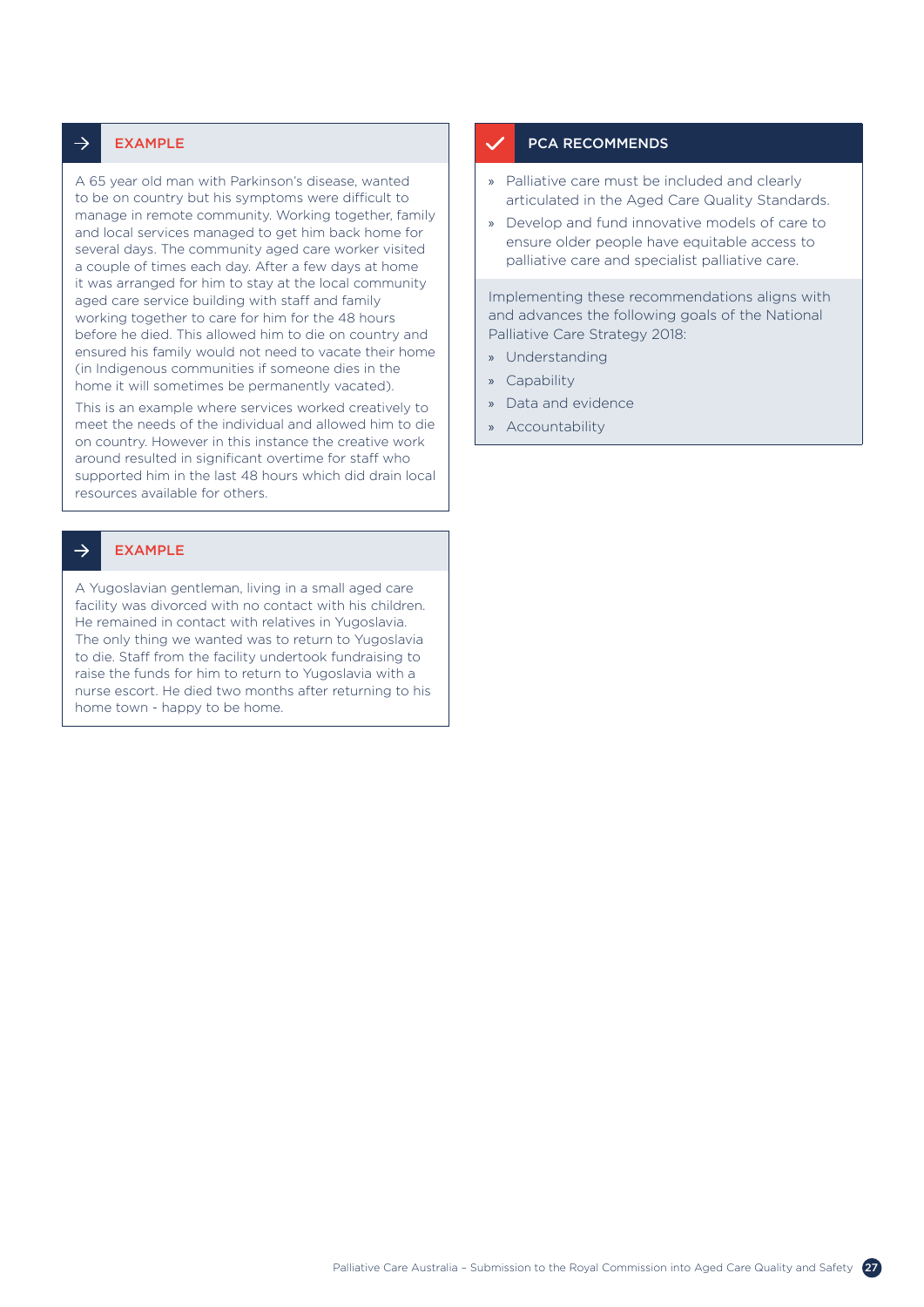<span id="page-27-0"></span>

# Funding models

The aged care system is continuing to undergo reform so that it more effectively and efficiently supports older people to live in their homes and communities for as long as possible, and enables people to make informed decisions about their care, while remaining sustainable for taxpayers and service providers.<sup>122</sup>

Older people can access a range of Commonwealth funded aged care services from entry level Commonwealth Home Support Program (CHSP), four levels of Home Care Packages (HCPs) for people with more complex needs, to residential aged care for those unable to be supported in the community.

# Funding in the community

Lack of clarity about eligibility for CHSP, delayed access to HCP and limited available funding represent significant barriers for people living with a life-limiting illness to access necessary services and choose where they received care as they near the end of their life. Despite support for an increase in the take up of advance care planning, the current aged care system works against people pro-actively planning ahead.

For people living with a life-limiting illness and a short prognosis, the wait times to receive a home care package often means that:

- » the person has passed away prior to receiving the care they were assessed as requiring:
- » periods of hospitalisation are extended due to the lack of support for them to return home;
- » people move to residential aged care who could otherwise be supported in the community.

Additional funding must be allocated to address the length of time people are waiting for access to an HCP at the level for which they have been assessed.

Accessing aged care services is a complex, multistep process which requires good English language skills, high levels of literacy and patience to navigate. It is therefore not uncommon for First Australians and people from Culturally and Linguistically Diverse backgrounds to experience a range of challenges in navigating the aged care system. The My Aged Care website is not user friendly and contact with the call centre can leave consumers frustrated.

#### $\rightarrow$ EXAMPLE

An 88 year old lady with a life limiting haematological cancer who lives alone rang My Aged Care to request an Aged Care Assessment Team assessment for eligibility for a Home Care Package. She was "given the third degree" of questions by call centre staff regarding what services she needed help with "right at this moment". She tried to explain to them that she required an assessment because she knew she was deteriorating and wanted to have a plan for more support in place when she required it, to stay at home for as long as possible. This lady reported she "ended up in tears" and said "I give up".

In 2015, the Aged Care Sector Statement of Principles was developed by the Aged Care Sector Committee in conjunction with the Australian Government to guide future changes in the aged care system. It said 'consumers will have access to the care they need when and where they need it...'.<sup>123</sup> Yet too often people living with a lifelimiting illness are still denied timely access to services.

People are prioritised for an HCP based on their assessed need. However, care level and priority for home care service are not necessarily linked. For example a level 4 consumer will not always have a 'high' priority for home care service, they may need a high level of care, but not be considered to be at immediate risk for a range of reasons.124

PCA appreciates the competing priorities for people requiring a home care package and supports a single package assignment process which ensures equity of access. However, the time critical nature of the need for care for people living with a life-limiting illness with a short prognosis needs to be considered when assessing priority for access to an HCP.

Despite published guidance material<sup>125</sup> to inform assessor recommendations concerning priority, there is a lack of transparency in how the waiting list and priority allocation works in reality making it difficult for consumers and those making referrals to know if, when or whom may be allocated high priority. Anecdotal feedback indicates the 'likelihood of being assessed as being high priority relates more to the availability or ongoing support of a carer than the other criteria'.126

123. Aged Care Sector Committee, *Aged Care Sector Statement of Principles* 2015 pg 7

<sup>122.</sup> Aged Care Financing Authority, *Annual Report on the Funding and Financing of the Aged Care Industry* – 2019 [viewed online]

<sup>124.</sup> Department of Health, My Aged Care *Guidance on Priority for Home Care Services* Version 1.0 [https://agedcare.health.gov.au/sites/default/files/documents/06\\_2018/guidance\\_on\\_priority\\_for\\_home\\_care\\_](https://agedcare.health.gov.au/sites/default/files/documents/06_2018/guidance_on_priority_for_home_care_services_v1.pdf) [services\\_v1.pdf](https://agedcare.health.gov.au/sites/default/files/documents/06_2018/guidance_on_priority_for_home_care_services_v1.pdf) viewed 4 April 2019 125. Department of Health, My Aged Care *Guidance on Priority for Home Care Services* Version 1.0 [https://agedcare.health.gov.au/sites/default/files/documents/06\\_2018/guidance\\_on\\_priority\\_for\\_home\\_care\\_](https://agedcare.health.gov.au/sites/default/files/documents/06_2018/guidance_on_priority_for_home_care_services_v1.pdf)

[services\\_v1.pdf](https://agedcare.health.gov.au/sites/default/files/documents/06_2018/guidance_on_priority_for_home_care_services_v1.pdf) viewed 4 April 2019 126. Palliative Care Australia, consultations 13/3/19, 19/3/19, 25/3/19, 26/3/19, 27/3/19, 28/3/19.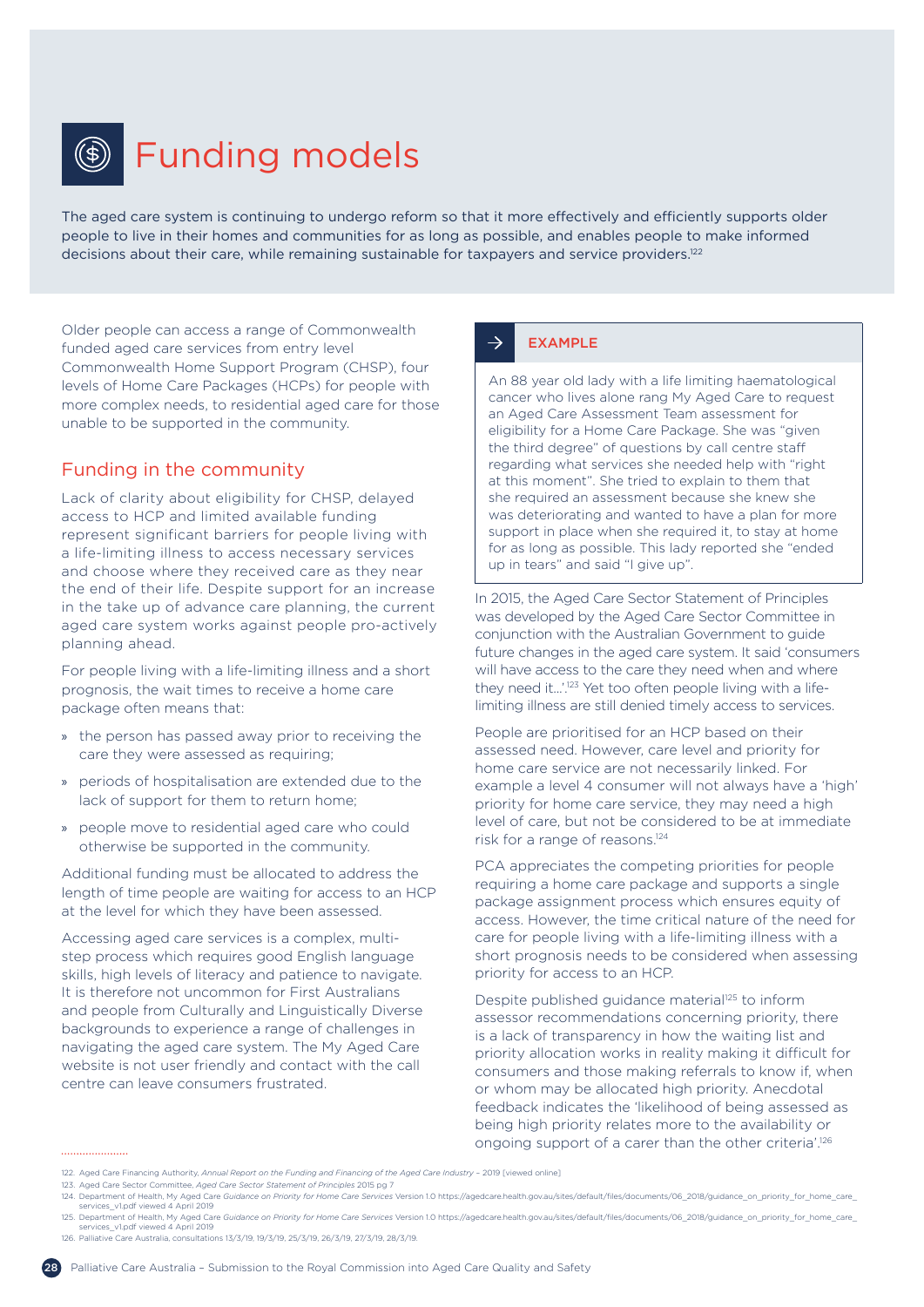#### $\rightarrow$ EXAMPLE

A gentleman with a glioblastoma and right hemiparesis requiring his wife's assistance with feeding, personal care, supervision to transfer and walk, was also dependent on her for all cleaning, meal preparation, shopping, and transport.

His wife has a condition were she suffers severe migraines and is confined to bed for days with dizziness, vomiting. When assessed by the Aged Care Assessment Team for a Home Care Package he was assigned a 'medium' priority rating rather than approved as 'high priority' which would have allowed him access to his home care package sooner. He was advised he was unable to be assessed as high priority because his carer was not saying she was no longer able to continue in the carer role.

If as a society we want person-centred care for older people living with a life-limiting illness and want to facilitate their participation in planning their care, they need to be provided with clear, accurate information about when and what level of service they will be able to access.

It is essential therefore that the national prioritisation system be more transparent, that there is greater consistency in how priority is assessed and clearer communication with consumers so they know when they will receive service.

The length of time people wait for access to an HCP at their level of approval is inappropriate.

*'…the waiting times to which older Australians have been subjected in between being assessed as needing home care packages and actually receiving funding for care are severe and unacceptable. This has caused great suffering and continues to do so. The long waiting lists are cruel, unfair, disrespectful and discriminatory against older Australians.'*

– Dr T McEvoy QC127

Often people who are waiting for an HCP to be assigned are offered access to CHSP in the interim. However, CHSP is only designed to provide entry level support, which is well below the support most people living with a life-limiting illness and a short prognosis require. Yet, even when the services provided by CHSP would not be considered suitable, the *Guidance on Priority for Home Care Services* says 'if the client does not want to accept other interim services or informal / formal supports they should not be considered high priority' for a Home Care Package.<sup>128</sup>

#### $\rightarrow$ EXAMPLE

An 86 year old lady with colorectal cancer and multiple co-morbidities including osteoarthritis limiting her mobility and unstable atrial fibrillation, lived alone in a regional area. She was assessed as eligible for a level 3 HCP with a medium priority rating. She agreed to be referred for interim CHSP services and was referred for Meals on Wheels and Transport. However she was refused service by the community transport provider because she required assistance in and out of the vehicle. She passed away before being assigned a home care package.

PCA is also concerned that the level of funding available for people with a life-limiting illness is currently often inadequate within an HCP. People may require increased personal care and continence support, nursing support and hire of expensive equipment including lifters. For people in remote areas, the cost of freight often costs more than the equipment they require. For some First Australians wanting to return to country to die, the travel costs can be exorbitant. Many people therefore end up needing to move to residential aged care, with the higher associated costs to the community, than being able to be supported at home as their needs increase, which may be their choice.

*'The evidence indicates that while many consumers prefer to remain living in their own home, the value of support packages are inadequate to provide this opportunity for those with high care needs.'*

### – Legislated Review of Aged Care 2017 129

Whilst the Legislated Review of Aged Care 2017 recommended 'that the government introduce a level 5 home care package to allow people with higher care needs to stay at home longer',130 PCA believes that a palliative care supplement would better meet the unique needs of people living with a life-limiting illness. The palliative care supplement could operate similarly to the dementia and cognition supplement<sup>131</sup> and be accessed by people on any level HCP and would provide greater support in a more timely manner, which is essential for people living with a life-limiting illness. A higher package level would only be available to a very small number of people and the process for access would necessarily disadvantage people with a short prognosis as is currently the case. As the number of people who are expected to die each year is known, cost modelling for such a supplement would be relatively easy to carry out.

<sup>127.</sup> Dr T McEvoy, Transcript of Proceedings, The Royal Commission into Aged Care Quality and Safety 22 March 2019 P-1097

\_128. Department of Health, My Aged Care Guidance on Priority for Home Care Services Version 1.0 [https://agedcare.health.gov.au/sites/default/files/documents/06\\_2018/guidance\\_on\\_priority\\_for\\_home\\_care\\_](https://agedcare.health.gov.au/sites/default/files/documents/06_2018/guidance_on_priority_for_home_care_services_v1.pdf)<br>[services\\_v1.pdf](https://agedcare.health.gov.au/sites/default/files/documents/06_2018/guidance_on_priority_for_home_care_services_v1.pdf) [vie

<sup>129.</sup> Department of Health, Legislated Review of Aged Care 2017 page 8

<sup>130.</sup> Department of Health, Legislated Review of Aged Care 2017 page 13

<sup>131.</sup> Department of Health The dementia and cognition supplement in home care [https://agedcare.health.gov.au/aged-care-funding/residential-care-subsidy/supplements/the-dementia-and-cognition](https://agedcare.health.gov.au/aged-care-funding/residential-care-subsidy/supplements/the-dementia-and-cognition-supplement-in-home-care)[supplement-in-home-care](https://agedcare.health.gov.au/aged-care-funding/residential-care-subsidy/supplements/the-dementia-and-cognition-supplement-in-home-care)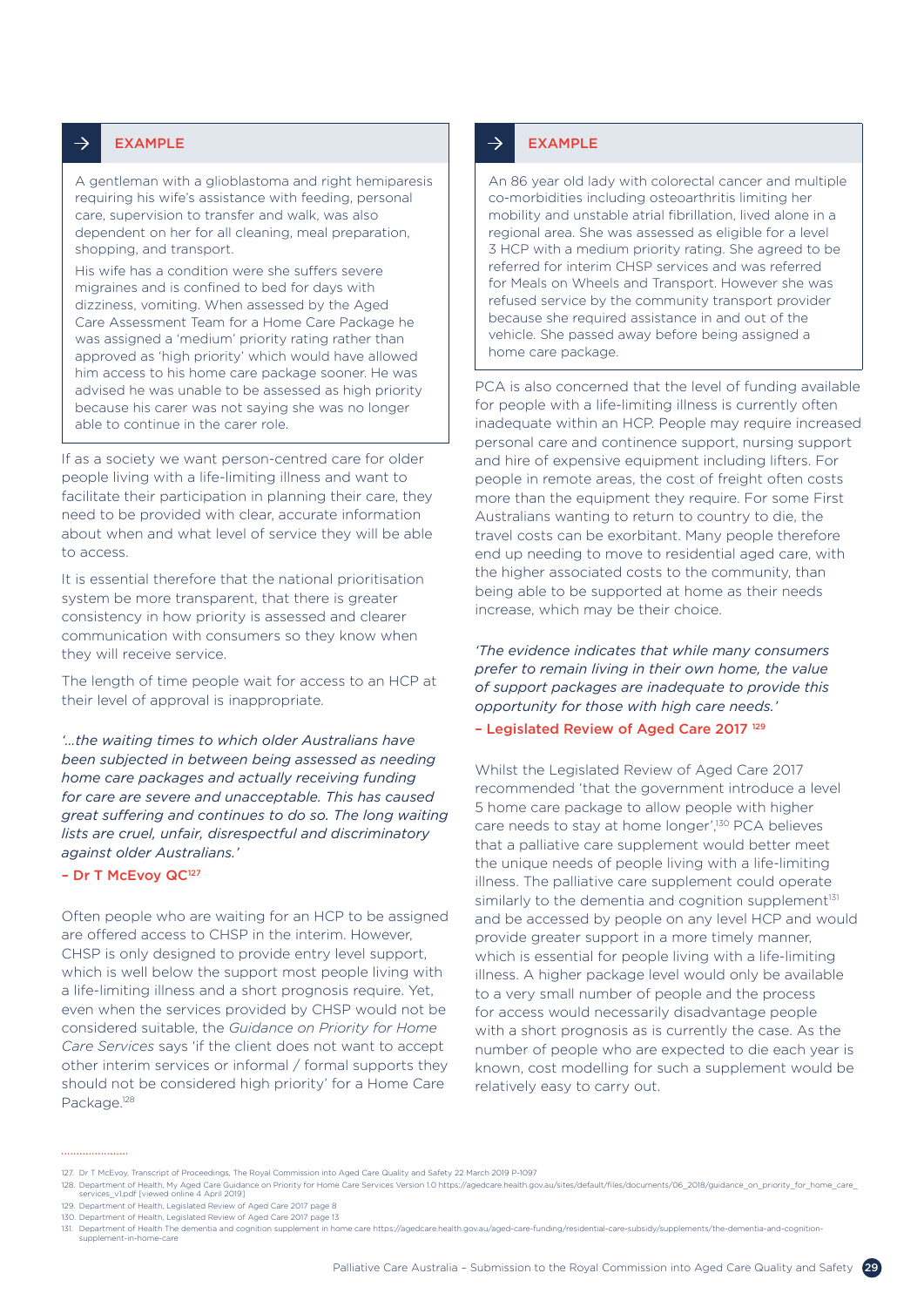# <span id="page-29-0"></span>Funding in residential aged care

People living within residential aged care facilities who may be nearing the end of their life should be supported appropriately, and while residential aged care is not seen as a hospital they are increasingly expected to meet hospital type outcomes, particularly as they relate to end of life care.

The current funding model in residential aged care, the ACFI, does not adequately recognise additional costs associated with palliative care. The ACFI only recognises and funds 'palliative care' at the 'end of life' where the definition of end of life referenced is the last week or days of life, with ACFI 12 (item 14) enabling a claim for '*Palliative care program involving End of Life care where ongoing care will involve very intensive clinical nursing and/ or complex pain management in the residential care setting*.'132

*'Palliative care funding in the Aged Care Funding Instrument …. doesn't work well.. … We think that much more needs to be done to support residential aged care providers and to bring in palliative care services that other people in the community receive to support people to have a good death.'*

– Patricia Sparrow, Chief Executive Officer, Aged and Community Services Australia 133

*'It can be very difficult for (providers) to show that someone is palliative. So in some instances providers have said by the time we've actually got through that process and proved the person is palliative, the person has passed away'.* 

– Patricia Sparrow, Chief Executive Officer, Aged and Community Services Australia134

The Government has recognised that a new approach is needed which provides funding that more closely matches consumer need. A new residential aged care funding model, the Australian National – Aged Care Classification (AN-ACC) has been developed which attempts to better match funding to need.<sup>135</sup> However, the AN-ACC takes a narrow view of palliative care and does not allow people to be assessed as eligible for the only palliative care classification after admission. The work done to develop the AN-ACC only included a very small cohort of residents who met the criteria for Class 1 'admit for palliative care'.

To meet the criteria for 'Class 1 admit for palliative care' requires having a palliative care plan developed by a palliative care team nurse or physician and/or appropriate medical practitioner on admission to the care home; a life expectancy of three months or less; and, a score of 40 or less on the Australia-modified Karnofsky Performance Status (AKPS)'. A person with a life expectancy of three months or less, with a palliative care plan in place may not need to be in bed for 50 per cent of the time but may still require ongoing clinical assessment, symptom management and support. By including this AKPS measure (score of 40 or less) as a requirement for assignment to Class 1 will exclude people who require the additional funding to support their palliative care needs. It perpetuates the inaccurate view that people nearing the end of their life tend to be in bed rather than focussing on measures that enhance their quality of life and funding those interventions appropriately.

PCA has recommended to the Department of Health that a micro study be undertaken to ensure the new funding model adequately addresses palliative care needs.

# Medicare Benefits Schedule

The Medicare Benefits Schedule (MBS) should allow for longer consultations which are necessary for palliative care nurse practitioners and palliative care specialists for inpatient case conferencing and family meetings. Advance care planning and Goals of Care discussions are not one-off as the medical opinion as well as the person's preferences may change as the person's condition change as they move towards the end of their life. It is important that these discussions occur so the person's preferences and values are known and the person has the option of documenting their preferences to guide health professionals supporting their care should they be unable to communicate or lose capacity. This also requires access to MBS rebates for long-term and primary care management provided by Nurse Practitioners and an MBS item for longer Nurse Practitioner attendances to support the delivery of complex and comprehensive care.<sup>136 137</sup>

137. Palliative Care Australia, submission on the Report from the Specialist and Consultant Physician Consultation Clinical Committee to the MBS Taskforce 1 July 2019



<sup>132.</sup> Australian Government, Department of Health (2016) *Aged Care Funding Instrument User Guide* [accessed online]

<sup>133.</sup> P Sparrow, Transcript of Proceedings, The Royal Commission into Aged Care Quality and Safety, 19 February 2019, P-432

<sup>134.</sup> P Sparrow, Transcript of Proceedings, The Royal Commission into Aged Care Quality and Safety, 19 February 2019, P-440

<sup>135.</sup> Department of Health, *Proposal for a new residential aged care funding model,* [viewed online <https://consultations.health.gov.au/aged-care-division/proposed-new-residential-aged-care-funding-model/>]

<sup>136.</sup> Palliative Care Australia, submission on the Report from the Nurse Practitioner Reference Group to the Medicare Benefits Schedule (MBS) Review Taskforce 6 June 2019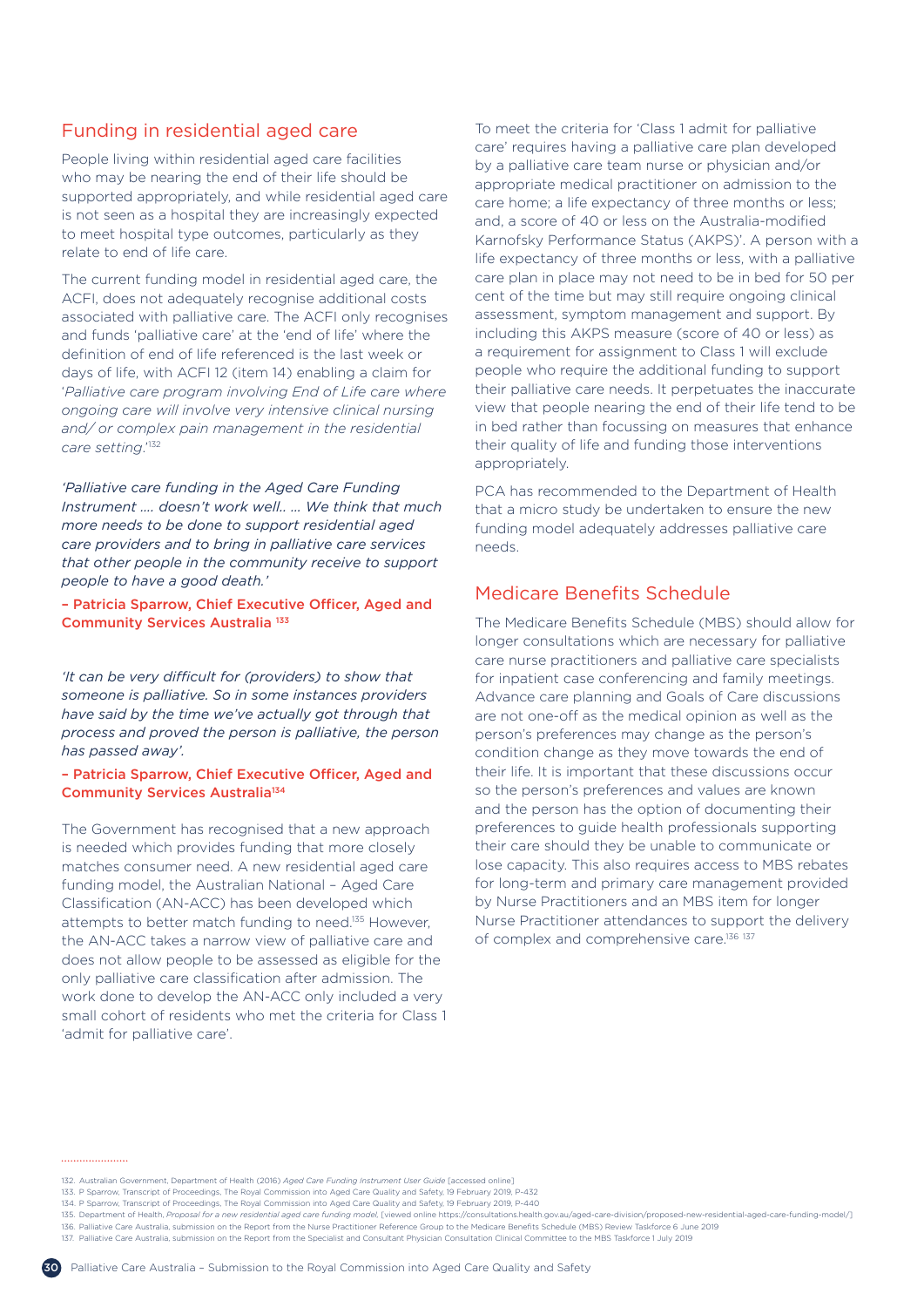## <span id="page-30-0"></span>Respite care

Caring for someone living with a life-limiting illness or at the end of life can be a rewarding experience, and needs to be appropriately supported through available and appropriate respite care. If this is not available there is the potential to increase strain on the carer by creating more problems to be coped with after the respite period, such as a decline in the care recipient's condition, decreased likelihood of accessing respite in future and implications related to grief and bereavement. It is also important to note that the provision of respite care alone is not a panacea, where there is a need to develop a package of services that may benefit the carer in their role of supporting a person receiving palliative care.

Unfortunately, the current aged care system is not suitable for supporting the respite needs of the individuals with palliative care needs and carers. In general, those receiving HCPs can, on paper, receive respite care. However, in reality the delay in getting access to HCPs is often time prohibitive and people either die or are too unwell to use it. If they do receive an HCP, package funds are often required to address other care needs and the need for respite is not prioritised. The system for allocating respite bed days to residential care providers places the supply of respite beds with the independent facilities, and as the cost of supplying a respite bed is greater than a non-respite bed, PCA believes this has a negative effect on respite bed availability. Demand for accessing respite services is high, and access to emergency respite is very limited. PCA has received advice that planned respite wait lists are untenable, for example in one jurisdiction a person receiving palliative care was unable to receive respite for six months or more.

Emergency access to respite care is extremely difficult to arrange, and what is available often requires at least two weeks 'notice' in these time sensitive 'emergency' situations. These time delays are compounded by unclear and varying application processes across locations. As a result, when a carer is unable to provide care, it is not unusual for a hospital admission or entry into residential care to be arranged earlier than otherwise required and not in alignment with the wishes of both the person and their family/carer.

The emotional cost of the current assessment and process of accessing respite care is often bewildering and confusing for carers who, by the very nature of requiring access to respite care, are often already extremely tired, stressed or burnt out, compounded by feelings of guilt and loss when their loved one enters respite care. Carers deserve adequate funding to provide timely respite that is high-quality, responsive, culturally appropriate, addresses the needs of the person they care for, respects their individuality, is delivered with respect and compassion, and promotes a good quality of life.

### PCA RECOMMENDS

- » The operation of the National Prioritisation System for HCPs be more transparent.
- » Require greater consistency in how priority for HCPs is assessed.
- » Simplify all communication with consumers about assessment, approval and assignment of their HCP.
- » Additional funding be allocated to reduce the length of time people are waiting for an HCP at the level for which they have been assessed.
- » A palliative care supplement be made available for people in receipt of any level of home care package living with a life-limiting illness whose needs exceed the value of their package funding.
- » Undertake a micro study to ensure the new residential funding model (Australian National – Aged Care Classification AN-ACC) adequately addresses palliative care needs.
- » The MBS Review Taskforce consider how relevant MBS items can be better aligned with contemporary palliative care clinical evidence and practice, including the roles of general practitioners, nurse practitioners, allied health and community-based specialist palliative care providers.
- » The Australian Government should provide adequate funding to ensure timely access to high quality respite care.

Implementing these recommendations aligns with and advances the following goals of the National Palliative Care Strategy 2018:

- » Collaboration
- » Investment
- Data and evidence

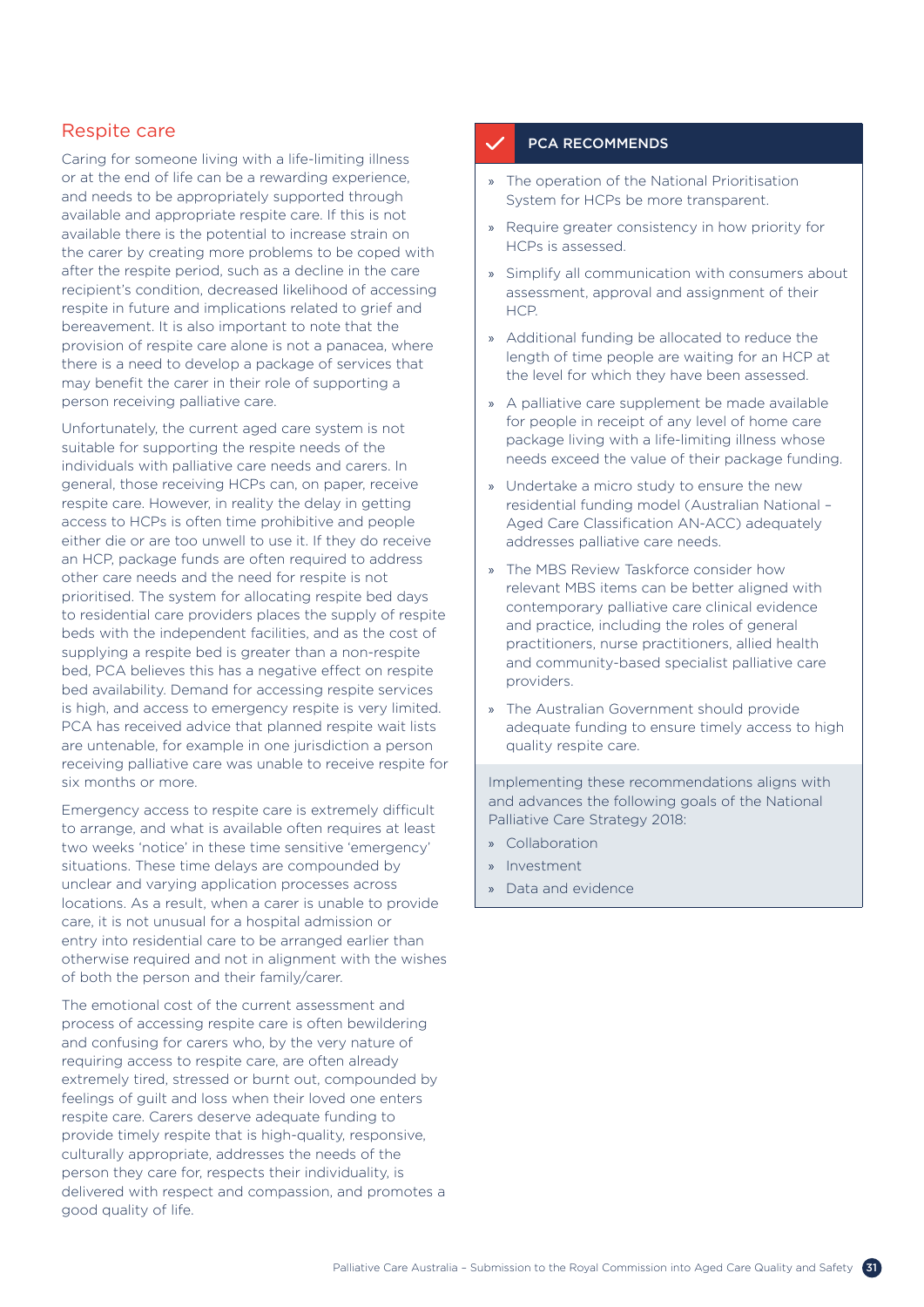<span id="page-31-0"></span>

# Grief and bereavement

Grief is a normal emotional reaction to loss, but the course and consequences of bereavement will vary for each individual. Grief can be experienced across many domains including emotional, cognitive, behavioural, physical and spiritual. Personal and social circumstances may place some family members and/or carers at increased risk of experiencing problems in the lead up to and aftermath of a person's death.<sup>138</sup>

It is important that there is support for family members and carers in preparing for death and in understanding the process of dying, as well as bereavement support at designated timeframes after a death in a way that is appropriate for their age, culture and social situation.

'*… perhaps being offered some pre-counselling around chemotherapy, around palliative care before those services are needed would have been really helpful, I think. Just – if you can have some idea of what might happen or what might you expect and how that might impact you, that would have made it so much easier. It's really shocking when a doctor says to you, "We think we should get the palliative team to come and speak to your nana at home", and that was, really, the first I had ever had any contact with that on a personal level. And I think some pre-counselling would have been helpful'.*

#### –Nicole Dunn139

All providers of palliative care (including general practitioners and aged care staff) should have the capability to assess where family members and carers sit along a continuum of need for bereavement support, and refer if required.<sup>140</sup>

Bereavement and its effects on staff and other residents is often under-recognised and under-acknowledged in aged care. Only a limited number of aged care services provide bereavement support or access to pastoral care programs and there is no structured approach more broadly within the sector.<sup>141</sup>

With 35 per cent of all deaths in Australia occurring in residential aged care there is a need to ensure all staff are aware of issues around grief and bereavement, as often long-term and close relationships are formed with residents and their families.<sup>142</sup> The same is true in home care. Grief and bereavement support should therefore be extended to staff, and other residents and consumers within aged care. 'Often there is no time for debriefing when a resident or consumer dies – with the next resident admitted immediately'.143

Upskilling the workforce in this area would not only assist in supporting the families and carers of the person who has died, but also foster an environment of support for other residents, consumers and the staff themselves, an important component of self-care and staff retention.

Despite the lack of funding available for grief and bereavement support, some aged care providers have introduced different models of support, from contacting family members at agreed intervals after a resident or consumer has died to offer support and referral to services if required, to holding events to commemorate and support family members who had someone die while receiving the service. Aged care providers should be supported and funded to be able to routinely provide grief and bereavement support.

## PCA RECOMMENDS

» Aged care providers should be supported, resourced and funded to provide grief and bereavement support, including for staff.

Implementing this recommendation aligns with and advances the following goals of the National Palliative Care Strategy 2018:

- » Understanding
- » Capability
- » Access and choice
- » Investment

- 142. Palliative Care Australia, Economic Research Note 4, *The Economic Benefits of Palliative Care and End-of-Life Care in Residential Aged Care,* 2017
- 143. Palliative Care Australia, consultations 13/3/19, 19/3/19, 25/3/19, 26/3/19, 27/3/19, 28/3/19.

<sup>138.</sup> Palliative Care Australia, *Palliative Care Service Development Guidelines* – January 2018

<sup>139.</sup> Nicole Dunn, Transcript of Proceedings, The Royal Commission into Aged Care Quality and Safety 30 July 2019 P-3979-80

<sup>140.</sup> Palliative Care Australia 2018, *Palliative Care 2030 – working towards the future of quality palliative care for all*, PCA, Canberra.

<sup>141.</sup> Thompson C, Morris D and Williams K (2017) Bereavement support and prolonged grief: Issues for residential aged care (Issues Brief). Centre for Health Service Development, Australian Health Services<br>Research Institute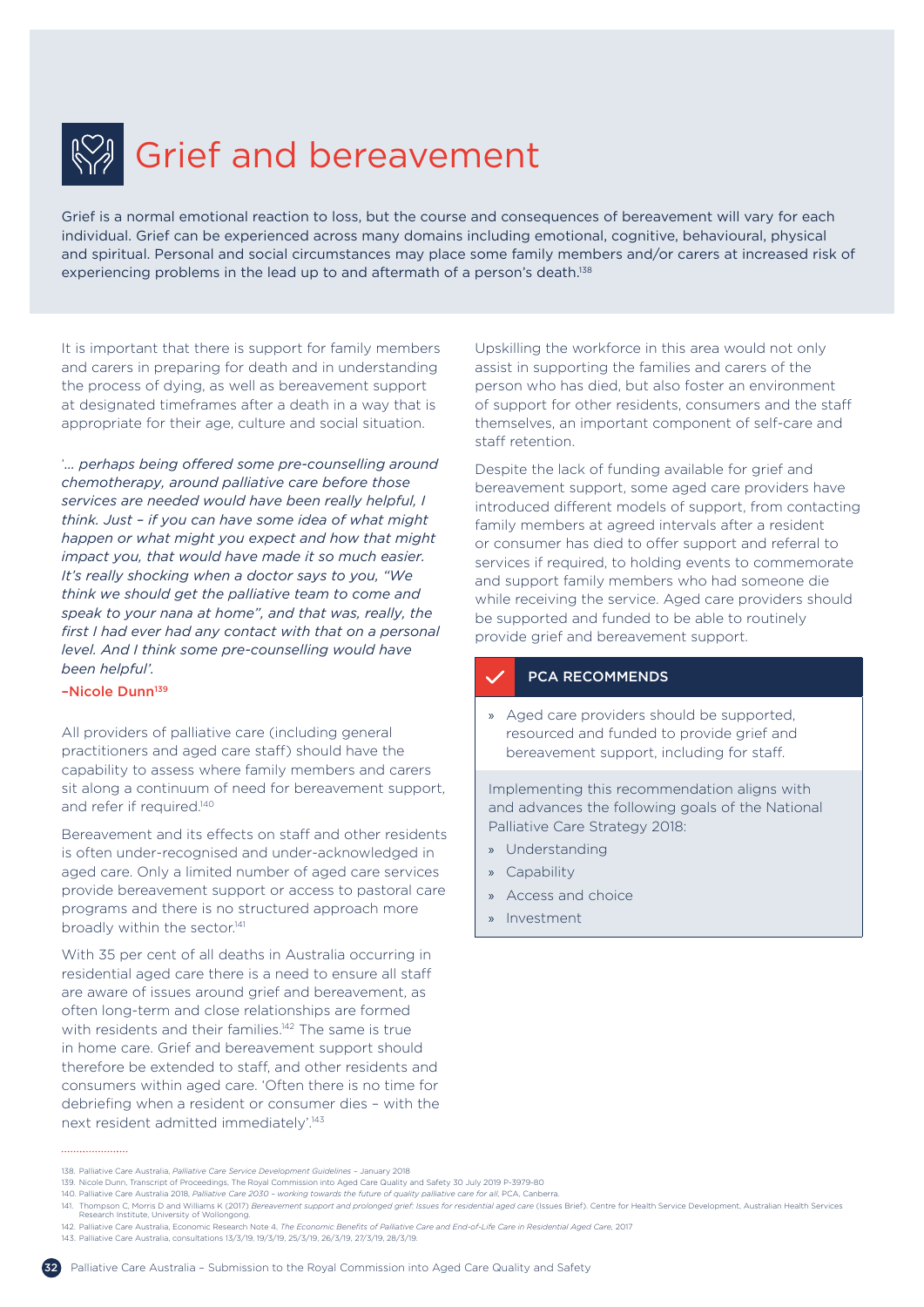# <span id="page-32-0"></span>Access to medicines

Timely access to appropriate medicines is a core tenant of good palliative care. The World Health Assembly (WHA) endorsed palliative care as a human right under article 12 of the International Convention on Economic, Social and Cultural Rights (ICESCR), specifically stating that: 'access to palliative care and to essential medicines… including opioid analgesics … contributes to the realisation of the right to the enjoyment of the highest attainable standard of health and well-being'.144

Access to palliative care medicines for pain and other symptom management can be problematic in aged care.

*'Too often, people are transferred back and forth between hospitals and aged care facilities, as aged care facilities lack palliative care expertise and qualified staff to administer pain relief'.*

### –Productivity Commission Inquiry report into Human Services<sup>145</sup>

Planning for medicine requirements including daytime and anticipatory management, stock on hand and staff required to deliver medicines, as well as direct clinical support through various modes, may pre-empt afterhours needs for many people, leaving only a small proportion of people with unanticipated or unmet afterhours medicine needs. 146

Limited staff skill and availability can be a barrier to appropriate access to necessary medicines in aged care. If staff are not trained or confident in identifying deterioration and symptom onset they will be unable to identify when symptom relief may be needed. If timely access to prescribers is limited or prescribers are not familiar with contemporary medication regimes, including anticipatory prescribing, access to medications may be delayed or not forthcoming. If aged care services do not store appropriate stocks of anticipatory medicines on site using an imprest system, breakthrough symptoms may not be adequately addressed. Contractual arrangements with dispensing services may result in delayed delivery of prescribed medications. If suitably qualified staff are not on site to administer prescribed regular or breakthrough medication, residents may be left with poorly managed symptoms.

Residents often have to wait until the next shift change, an appropriate health professional to be called out, or be transferred to hospital, for the purpose of receiving a medicine that could and should have been provided within the facility.

A number of case studies presented at hearings of the Royal Commission into Aged Care Quality and Safety have included instances where poor symptom management has occurred as a result of issues associated with access to medicines.<sup>147</sup>

Many older Australian accessing aged care services and requiring palliative care wish to remain at home for as long as possible. To help them achieve this, they need rapid access to medicines for pain and other symptom management 24 hours a day, which may need to be managed by the persons family or carer(s), including the provision of subcutaneous medicines. However, within the home, there are additional barriers to medicines access, including safe storage and monitoring of schedule 8 medicines, impacted by different jurisdictional legislation regarding administration.148 Support for carers is needed to ensure they understand medication requirements and are comfortable in administering needed medications. The caring@home project funded by the Department of Health has developed resources for organisations, health professionals and carers to support carers to help manage breakthrough symptoms safely using subcutaneous medicines for terminally ill person in their care.<sup>149</sup>

Using several medicines concurrently — polypharmacy — can be appropriate but may also be problematic as it can place older people at risk of harm, including from adverse drug reactions, and is associated with poor clinical outcomes, including nutritional deficiencies, falls, frailty, impaired cognition, more frequent hospitalisation, and premature mortality. The prevalence of polypharmacy among older Australians is relatively high,<sup>150</sup> with polypharmacy considered the norm in palliative care.151

145. Productivity Commission (2017) Introducing Competition and Informed User Choice into Human Services: Reforms to Human Services, Report No. 85, Canberra.

149. What is caring@home? Factsheet, caring@home website [viewed online 31 July 2019]<https://www.caringathomeproject.com.au/Portals/13/Documents/caringathome-FactSheet-2019.pdf>

<sup>144.</sup> World Health Assembly, Strengthening of Palliative Care as a Component of Comprehensive Care Throughout the Life Course, WHA Res 6719, 67th session, 9th plen mtg, Agenda Item 15.5, A67/VR/9 (24 May 2014) 2

<sup>146.</sup> Statement of Dr Jane Fischer, prepared for Royal Commission into Aged Care Quality and Safety, 29 May 2019.

<sup>147.</sup> For example: The Royal Commission into Aged Care Quality and Safety Transcript of Proceedings 27 June 2019 evidence concerning Mr Paranthoiene's care and Transcript of Proceedings 23 May 2019 evidence concerning Mrs DE's care.

<sup>148.</sup> Brisbane South Palliative Care Collaborative and NPS MedicineWise, 2018, *Guidelines for the handling of palliative care medicines in community services*

<sup>150.</sup> A Page et al *Polypharmacy among older Australians, 2006–2017: a population-based study* in Medical Journal Australia 211 (2) July 2019 151. Government of South Australia , SA Health, *SA Palliative Care Community Pharmacy Update* Issue 16 - August 2013 [viewed online]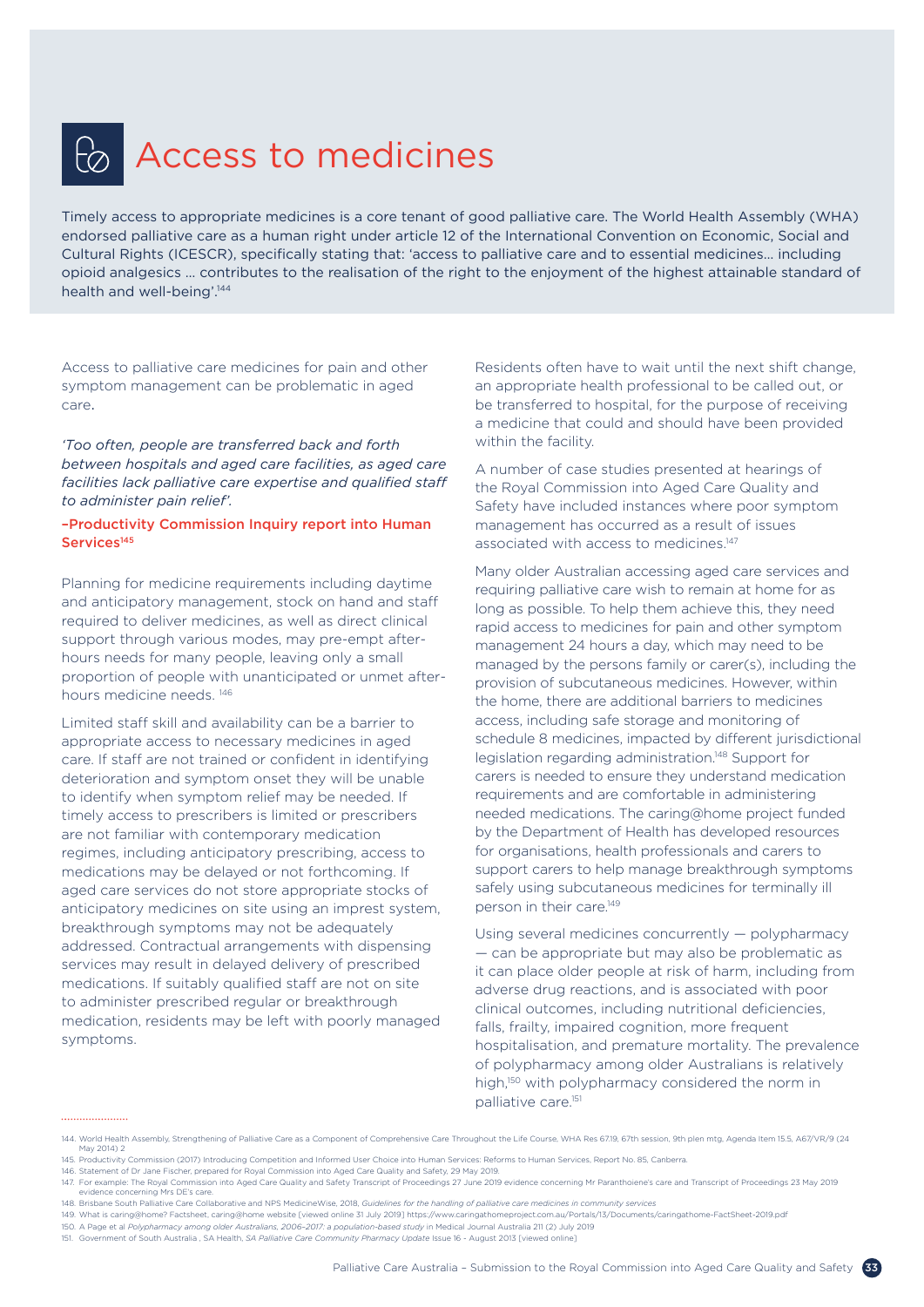Pharmacists play an important role in the provision of medicines and medication management in aged care. Pharmacists undertake medication management reviews, dispense and deliver medication and provide dose administration aids and medication charts for the safe administration of medications.152 153 Medication reviews can assist in limiting poor outcomes as a result of polypharmacy, with multidisciplinary interventions generally observed to be effective at reducing polypharmacy and inappropriate medication use and the involvement of pharmacists and nurses appears to be a mechanism to enhance deprescribing.<sup>154</sup>

Opioids are often prescribed for pain control for people receiving palliative care. Opioids are categorised as Controlled Drugs which are strictly regulated by state and territory health departments. However, due to jurisdictional differences this can be confusing for doctors which can cause delays for older people in accessing the medications they need.<sup>155</sup>

A number of new service models are emerging as ways to improve access to medicines in aged care. A new unit of clinical pharmacists within the Aged Care Quality and Safety Commission will work directly with residential aged care providers to educate them around best practice use of medicines. The Government is also supporting a Canberra trial to embed a part-time pharmacist in all 27 residential care facilities to ensure the quality use of medicines.<sup>156</sup>

There is increasing focus at a government and regulatory level in Australia regarding opioid prescribing for chronic non-cancer pain.<sup>157</sup> In an effort to reduce inappropriate prescribing that can lead to harm from misuse and abuse of opioids, palliative care patients are being placed at risk of unintended harm through reduced or ceased opioid prescribing. 'Good palliative care does require the use of high-dose opioids, and that's what patients deserve'.<sup>158</sup> All Australians receiving palliative care, including those receiving aged care services, must be able to access necessary medicines, including opioids, to manage pain and other symptoms.159,160

### PCA RECOMMENDS

- » Anticipatory prescribing for people with palliative care needs should be accommodated by establishing imprest systems in residential aged care.
- » Education and ongoing support in handling, storing, administering and disposing of medicines safely to be available to carers and family of older people living at home with a life-limiting illness.

Implementing these recommendations aligns with and advances the following goals of the National Palliative Care Strategy 2018:

- **Capability**
- » Access and choice
- » Collaboration

....................

- 158. Dr Harry Nesplon, RACGP President from *Opioid crackdown: doctors wary of prescribing for end-of-life care* interview on ABD radio 3 June 2019.
	- 159. Palliative Care Australia 2019. *Sustainable access to prescription opioids for use in palliative care* [accessed online] 160. Statement of Dr Jane Fischer, prepared for Royal Commission into Aged Care Quality and Safety, 29 May 2019.
	-

<sup>152.</sup> The Pharmacy Guild of Australia, 2018, *Community pharmacy and aged care* [accessed online]

<sup>153.</sup> Statement of Dr Jane Fischer, prepared for Royal Commission into Aged Care Quality and Safety, 29 May 2019.

<sup>154.</sup> G Peterson et al *Practice pharmacists and the opportunity to support general practitioners in deprescribing in the older person* in Journal of Pharmacy Practice and Research (2018) 48, 183–185

<sup>155.</sup> The Pharmacy Guild of Australia, 2012 Submission to the Senate Inquiry on Palliative Care in Australia

<sup>156.</sup> Department of Health, More Choices for a Longer Life – reducing the misuse of medicines in residential aged care webpage last updated 2 April 2019 157. Therapeutic Goods Administration 2018. *Consultation: Prescription strong (Schedule 8) opioid use and misuse in Australia – options for a regulatory response* [accessed online]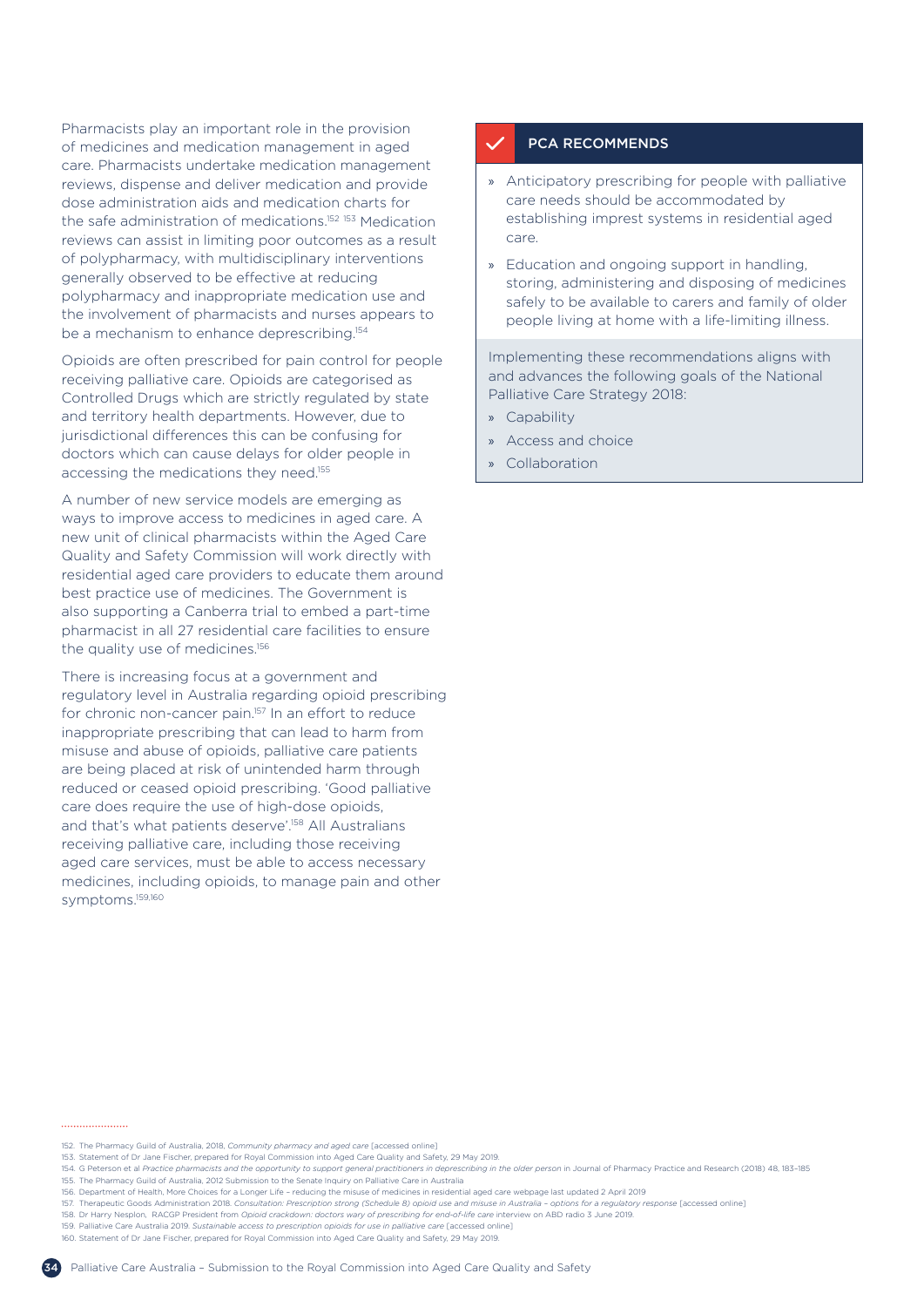<span id="page-34-0"></span>Appendix 1: Issues Overview: palliative care within aged care - prepared for the Royal Commission into Aged Care Quality and Safety **palliativecare.org.au**

# Introduction

Palliative Care Australia (PCA) is the national peak body for palliative care in Australia, providing leadership on palliative care policy and community engagement. Working closely with consumers, Member Organisations and the palliative care and broader health, aged care and disability care workforces, PCA aims to improve the quality of life and death for people with a life-limiting illness, their families and carers.

*Though not specifically referred to in the Royal Commission's Terms of Reference a hearing focussed on palliative care would provide the opportunity to inquire into and better understand the role of palliative care in aged care, and adequately examine the quality of care. A hearing would allow the voices of consumers, aged care and palliative care providers to highlight current gaps as well as showcase innovative models of care to improve the experience of aged care consumers.*

There are a number of structural and policy-based issues that contribute to the lack of understanding and attention given to palliative care in aged care. These impact on individuals, families, aged care staff and the broader community's experiences and perceptions of aged care (particularly residential aged care), death and dying, as well as the rates of avoidable or unnecessary hospital admissions, increased costs across systems and sectors, and grief and bereavement support.

This overview highlights five key structural and policy-based issues that must be addressed if the needs of older Australians living with a life-limiting illness are to be adequately met by the aged care sector. Focusing on these key issues in no way implies that other issues raised through the Royal Commission are not of value or importance.

Addressing these structural issues should lead to multi-faceted sustainable improvements in the sector, where aged care services and individual staff members should be supported to see and celebrate their respective roles within palliative care provision given:

- In 2017, over 1 in 7 Australians were aged 65 and over.<sup>1</sup>
- The population of those aged 65 years and older is increasing rapidly, where by 2031 this age group is expected to be about 5.7 million (19% of the population). <sup>2</sup>
- The leading causes of death for older Australians aged 65 and over were all non-malignant lifelimiting illnesses that may have benefited from palliative care from diagnosis (in order of % of deaths): coronary heart disease, dementia and Alzheimer disease, cerebrovascular disease, and chronic obstructive pulmonary disease.3
- 80% of older Australians that die use at least one aged care program.<sup>4</sup>
- There were 160,909 deaths in Australia in  $2017^2$  approximately 35% of all Australians who die each year do so in residential aged care.<sup>5</sup>

<u>.</u>

<sup>1</sup> AIHW (2018) *Older Australia at a glance* [web report: released 10/09/ 2018]

<sup>&</sup>lt;sup>2</sup> Palliative Care Australia (2018) Palliative Care 2030 – working towards the future of quality palliative care for all, PCA, Canberra.

<sup>3</sup> Australian Bureau of Statistics (2018) 3303.0 - *Causes of Death, Australia, 2017 Quality Declaration* [web report: released 26/09/2018]

<sup>4</sup> AIHA (2018) Cause of death patterns and people's use of aged care: A Pathway in Aged Care analysis of 2012-14 death statistics. Cat. no. AGE 83. Canberra

<sup>&</sup>lt;sup>5</sup> Productivity Commission (2017) Introducing Competition and Informed User Choice into Human Services: Reforms to Human Services, Report No. 85, Canberra.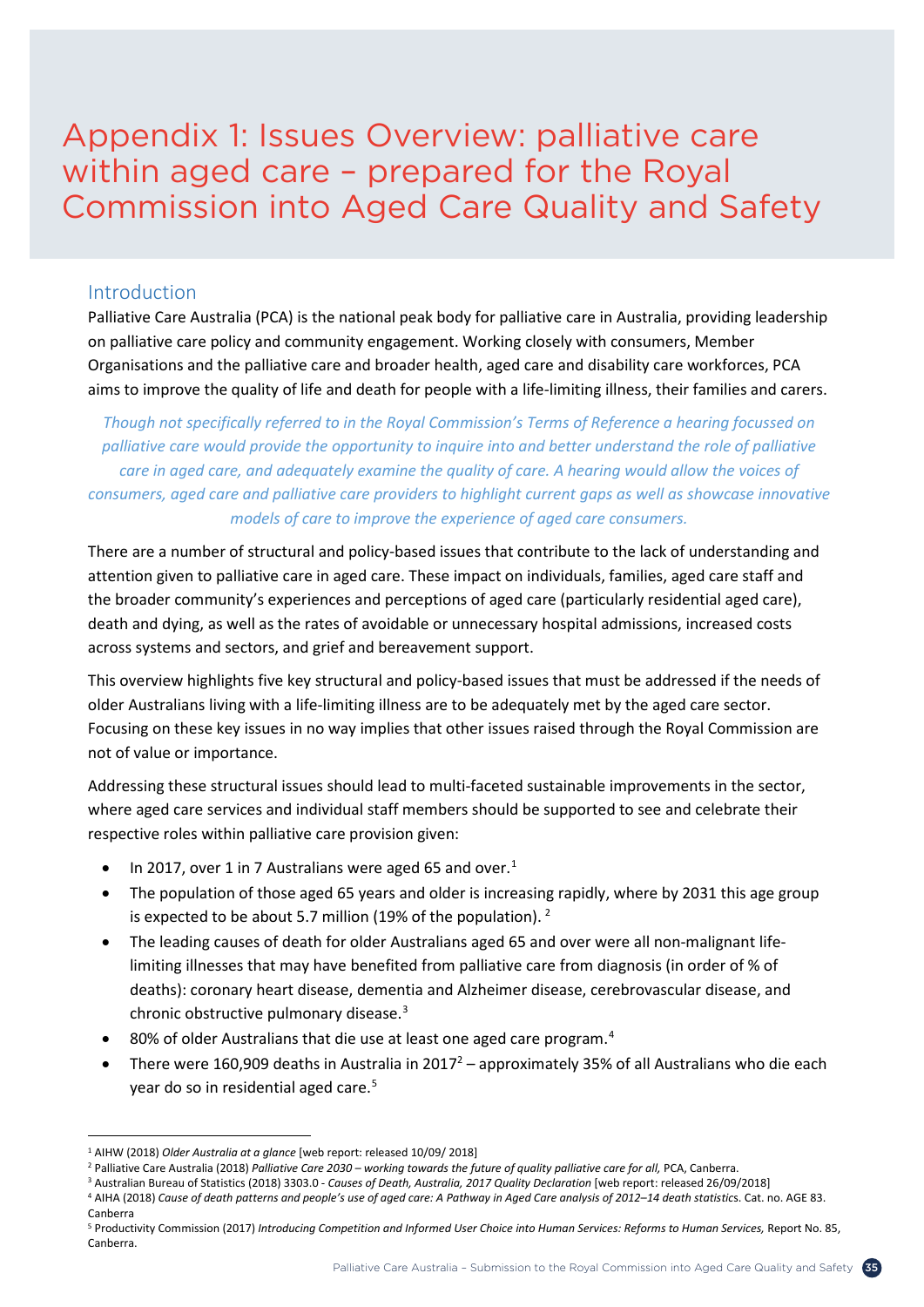PCA will also be providing a submission detailing the impacts of these structural and policy-based issues, on the provision of quality care to older Australians within the aged care and palliative care systems, which result in part from a significant lack of understanding about palliative care.<sup>6</sup>

Palliative care is person and family-centred care provided for a person with an active, progressive, advanced disease, who has little or no prospect of cure and who is expected to die, and for whom the primary goal is to optimise the quality of life. Palliative care is not just about dying or 'end of life'. Palliative care helps people live their life as fully and as comfortably as possible when living with a life-limiting or terminal illness.<sup>7</sup>

**Palliative care tends to be erroneously associated only with 'end of life'. A focus on care at the end of life only represents a specific time frame8 and often narrows the focus to the dying phase allowing opportunities for earlier support to be overlooked in aged care.** 

*"...older people suffer unnecessarily, owing to widespread underassessment and under treatment of their problems and lack of access to palliative care…The concept that palliative care is relevant only to the last few weeks of life (when no other treatment is beneficial) is outdated." – World Health Organisation, 20119*

The medical management and coordination of care may be undertaken by a wide range of professionals across many organisations and settings, as people will have different levels of need for palliative care, which may vary over time and increase or decrease in complexity. Palliative care may be ongoing, delivered concurrently with other treatments and is focused on helping people live their lives as fully and comfortably as possible until death and to help families cope during the time of illness and in their bereavement.<sup>10</sup>

Although originally associated primarily with the diagnosis of cancer, it is appropriate for anyone with lifelimiting illnesses including chronic conditions such as Chronic Obstructive Pulmonary Disease, Chronic Heart Failure, and dementia, and degenerative diseases such as Motor Neurone Disease, where individuals may benefit from palliative care from diagnosis till death.<sup>11</sup>

Those with complex and persistent needs, or at various points during intermediate and fluctuating need, may require care by specialist palliative care providers. However many people living with life-limiting illnesses needs are straight forward and predictable, which are able to be well managed and supported by other health professionals, including those working within aged care. The capability of the aged care and broader health workforce to manage straightforward and predictable needs is a key factor influencing demand for specialist palliative care services, where there are only 226 specialist palliative care physicians and 3,457 palliative care nurses nationally.<sup>12</sup>

**Quality palliative care occurs when strong networks exist between specialist palliative care providers and 'generalist' palliative care providers – which includes GPs and those working within aged care at all levels.**

<u>.</u>

<sup>6</sup> Australian Government Department of Health (2019) *National Palliative Care Strategy 2018* [accessed online]

<sup>7</sup> Op.Cit (2).

<sup>&</sup>lt;sup>8</sup> ASSQHC (2015) National Consensus Statement Essential Elements for Safe High Quality End of Life Care. ACSQHC, Sydney [Accessed online]

<sup>9</sup> World Health Organisation (2011) *Palliative care for older people: better practices*, WHO Regional Office for Europe, Denmark [Accessed online] <sup>10</sup> Op.Cit (8)

 $11$  Op.Cit (6)

<sup>12</sup> AIHW (2018) *Palliative care services in Australia – palliative care workforce* [web only report – last updated 17/10/18]. Data from 2016 - 226 specialist palliative care physicians (0.7% of medical specialists and 0.7 clinical FTE per 100,000 population) and 3,457 palliative care nurses (1.1% of all employed nurses or 11.2 clinical FTE per 100,000).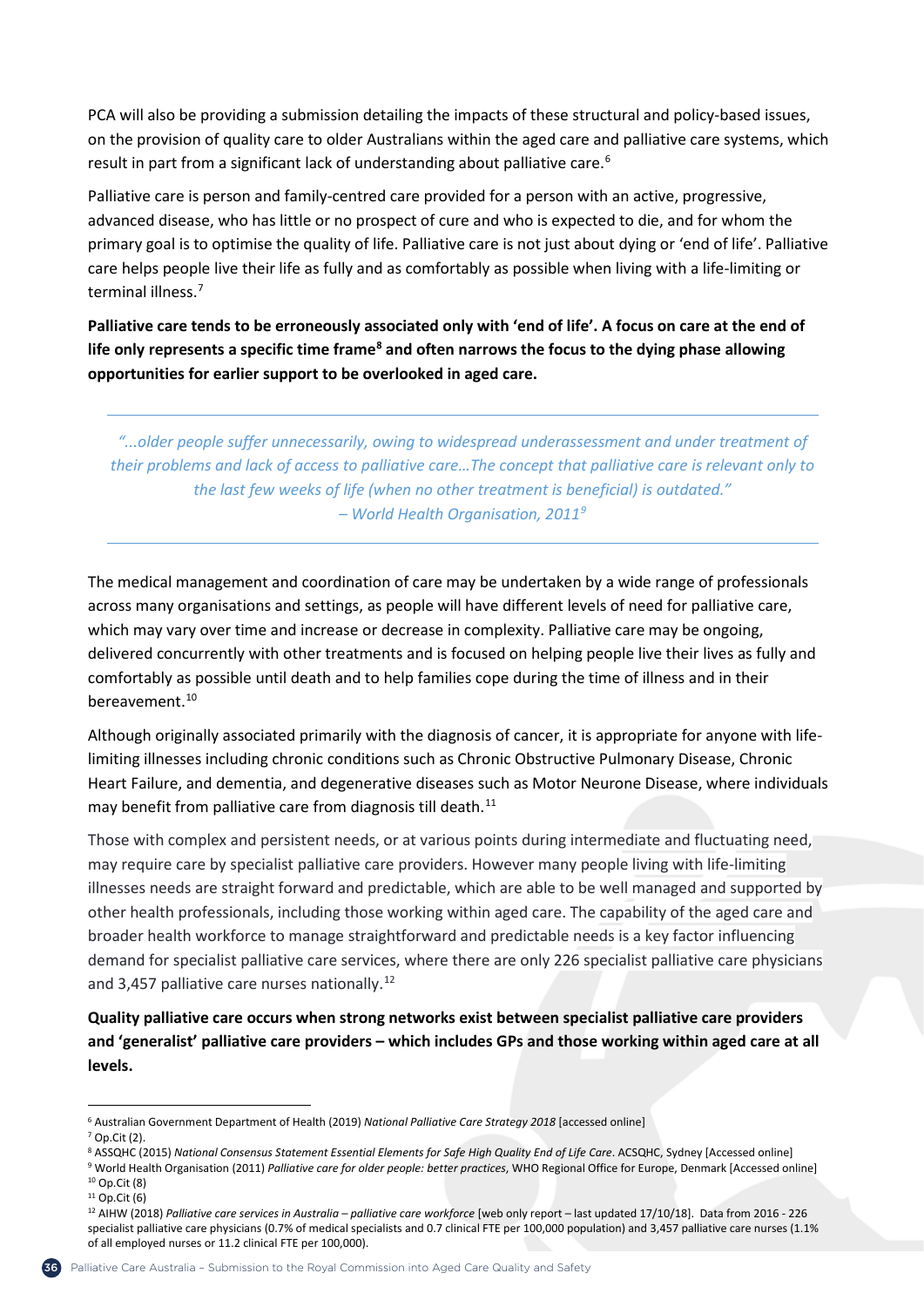Carers and families<sup>13</sup> also play a significant role in the support and care of people living with a life-limiting illness and as such need to be considered as partners in care. The impact of supporting and caring for someone with a life-limiting illness needs to be acknowledged, where carers need support to assist them in providing care in a manner that also promotes their health, wellbeing and personal aspirations.

The issue of palliative care in aged care has been raised by a number of witnesses before the Royal Commission. In order for the Commission to be fully informed about the quality of care provided in aged care, it must explore:

- how palliative care is viewed within aged care,
- policy and structural impediments to aged care embracing palliative care as core business; and
- interjurisdictional issues that create barriers to people receiving aged care services and specialist palliative care services.

*"The committee considers that at times it is forgotten that disease does not discriminate. Although longevity increases the incidence of incurable illnesses such as dementia, incurable and life-limiting illnesses can be suffered by anyone, from the very youngest to the very oldest members of community. Funding mechanisms should reflect this fact, and ensure care is delivered in accordance with the WHO definition of palliative care." – Senate Community Affairs Reference Committee14*

The following issues overview outlines five structural and policy-based issues, where detailed case study examples will be provided in the PCA submission. It is important to note that while PCA has limited the scope of this overview, there are other specific issues related to the provision of palliative care within aged care including:

- care for people who are Aboriginal or Torres Strait Islander,
- care for people who are living with dementia,
- timely access to medicines,
- access to specialist palliative care within rural and remote Australia,
- advance care planning, and

<u>.</u>

• appropriate grief and bereavement support for carers and families, staff within aged care, and residents of residential aged care facilities.

<sup>&</sup>lt;sup>13</sup> Family includes people identified by the person as family. Carers may include family members and other members of their community (such as close friends and neighbours) who the person agrees to being involved in their care.

<sup>14</sup> Australia. Parliament. Senate. Community Affairs References Committee & Siewert, Rachel 2012, *Palliative care in Australia*, (3.79) Community Affairs References Committee, Canberra, ACT [Accessed online]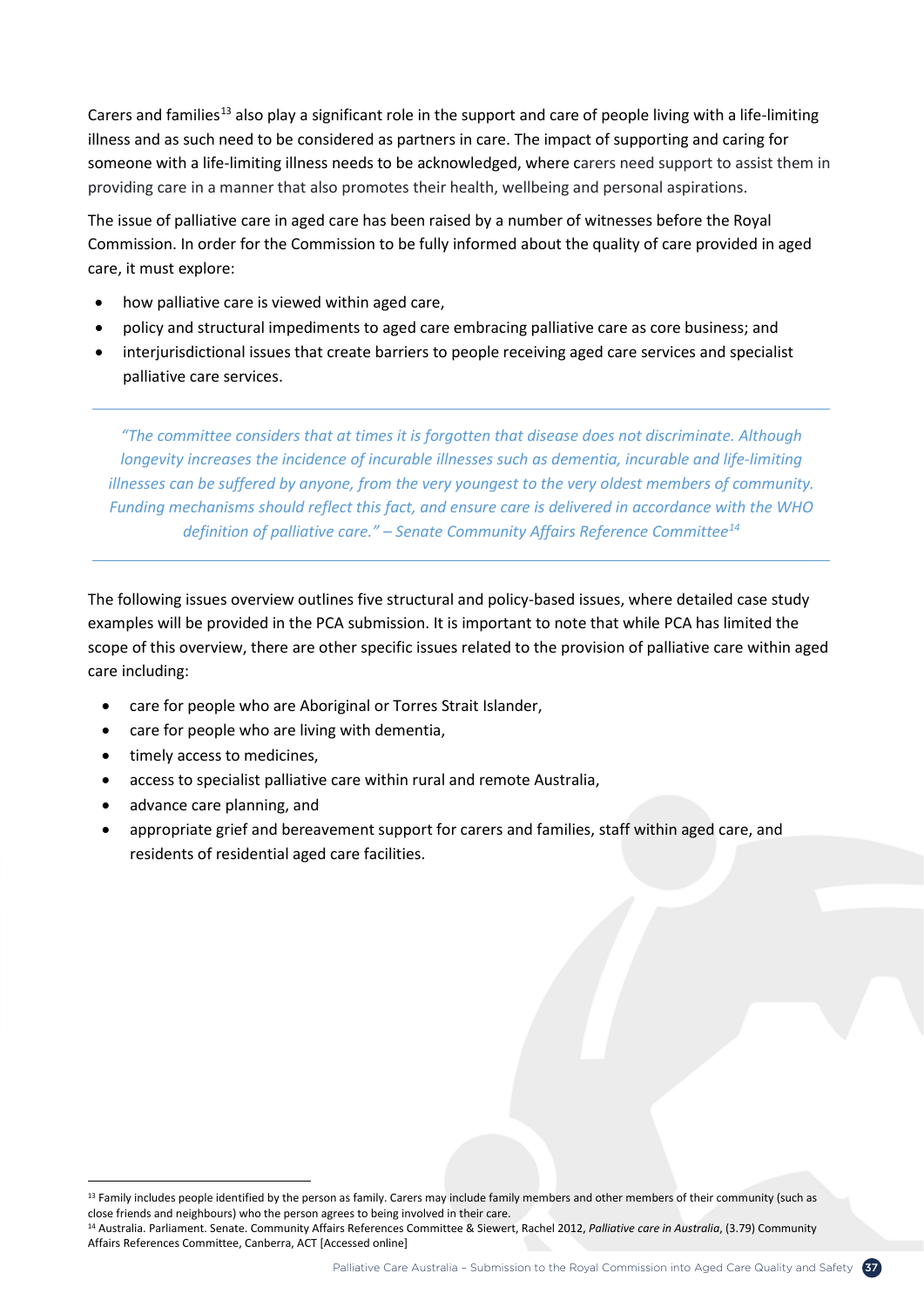# 1. 'Palliative care' should inform structures and policy not just 'end of life care'

The understanding of palliative care in aged care has been influenced in part by the narrow view of palliative care in Commonwealth funded aged care programs and policy, or the lack of recognition of palliative care within aged care service provision. Examples include, but are not limited to:

- The legislated **Quality of Care Principles 2014** stipulates the services and supports residential aged care providers must provide to care recipients who need them, and includes 'nursing services' described in part as '*services may include, but are not limited to, the following: (a) establishment and supervision of a complex pain management or palliative care program, including monitoring and managing any side effects*.'15 This single reference to palliative care in these Principles narrows the understanding of palliative care in residential aged care to that of medication and symptom control.
- The Aged Care Sector Committee's **Aged Care Roadmap** released in 2016 does not mention palliative care or dying. This is despite the responsibility of this key document to 'set out the path to a system where people are valued and respected, including their rights to choice, dignity, safety (physical, emotional and psychological) and quality of life'.16
- The **Legislated Review of Aged Care 2017** which 'considered the impact and effectiveness of the changes to aged care and made recommendations for future reform to the aged care system', $17$ access to palliative care was 'raised numerous times by consumers, carers and providers during the review, but it was not considered by the reviewers as it does not align specifically with the terms of reference'.18
- The **Aged Care Funding Instrument (ACFI)** only recognises and funds *'*palliative care' at the 'end of life' where the definition of end of life referenced is the 'last week or days of life'.<sup>19</sup>
- The Australian Institute of Health and Welfare **Palliative care services in Australia report** (palliative care in residential aged care section) represents ACFI appraisal data in a way that equates 'appraisal' for funding as 'need' for palliative care.<sup>20</sup> This data influences government policy, noting there were about 239,600 permanent residents in Australia (2016–17) with completed ACFI appraisals, and about 1 in 50 of these residents (4,509) had an ACFI appraisal indicating the 'need' for palliative care.<sup>21</sup>
- The **Aged Care Quality Standards**<sup>22</sup> which provide a legislative base for minimum requirements in aged care do not include a standard or any requirements that refer to palliative care.

*"Palliative care is unarguably one of the most important services delivered by the aged care industry and vital to protecting the quality of life of older Australians as their lives draw to an end."23 – COTA, 2017*

<sup>18</sup> Op.Cit (16)

<u>.</u>

- <sup>20</sup> Note: As of 2018 this report states 'In practice, it is possible to receive palliative care in residential aged care without having received an ACFI assessment indicating the need for palliative care. Also note that the data available to the AIHW cannot confirm the extent or nature of palliative care actually provided for those who were assessed and funded for palliative care'.
- <sup>21</sup> AIHW (2018) Palliative care services in Australia, Characteristics of residential aged care residents needing palliative care [web only report: Oct 2018] <sup>22</sup> Aged Care Quality and Safety Commission (2019) Guidance and Resources for Providers to support the Aged Care Quality Standards [Accessed online] <sup>23</sup> COTA, 'Extending Choice And Control Over Palliative Care In Aged Care' (Media Release), 22 May 2017 [Accessed online]
- 

<sup>15</sup> Federal Register of Legislation, *Quality of Care Principles 2014,* Part 3, 3 (item 3.8) [Registered 16 January 2019]

<sup>16</sup> Aged Care Sector Committee, *Aged Care Roadmap 2016* [Accessed online]

<sup>17</sup> Australian Government Department of Health (2017) *Legislated Review of Aged Care 2017* [Accessed online]

<sup>19</sup> Australian Government Department of Health (2016) *Aged Care Funding Instrument User Guide* [accessed online]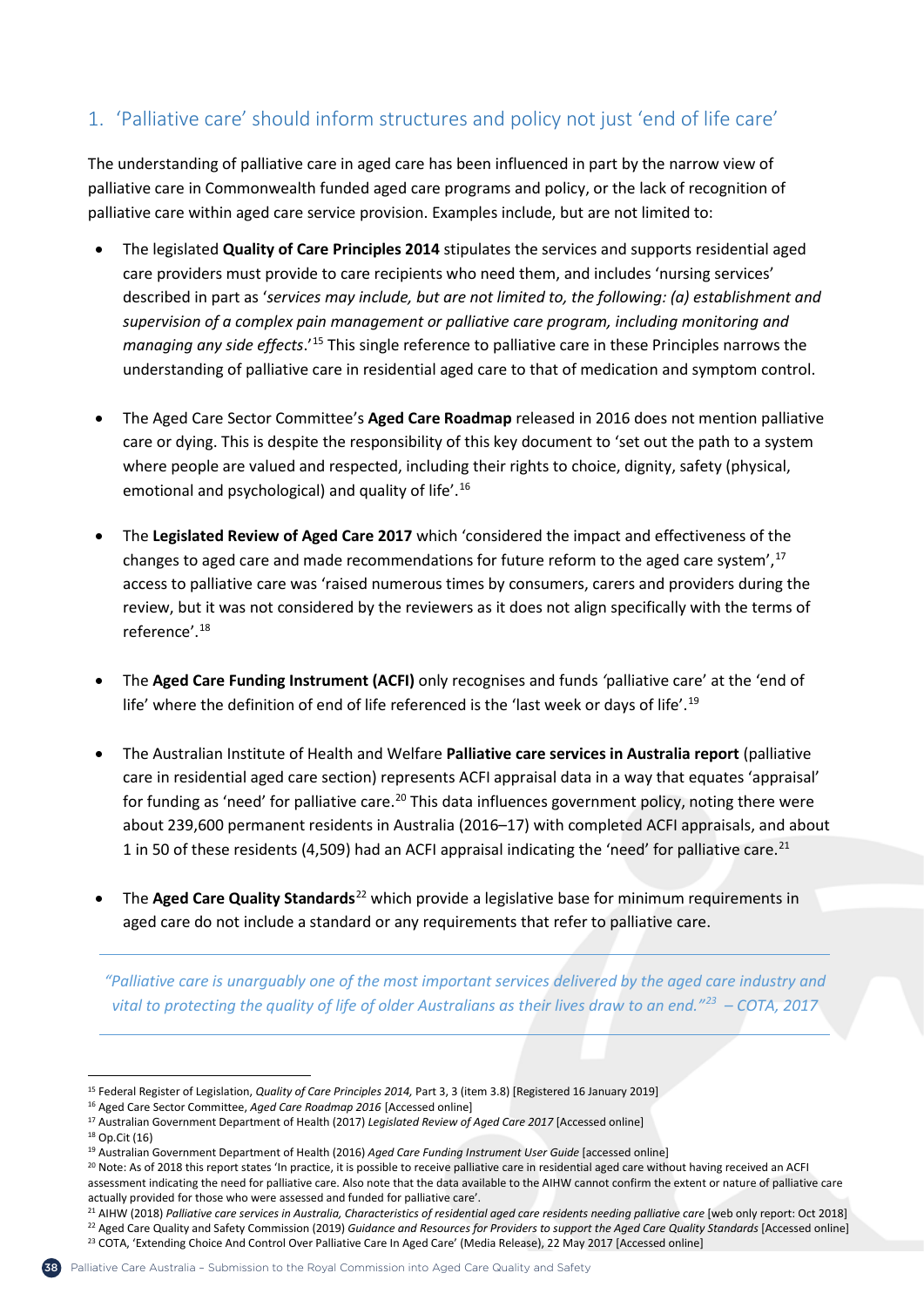# 2. The Aged Care Quality Standards do not include the provision of palliative care as an outcome for consumers or requirement for providers

Organisations providing Commonwealth subsidised aged care services are required to comply with and have performance assessed against the Aged Care Quality Standards (Standards) from 1 July 2019. These "…*standards for quality of care and quality of life for the provision of aged care"* are intended to provide a structured approach to the management of quality and represent clear statements of expected performance<sup>24</sup>. These Standards focus on outcomes for consumers and reflect the level of care and services the community can expect from aged care providers yet they do not include 'palliative care'.

*"The Aged Care Quality Standards clearly define what good care should look like… make it easier to check that people receive good care... It's about them [your provider] caring for you and your individual needs"25 - Guidance and Resources for Consumers* 

As stated, narrowing the focus to 'end-of-life' is not representative of palliative care, and does not allow the full opportunity for support primarily focused on quality of life to be provided:

- Standard 2 '*Ongoing assessment and planning with consumers*' includes requirement 'b) Assessment and planning identifies and addresses the consumer's current needs, goals and preferences, including advance care planning and end of life planning if the consumer wishes'.<sup>26</sup>
- Standard 3 *'Personal care and clinical care'* includes the requirement 'c) The needs, goals and preferences of consumers nearing the end of life are recognised and addressed, their comfort maximised and their dignity preserved'.<sup>27</sup>

The **Guidance and Resources for Providers to support the Aged Care Quality Standards** refers to palliative care in such a way as to imply it is something delivered by 'others' rather than part of the care delivered by the aged care provider, for example, '*members of the workforce know how to access people with the relevant knowledge or qualifications to provide information to consumers on end of life planning or palliative care if the consumer wishes to include these in their care and services plan'*. 28

The lack of acknowledgment of palliative care provision within aged care in the Standards is despite the **Senate Inquiry into Palliative Care in Australia Report** noting in 2012 the concern with the lack of a standard within aged care where *"The committee is concerned by the level of variance in the standard and quality of palliative care. The committee considers there could be merit in the introduction of a mandatory national standard linked to accreditation that would cover the provision of palliative care". 29*

These Standards provide an opportunity to support those working within the aged care sector and drive improvements in the quality of care for people living with a life-limiting illness receiving aged care services. The Standards should align with the Government's recently released **National Palliative Care Strategy 2018** which includes Priority 7.5 "indicators for quality palliative care are reflected in the accreditation processes of all care settings".*<sup>30</sup>*

 $\overline{a}$ 

<sup>24</sup> Federal Register of Legislation, *Quality of Care Amendment (Single Quality Framework) Principles 2018* [Registered 10 Oct 2018]

<sup>&</sup>lt;sup>25</sup> Aged Care Quality and Safety Commission, Guidance and Resources for Consumers - What the new Aged Care Quality Standards mean for you [webpage – last updated 2 April 2019]

 $26$  Ibid

<sup>27</sup> Ibid

<sup>&</sup>lt;sup>28</sup> Ibid – Standard 2, 'examples of actions and evidence' section, under 'workforce and others'

<sup>29</sup> Op.Cit (14):(2.37)

 $30$  Op.Cit (6) Goal 7 – Accountability, Priority 7.5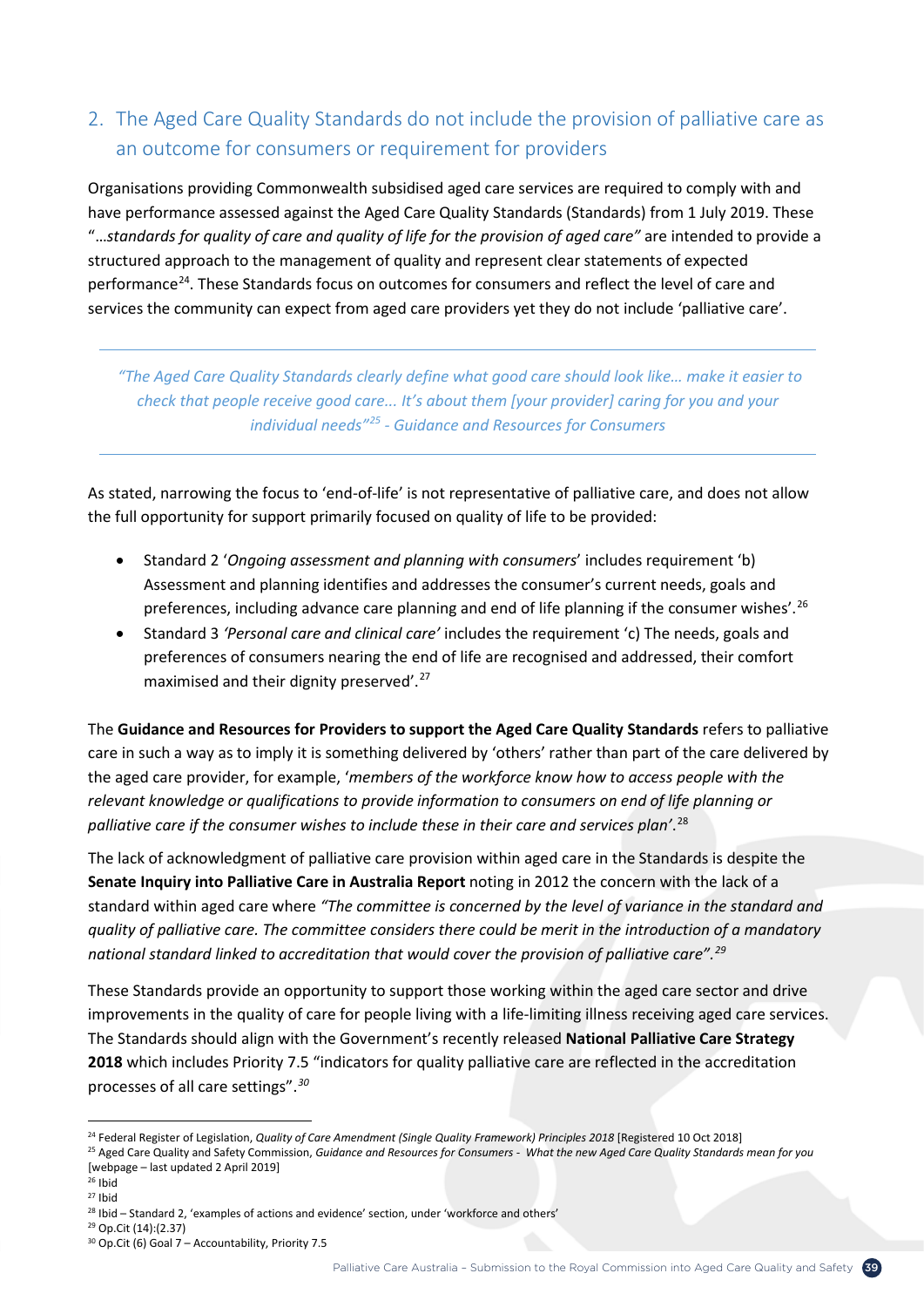# 3. CHSP and HCP 'versus' palliative care - impact on the choice to stay at home

Currently access to Commonwealth funded home care supports are hampered due to poor understanding of palliative care, inconsistent assessment for Commonwealth Home Support Program (CHSP) and Home Care Packages (HCP), waiting times for HCPs and interface issues with state/territory funded specialist palliative care services. This overview highlights key structural issues relevant to CHSP and HCP for people living with a life-limiting illness in accessing aged care services and community-based specialist palliative care. PCA will provide case studies detailing the issues in the submission.

*"Older Australians have increasingly complex care needs that frequently require multidisciplinary services drawn from across the aged care and health care systems. However, funding and jurisdictional boundaries and professional silos can impact on access to care and the care experience for the older person and increase costs for older people and governments" – Aged Care Workforce Strategy Taskforce 31*

My Aged Care as the main entry point to the aged care system was designed to make it easier for older people to access information and have their needs assessed and be supported to find and access services.<sup>32</sup> However, ambiguity and inconsistency in the operation of My Aged Care screening and assessment services is particularly impacting on people living with a life-limiting illness.

The **CHSP Program Manual** states "*CHSP clients are able to receive palliative care services from their local health system in addition to their home support services."*33 However, My Aged Care staff undertaking screening, Regional Assessment Service (RAS) and Aged Care Assessment Team (ACAT) assessors often dispute whether a CHSP service should be provided, particularly if a specialist palliative care service is already involved.

People will have different levels of need for palliative care, which may vary over time, increasing or decreasing in complexity, and may or may not require specialist palliative care. It is not clear why an individual and their family/carer should not be able to be adequately supported by a CHSP level service, especially with personal care such as showering, to remain in the home if this is what they wish, while continuing to be adequately managed though their general practice and/or state or territory funded community-based specialist palliative care service.

The CHSP Program Manual, like the Standards, also refers to palliative care in such a way as to imply it is something delivered by 'others' rather than part of the care delivered by the aged care provider or that specialist palliative care is largely responsible, where "…*as with any palliative care arrangement, the palliative care team would coordinate the skills and disciplines of many service providers to ensure appropriate care services. This would include working with the client's CHSP service providers."34*

Not all of the issues lie within aged care as State and territory governments are responsible for the provision and delivery of community-based specialist palliative care services. Unfortunately there is also lack of consistency about what services jurisdiction's fund, particularly for those eligible to receive Commonwealth funded aged care services, or indeed disability services.

<u>.</u>

<sup>31</sup> Aged Care Workforce Strategy Taskforce (2018) *A matter of care: Australia's aged care workforce strategy* [accessed online]

<sup>32</sup> Australian Government, My Aged Care, *Ageing and Aged Care webpage* [viewed 24 April 2019]

<sup>33</sup> Australian Government Department of Health (2018) *Commonwealth Home Support Programme Program Manual 2018* [accessed online] <sup>34</sup> Ibid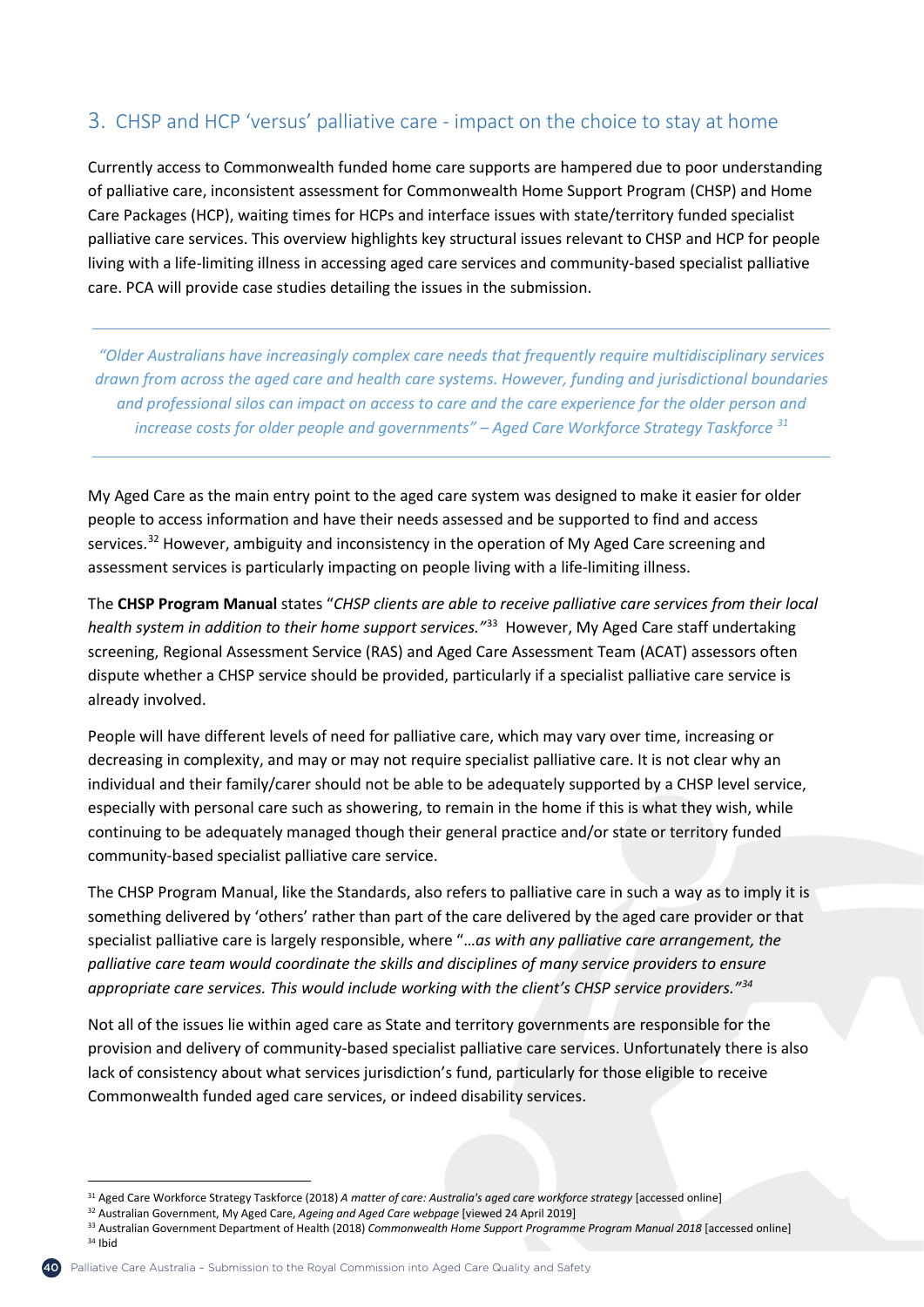*" …there is currently overlap in the roles of the different levels of government, which has led to uncertainty and buck passing over how stewardship is shared and service provision is coordinated across different settings…[consumers] may miss out on specialist palliative care because it is unclear whether it is the Australian Government's responsibility as steward of the aged care system, or the role of State and Territory Governments as providers of specialist palliative care…" – Productivity Commission, 201835*

If a person's needs change and they require additional support, then a HCP may be required to facilitate remaining at home if this is still wanted. Information on My Aged Care is not a true representation of the issues regarding accessing HCP services at the 'end-of-life' where "*If you are caring for someone who is nearing the end of their life, there is help and support available during this difficult time…There are a number of aged care services that may help a person nearing the end of their life to stay in the comfort of their own home. These services include: nursing care – a qualified nurse comes to your home…personal care – help with bathing or showering…health support – there are a number of services…*"36

**For a person living with a life limiting illness, the wait times to receive a HCP usually means periods of hospitalisation are extended as their needs increase are not able to be supported at home and/or the person has died prior to receiving the care they were assessed as requiring, and/or they move to residential aged care when this is not what they wanted and could have been supported at home.** 

Waiting periods aside, there is often the assumption that a person with a life-limiting illness whose needs escalate will automatically require a level 4 package, or entry into residential care. This is in part due to the lack of clarity and consistency regarding what palliative care 'aged care' will or can provide, and what state/territory funded specialist palliative care services can or will provide. Any review or consideration of new models or funding levels must include consideration of the issues raised throughout this brief, and consultation across portfolios and sectors.

In addition, access to aids and equipment can be hampered by lack of clarity around Commonwealth and state/territory responsibilities. This ongoing issue for older people has become more complex as funding for equipment services has been impacted by the National Disability Insurance Scheme, where '*clearer funding and program responsibilities across State and Territory and Commonwealth jurisdictions should be created as a priority to improve consumer understanding regarding eligibility'*. 37

A hearing focussed on palliative care would provide the opportunity to inquire into and better understand the issues related to older Australians living with a life-limiting illness and their family and/or carer to remain within their home if this is what they would prefer.

*"…the most important consideration in service delivery reform at present is to increase the capacity to support palliative care in the home (including residential aged care), or specialised hospice facilities where that is the preference, and reduce unnecessary (and often unwanted) transfer into the hospital system. This*  is likely to have the effect of saving money. Most important however, is that it will provide a better *experience to patients and those around them." - Senate Community Affairs Reference Committee38*

 $\overline{a}$ 

- <sup>37</sup> National Aged Care Alliance (2018) Position Paper *Assistive Technology for Older Australians* [accessed online]
- <sup>38</sup> Op.Cit (14): (7.31)

<sup>35</sup> Op.Cit (5)

<sup>36</sup> Australian Government, My Aged Care, *End-of-life care at home webpage* [Last reviewed: 15 May, 2018].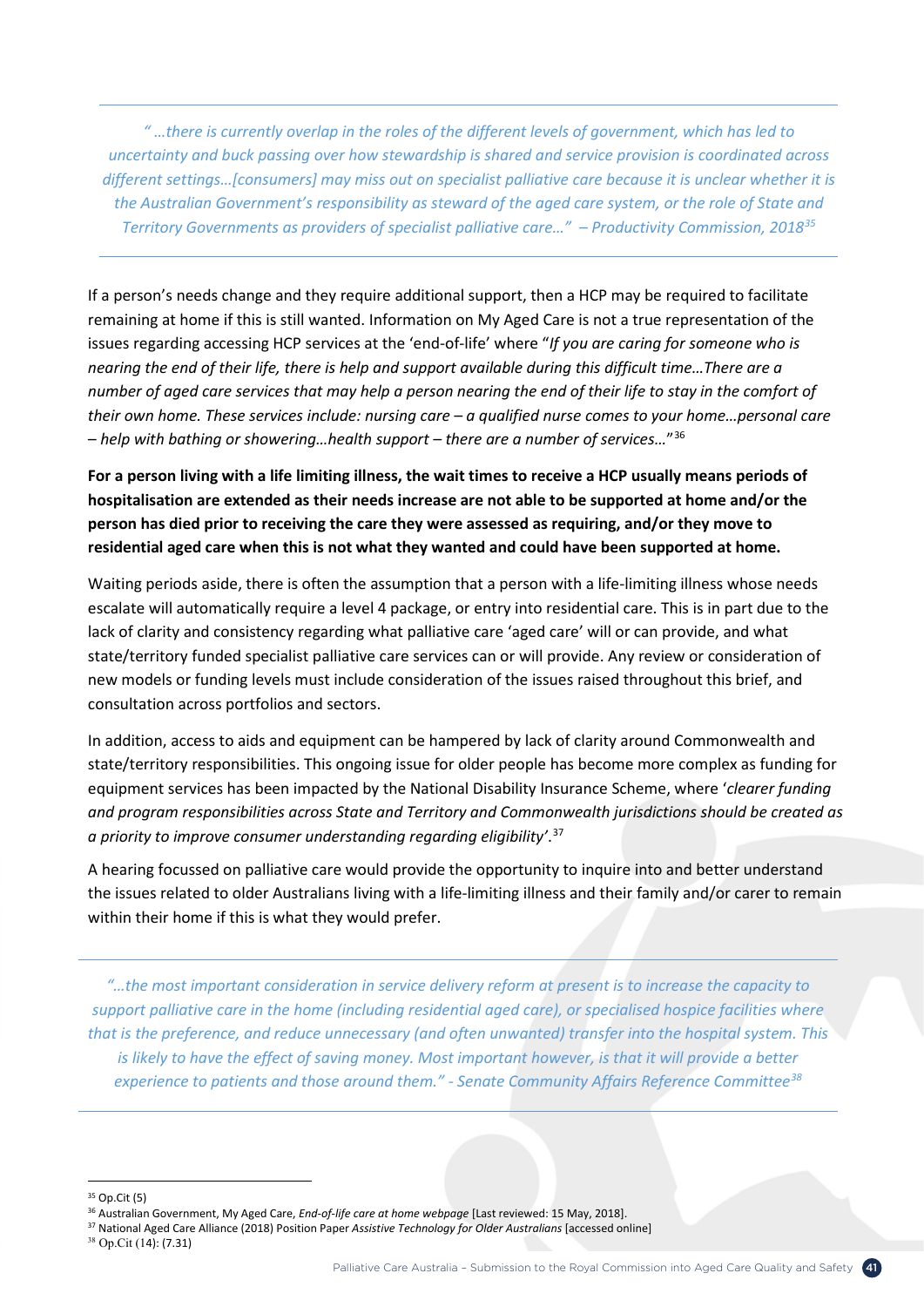# 4. Palliative care is not appropriately recognised for funding in residential care

Noting work has recently been undertaken to investigate alternative approaches for residential aged care funding, a hearing focusing on palliative care would allow the Commission to inquire into the implications that stem from how palliative care is recognised and described in current and proposed funding models in residential aged care.

Currently the Aged Care Funding Instrument (ACFI) is the resource allocation instrument used to determine levels of care funding in residential aged care. Per the **Aged Care Funding Instrument User Guide**<sup>39</sup> ACFI recognises and funds *'*palliative care' at the 'end of life' where the definition of end of life referenced is the last week or days of life, with ACFI 12 (item 14) enabling a claim for *'Palliative care program involving End of Life care where ongoing care will involve very intensive clinical nursing and/ or complex pain management in the residential care setting.*'

Note the language used here of 'very intensive' and 'complex' care is at odds with the statement on the first page of the same User Guide, where '*the ACFI questions provide basic information that is related to fundamental care need areas, it is not a comprehensive assessment package. Comprehensive assessment considers a broader range of care needs than is required in the ACFI. Comprehensive assessment is used for the purposes of ensuring care recipients receive quality and safe care that appropriately meets their care needs."*

Palliative care is not the last weeks of days of life. Note the **National Consensus Statement: essential elements for safe and high-quality end-of-life care**<sup>40</sup> definition of 'end of life care' is also broader than that referred to in the ACFI:

*"People are 'approaching the end of life' when they are likely to die within the next 12 months. This includes people whose death is imminent (expected within a few hours or days) and those with:*

- *advanced, progressive, incurable conditions*
- *general frailty and co-existing conditions that mean that they are expected to die within 12 months*
- *existing conditions, if they are at risk of dying from a sudden acute crisis in their condition*
- *life-threatening acute conditions caused by sudden catastrophic events."*

*"The ACFI specifies that funding specifically for palliative care is only allowable 'in the last week or days' of a resident's life. This limit is strictly adhered to in Australian Government decisions, which has pursued Administrative Appeals Tribunal cases against aged care facilities that sought funding to provide palliative care for too long." - Productivity Commission, 201841*

Aside from the definitional issues, the following also exist in relation to the ACFI and palliative care:

- The basic residential care subsidy amount is paid to the provider for each eligible permanent resident based on their classification under the ACFI. Whilst calculated on an individual basis it is not individually allocated.
- To receive funding for 'palliative care' a provider requires a directive from a clinical nurse consultant or clinical nurse specialist in pain or palliative care or from a medical practitioner and a pain



<sup>&</sup>lt;u>.</u> <sup>39</sup> Australian Government Department of Health (2016) *Aged Care Funding Instrument User Guide* [Accessed online]

<sup>40</sup> Australian Commission on Safety and Quality in Health Care (2015) *National Consensus Statement: essential elements for safe and high-quality end-of-life care.* [Accessed online] <sup>41</sup> *Op.Cit (5)*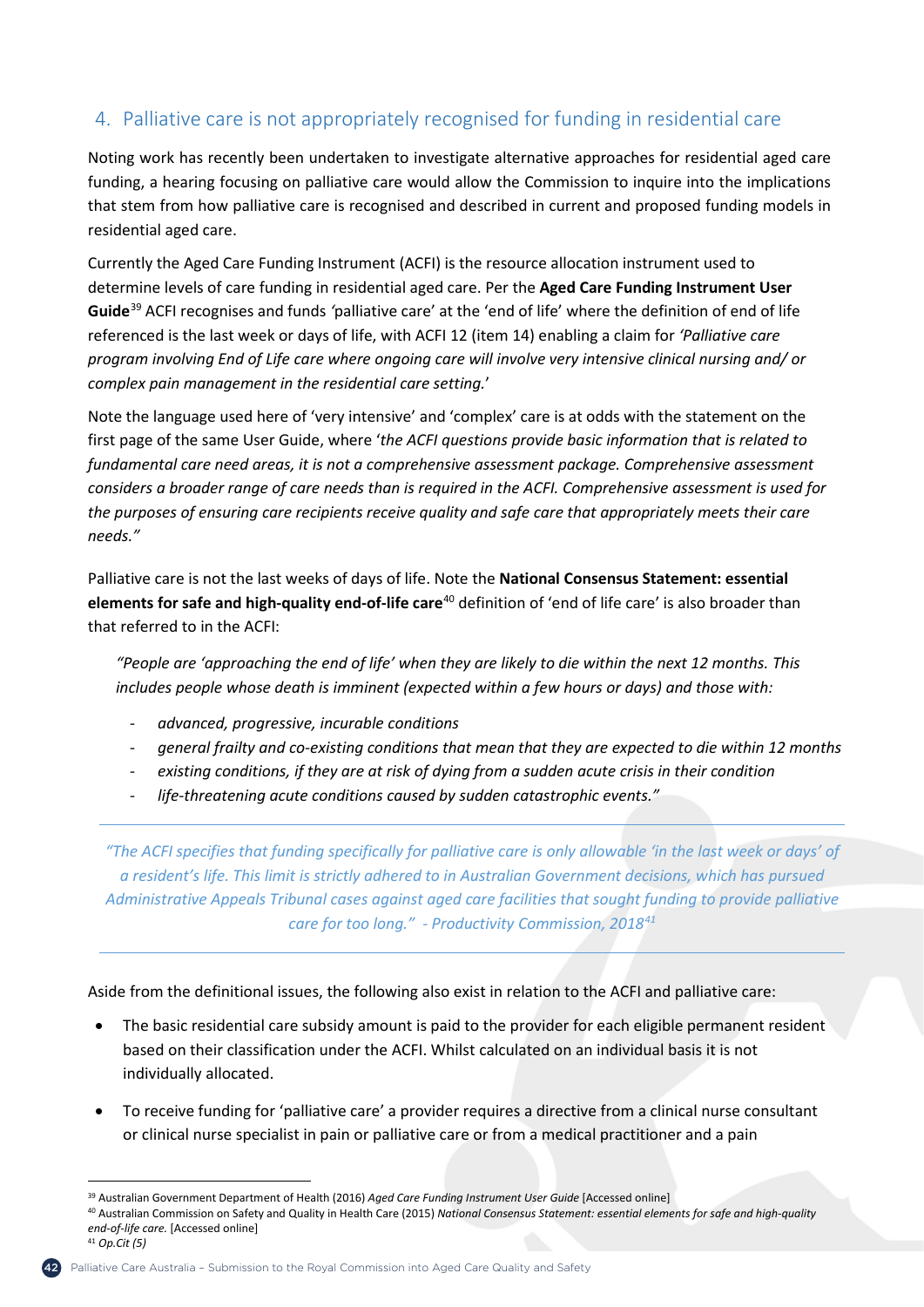assessment. Given the funding is only available in the 'last week or days of life' it can be difficult to obtain the necessary documentation and lodge the funding application within the necessary timeframe particularly in regional and rural areas.

- Any data derived from payments for 'palliative care' via the ACFI does not reflect either the number of residents who needed palliative care, nor the number who received palliative care. Any such data only represents the number of residents who were assessed as meeting the funding criteria and for whom a claim was submitted.
- Funding can be recouped by the Government if it is considered that 'palliative care' has been provided for too long, constituting a financial risk for providers.<sup>42</sup>

The Department of Health has recently released a consultation paper outlining the proposed new funding model, the Australian National – Aged Care classification (AN-ACC) which allows in part for 'a variable price per day for the costs of individualised care for each resident based on their AN-ACC casemix class'.43 As it currently stands, the AN-ACC includes Class 1 'admit for palliative care'. This class is only available on admission and residents are unable to be reassessed into this funding class at a later time, rather, *"residents who become palliative while in residential care are reassessed as per any other change in care requirements*".44 With \$4.6 million committed for a trial of the AN-ACC to commence in the second half of 2019, PCA will be providing a submission to the consultation paper, as there is concern that the proposed model may only exacerbate the views in aged care policy and funding models.

# 5. The aged care workforce needs support to make palliative care core business

There is a lack of adequate systemic support for the aged care workforce to appropriately deliver quality palliative care to older Australians living with a life-limiting illness who are receiving aged care services.

*"To support the workforce, a social change and workforce recruitment campaign is needed to reframe attitudes to care, ageing and dying and to promote the value of the aged care workforce" - Aged Care Workforce Strategy Taskforce 201845*

Given many of the issues identified in general within the recent work of the Aged Care Workforce Strategy Taskforce, PCA highlight in this issue overview the following points that will be explored in more detail in the broader submission:

- The work of caring for people in aged care is undervalued leading to staff turnover and lack of consistency in staffing.46
- There currently does not exist robust evidenced based tools to appropriately quantify the best mix of staff required in residential aged care<sup>47,48</sup>, that includes having the right number and mix of staff to ensure that a predictable standard of care is provided at all hours.

 $\overline{a}$ 

<sup>&</sup>lt;sup>42</sup> Leading Aged Services Australia, 2017, LASA submission to the National Palliative Care Strategy Consultation.

<sup>43</sup> Australian Government Department of Health, *Proposal for a new residential aged care funding model - consultation paper* March 2019

<sup>44</sup> Ibid

<sup>45</sup> Op.Cit(30)

<sup>46</sup> Ibid

<sup>&</sup>lt;sup>47</sup> COTA (2018) Position Paper Keep fixing Australia's aged care system...taking the next steps in tandem with the Royal Commission [accessed online]

<sup>48</sup> Australian Healthcare and Hospitals Association, Submission to the Royal Commission 25 March 2019 pg 22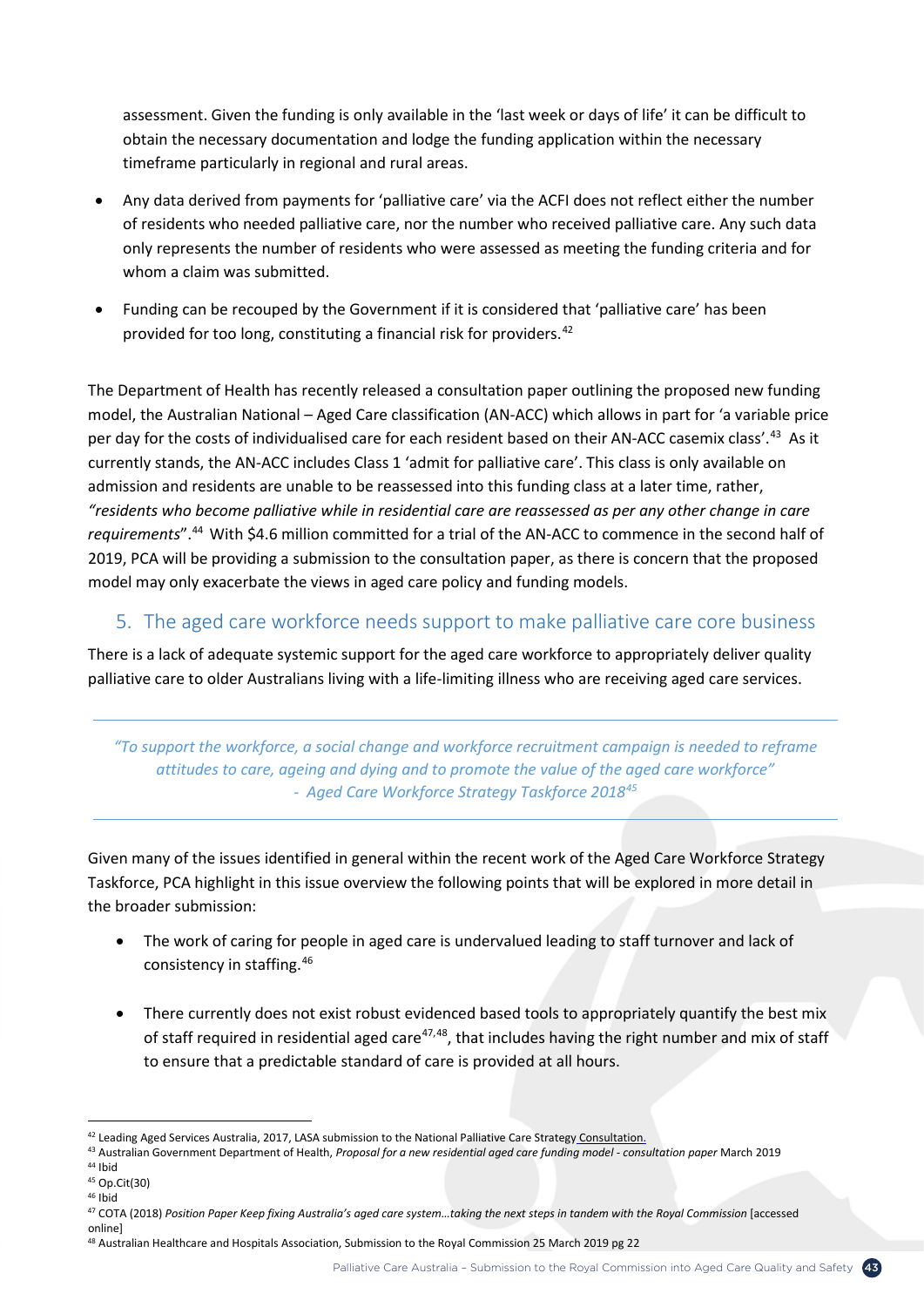- Employment conditions and job security also impact on staff retention, where rates of pay in the aged care sector are often not as high as those offered in different settings'.<sup>49</sup>
- Undergraduate and vocational education and training (VET), including nursing and Certificate III in Individual Support and Certificate IV in Ageing Support, do not include palliative care as core units. $50$
- It is not known how many aged care providers include palliative care on their mandatory training calendars.

*"The level of palliative knowledge within the aged care sector varies considerably between, and within, facilities as well as states" - Evaluation of the National Palliative Care Strategy Final Report51*

As has been identified, lack of timely access and coordination between aged care providers and health services impacts the ability for aged care recipients living with a life-limiting illness to have their palliative care needs met. This includes access to primary care services where increasingly aged care providers report difficulty in arranging GP visits to residential aged care facilities, and similarly not all GPs will do home visits to older people living in the community.<sup>52</sup> This has been identified<sup>53</sup> as a result of a shortage of GPs in some locations, interoperability of software systems and health records, current GP remuneration levels and funding models, the time required, limited operating hours of primary care services and after-hours requirements, no suitably qualified staff within aged care to carry out clinical handover, and inadequate equipment within the setting. The result is often people being transferred to an emergency department when their care may have been able to be appropriately managed within the home or residential facility.

As the Aged Care Workforce Strategy Taskforce<sup>54</sup> notes, the impediments to those accessing 'aged care' services to also access 'health care' services creates confusion over who has responsibility for managing care needs, contributing to ineffective management of complex care needs and poor coordination, placing tremendous stress on the aged care workforce to manage complex medical care needs beyond their scope of practice, without adequate support from medical specialists.

Further, bereavement and its effects on staff and other residents is often under-recognised and underacknowledged in aged care, with no structured approach to bereavement support either through pastoral care programs or more broadly within the sector.<sup>55</sup>

*"In 2015, the Department undertook a feasibility study...This study found that there is a need for an enhanced knowledge base for palliative care in aged care generally, to improve palliative care practice in this setting." – Australian Government Department of Health56*

<u>.</u>

<sup>49</sup> Op.Cit (30)

<sup>50</sup> ibid.

<sup>51</sup> Urbis, *Evaluation of the National Palliative Care Strategy 2010 Final Report*, September 2016 [Accessed online]

<sup>52</sup> Palliative Care Victoria (2018) *Palliative Care Consortia Aged Care Projects Survey results* [Accessed online]

<sup>53</sup> Australian Medical Association (2018) *2017 AMA Aged Care Survey Report* [Accessed online]

<sup>54</sup> Op.Cit (30)

<sup>55</sup> Ibid

<sup>56</sup> Australian Government Department of Health, 'Palliative Care Guidelines for the Aged Care Sector' Webpage [last updated 23 October 2017]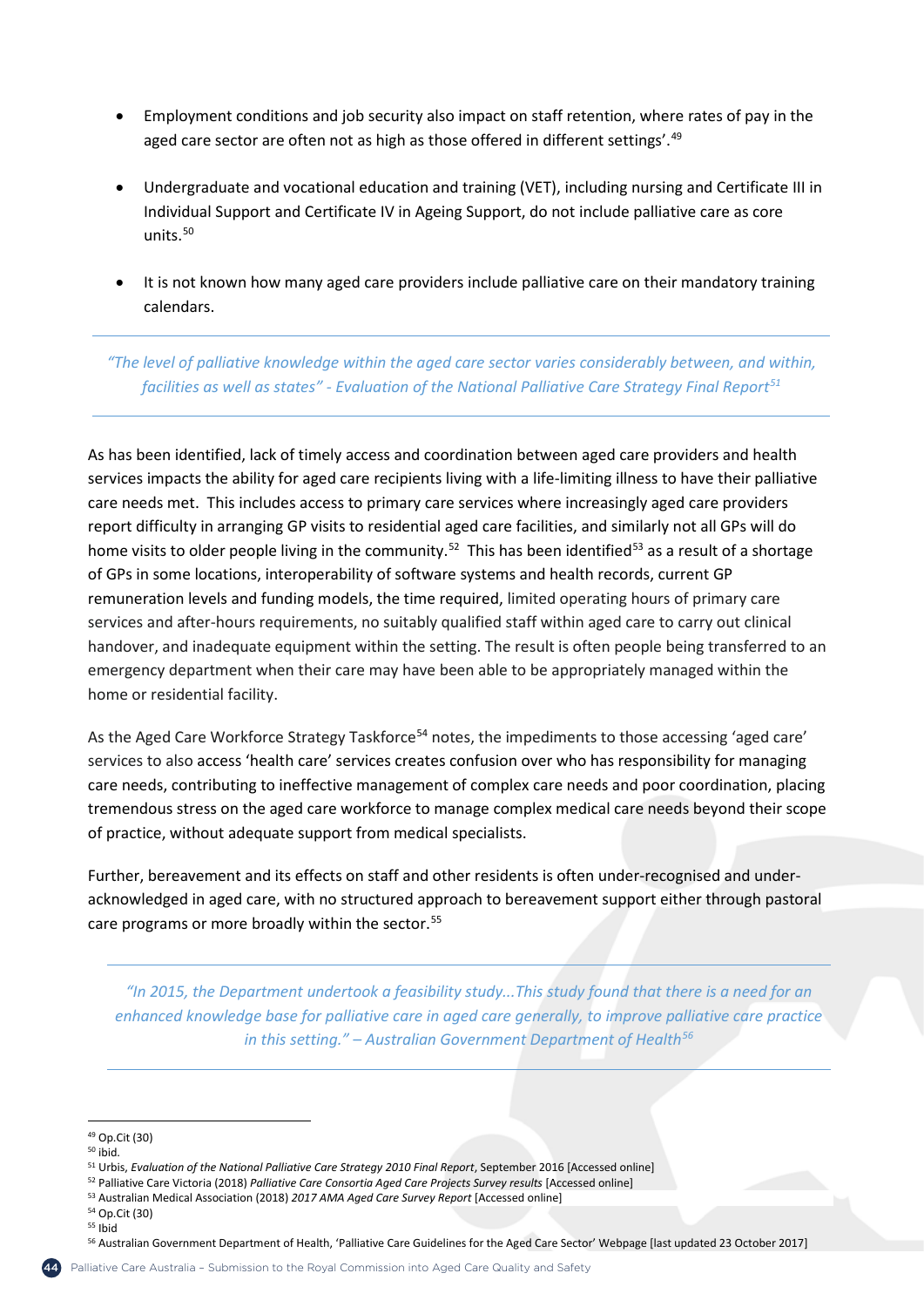# Conclusion

 $\overline{a}$ 

There are a number of structural and policy-based issues that contribute to the lack of understanding and attention paid to palliative care in aged care. Palliative care should be recognised as an essential component of quality aged care provision, where there are examples of innovative programs around the country that could guide reform in this area.

Fundamentally however, without the aged care system, including policy, assessment services, and the workforce having an understanding of 'palliative care' there will remain structural and workforce impediments to:

- the appropriate identification of all of a person's needs,
- individuals and their families and carers being informed of all of their care and support options, as well as having sufficient understanding to navigate systems, and direct their care as is their right,
- ensuring adequate and timely care planning, which should include goal of care discussions that also anticipate future care preferences and need,
- multidisciplinary care and support coordination across sectors and funding including primary care, aged care and community-based specialist palliative care, and
- Commonwealth and state and territory services working together to ensure no one living with a lifelimiting illness falls between the gaps in service provision.

*"Palliative care is an important public health issue due to population ageing, the increasing number of older people in most societies and insufficient attention to their complex needs...Palliative care services urgently need to be developed to meet the complex needs of older people. These services need to be available for people with diseases other than cancer and offered based on need rather than diagnosis or prognosis" – World Health Organisation, 201157*

<sup>57</sup> World Health Organisation (2011) *Palliative care for older people: better practices*, WHO Regional Office for Europe, Denmark [Accessed online]